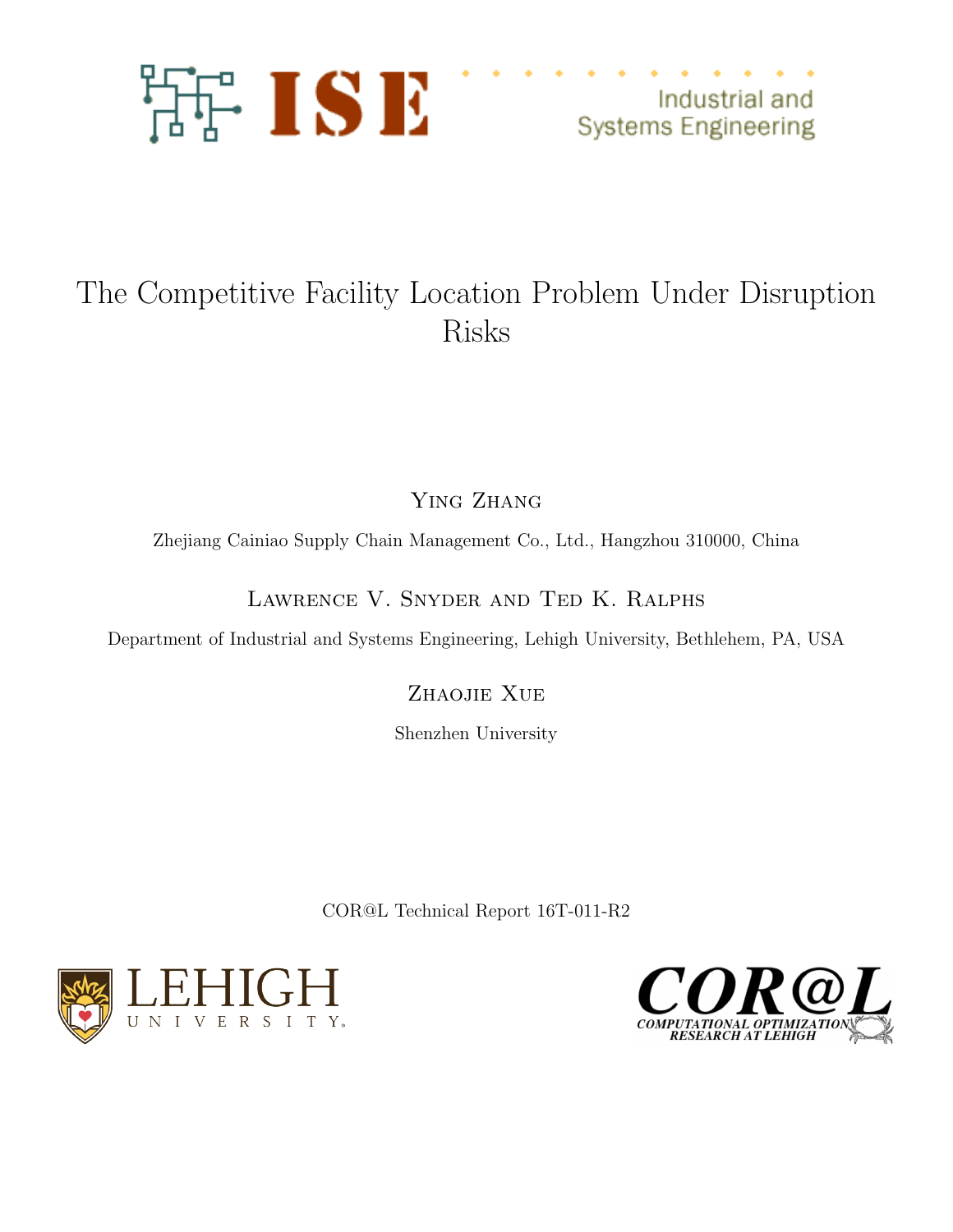# The Competitive Facility Location Problem Under Disruption Risks

# YING ZHANG<sup>\*1</sup>, LAWRENCE V. SNYDER<sup>†2</sup>, TED K. RALPHS<sup>‡2</sup>, AND ZHAOJIE XUE<sup>3</sup>

<sup>1</sup>Zhejiang Cainiao Supply Chain Management Co., Ltd., Hangzhou 310000, China

<sup>2</sup>Department of Industrial and Systems Engineering, Lehigh University, Bethlehem, PA, USA <sup>3</sup>Shenzhen University

> Original Publication: July 3, 2015 Last Revised: May 30, 2016

#### Abstract

Two players sequentially locate a fixed number of facilities, competing to capture market share. Facilities face disruption risks, and each customer patronizes the nearest operational facility, regardless of who operates it. The problem therefore combines competitive location and location with disruptions. This combination has been absent from the literature. We model the problem as a Stackelberg game in which the leader locates facilities first, followed by the follower, and formulate the leader's decision problem as a bilevel optimization problem. A variable neighborhood decomposition search heuristic which includes variable fixing and cut generation is developed. Computational results suggest that high quality solutions can be found quickly. Interesting managerial insights are drawn.

## <span id="page-1-0"></span>1 Introduction

This paper introduces the *competitive facility location problem under disruption risks* (CFLPD), a discrete facility location model that, to the best of our knowledge, is the first to incorporate possible disruptions into a competitive facility location problem. In many industries, service competition is present among multiple firms such as supermarkets or gas stations. Customers may choose among competing facilities based on distance (as we assume in this paper), quality, brand loyalty, or other factors. In addition, facilities may face disruptions from time to time due to natural disasters, labor actions, or power outages. When a facility is disrupted, its customers may seek service from another operational facility belonging to the same player; they may seek service from a facility belonging to a different player; or their sales may be lost entirely. In either of last two cases, the customer's original service provider loses revenue, and in all three cases, the customers incur higher service costs. For express carriers such as FedEx and UPS, both service competition and delivery delays or labor disputes will influence their brand recognition, service quality and market share. For example, a FedEx store may lose its customers if it delivers packages late due to labor actions or other disruptions, or if a UPS store is nearby. This highlights the need for an optimal facility deployment that considers both service competition and probabilistic facility disruptions.

We consider a supplier–receiver network with multiple customers and two noncooperative firms (the players of the Stackelberg game): the leader and the follower. The players make facility location decisions sequentially,

<sup>∗</sup> yingzhang8996@gmail.com

<sup>†</sup> larry.snyder@lehigh.edu

<sup>‡</sup> ted@leigh.edu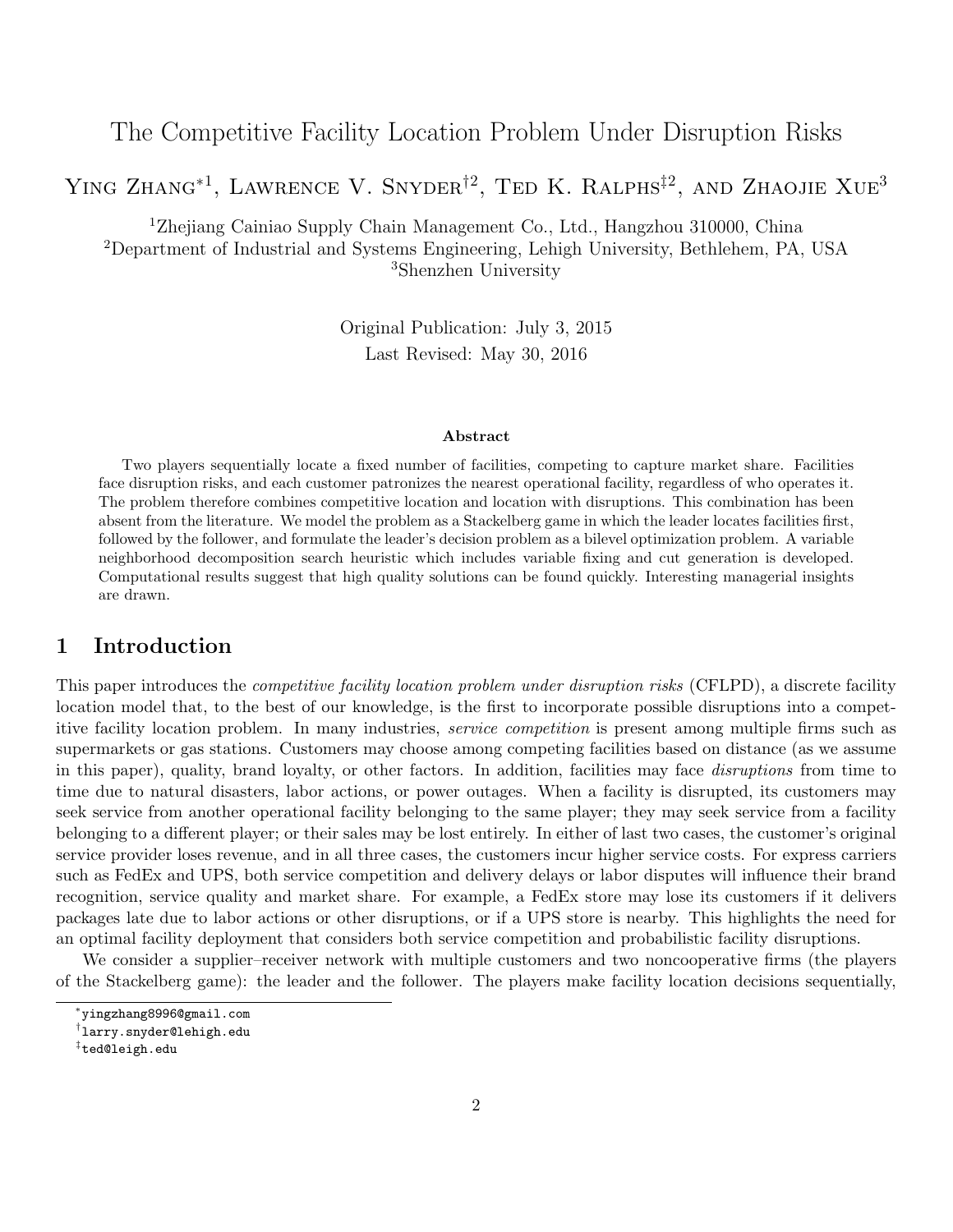with each aiming to maximize its own market share or revenue. This setup is well modeled as a Stackelberg game [\(Dempe 2002\)](#page-30-0) in which each player has exactly one move. The leader will first open B facilities, anticipating that the follower will react rationally by optimally placing K facilities. Each customer has a demand and seeks the nearest operating facility for service. We assume a binary preference model in which each customer chooses only a single operating facility for service at any one time.

In addition, the facilities opened are subject to disruptions. When a facility is disrupted, it cannot serve customers. Following [Snyder and Daskin](#page-31-0) [\(2005\)](#page-31-0), we assume that customers of disrupted facilities are reassigned to another (functional) facility. In particular, we assign each customer to multiple facilities in a sequence of assignment levels  $r = 1, 2, \dots$  $r = 1, 2, \dots$  $r = 1, 2, \dots$ <sup>1</sup> For each customer, the closest facility  $(r = 1)$ , the so-called the primary facility, will serve it under normal circumstances. If the primary facility fails, the customer is served by its first backup facility  $(r = 2)$ . If that facility fails too, it is served by its level-3 facility, and so on. In general, a facility assigned to a customer at level r serves that customer if all  $r - 1$  facilities at lower levels have failed. If a customer's primary facility fails and the nearest operating facility is owned by the other player, then the player that owns the primary facility will lose that customer until the disruption ends. If all of the facilities assigned to the customer are disrupted, the customer is lost by both of the players.

We formulate the problem as a binary bilevel linear optimization problem (BBLP). The model determines the optimal locations for the leader in order to maximize her market share, under the strongest possible response by the follower. If the facilities are assumed to be always reliable, i.e., each customer can always be captured by the nearest facility, then we obtain as a special case the discrete  $(r|p)$ -centroid problem (RPCP) [\(Alekseeva et al. 2010\)](#page-29-0) and the closely related competitive maximal covering location model [\(Serra and ReVelle 1994,](#page-31-1) [Seyhan et al. 2015\)](#page-31-2). (The competitive maximal covering model assumes that customers will only patronize facilities within a given coverage radius, whereas the RPCP allows any assignment, regardless of distance; otherwise, the two problems are identical.)

It has been shown that the discrete RPCP is NP-hard; in fact, it belongs to the class of  $\sum_{2}^{P}$ -hard problems [\(Noltemeier et al. 2007\)](#page-31-3). This means that to check whether a (leader's) decision is feasible requires solving an NPhard problem (to optimize the follower's strategy). This study addresses this complicated but also realistic problem. Our main contributions are as follows: First, we construct a BBLP model for this new type of facility location problem. Second, we develop a matheuristic based on variable neighborhood decomposition search (VNDS) which includes variable fixing and cut generation interactively. We further show that this matheuristic can be extended to a large class of BBLP directly. Third, extensive experiments and sensitive analysis demonstrate the effectiveness of our approach. Results on RPCP benchmarks show that the VNDS matheuristic is very promising compared to the current best heuristics and exact approaches for this special case. Results on the more general CFLPD instances draw many interesting managerial insights on the approximate facility deployment strategies and market share competition.

The remainder of this paper is organized as follows. We review the relevant literature in §[2](#page-2-1) and formulate the CFLPD as a BBLP in §[3.](#page-4-0) A matheuristic using VNDS is provided in §[4.](#page-7-0) The numerical experiment design and computational results are presented in §[5.](#page-16-0) Finally, §[6](#page-27-0) concludes the paper and discusses future research.

## <span id="page-2-1"></span>2 Literature Review

Facility location problems have been extensively studied in the past few decades, due to the wide variety of applications that arise in placing distribution centers, warehouses, gas stations, and fire stations, as well as in constructing communication networks, and so on. Two of the most well-studied problems are the p-median problem and the maximal covering location problem. The  $p$ -median problem is to locate  $p$  facilities so that the total demand-weighted distance between each customer and the nearest facility is minimized. The maximal covering

<span id="page-2-0"></span><sup>&</sup>lt;sup>1</sup>Note that we index the levels beginning at  $r = 1$ , whereas [Snyder and Daskin](#page-31-0) [\(2005\)](#page-31-0) and others index them beginning at  $r = 0$ .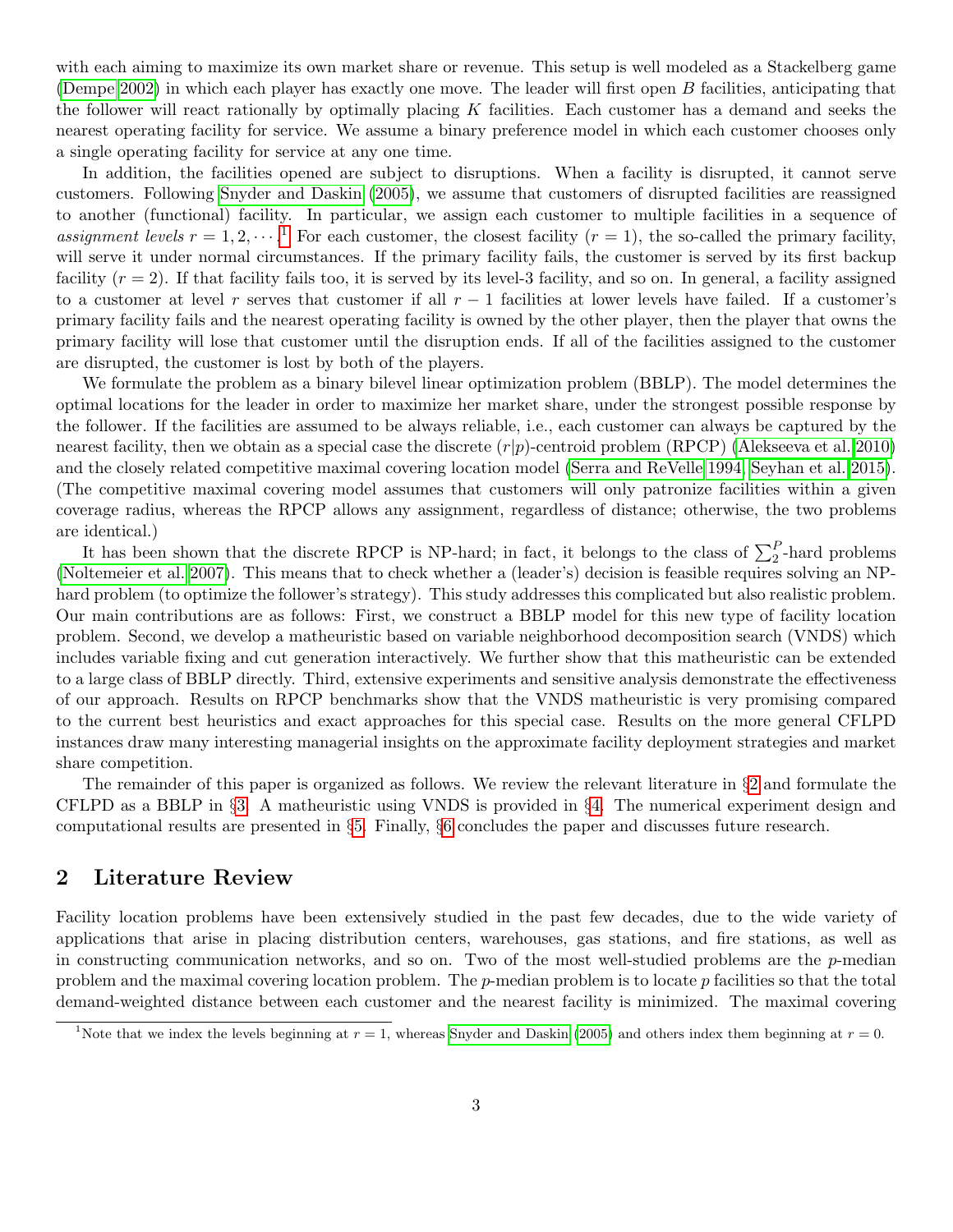location problem seeks to locate a fixed number (e.g., p) of facilities so that the number of covered demands is maximized. For overviews of these two classical models, see, for example, [Snyder](#page-31-4) [\(2010\)](#page-31-4) or [Daskin](#page-30-1) [\(2013\)](#page-30-1).

Both the p-median problem and the maximal covering location problem ignore the effect of competition on the location decision and assume that there is a single decision-maker. However, many firms face location-based competition, and failing to account for this competition when choosing facility locations can result in lower than anticipated market share. Competitive facility location problems take this competition into account; most assume there are two players who successively open their facilities, each aiming to capture customers and maximize revenue. For reviews of competitive location models, see [Eiselt et al.](#page-30-2) [\(1993\)](#page-30-2), [Serra et al.](#page-31-5) [\(1994\)](#page-31-5), [Eiselt and Laporte](#page-30-3) [\(1997\)](#page-30-3), [Kress and Pesch](#page-31-6) [\(2012\)](#page-31-6) and [Farahani et al.](#page-30-4) [\(2014\)](#page-30-4).

One competitive location problem, the RPCP, has attracted increased attention in the past five years. In this problem, the leader places p facilities on a graph knowing that the follower will react by placing r facilities.<sup>[2](#page-3-0)</sup>. The goal of both the leader and the follower is to maximize its own market share [\(Alekseeva et al. 2010\)](#page-29-0). This problem is often formulated as a BBLP. Recent algorithms have been tested using instances with up to 100 customers, 100 potential facilities and  $p = r = 20$  or [3](#page-3-1)0 from the Discrete Location Problems benchmark library<sup>3</sup>. Exact approaches—including the iterative exact method by [Alekseeva et al.](#page-29-0) [\(2010\)](#page-29-0), the branch-and-cut (RP-B&C) method by [Roboredo and Pessoa](#page-31-7) [\(2013\)](#page-31-7) and the modified iterative exact method (MEM) by [Alekseeva and Ko](#page-29-1)[chetov](#page-29-1) [\(2013\)](#page-29-1)—guarantee global optimality but are very computationally intensive (e.g., more than 10 hours for  $p = r = 10$ ; see [Roboredo and Pessoa](#page-31-7) [\(2013\)](#page-31-7)). The iterative exact method by [Alekseeva et al.](#page-29-0) [\(2010\)](#page-29-0) is based on a single-level binary optimization problem with exponentially many constraints and variables. The model is repeatedly solved, with new sets of follower locations added iteratively. The RP-B&C method by [Roboredo and](#page-31-7) [Pessoa](#page-31-7) [\(2013\)](#page-31-7) is similar but with only a polynomial number of variables, and the exponentially many constraints are lifted into stronger inequalities. MEM [\(Alekseeva and Kochetov 2013\)](#page-29-1) improves the iterative exact method by using a model with only a polynomial number of variables and by using the strengthening inequalities introduced by [Roboredo and Pessoa](#page-31-7) [\(2013\)](#page-31-7). Heuristics based on operations (e.g., probabilistic swapping) for the p-median problem have shown high accuracy for a relatively small number of iterations. However, the complexity of each iteration still remains rather high, because the follower's problem has to be solved to evaluate the leader's neighborhood solution. The most effective heuristic methods proposed to date are the hybrid memetic algorithm (HMA) by [Alekseeva et al.](#page-29-2) [\(2009\)](#page-29-2), the tabu search algorithm with Lagrangian relaxation (TSL) by [Davydov](#page-30-5) [\(2012\)](#page-30-5), the variable neighborhood search (VNS) and stochastic tabu search (STS) by [Davydov et al.](#page-30-6) [\(2014\)](#page-30-6), and the hybrid genetic algorithm with solution archive (GA+solA) by [Biesinger et al.](#page-29-3) [\(2015\)](#page-29-3).

As noted above, the RPCP is closely related to the competitive maximal covering location problem, introduced by [Serra and ReVelle](#page-31-1) [\(1994\)](#page-31-1) and based on the classical maximal covering location problem [\(Church and Velle 1974\)](#page-29-4). Most heuristics for this problem, including the heuristic by [Serra and ReVelle](#page-31-1) [\(1994\)](#page-31-1), involve iterating between the leader's and follower's decisions, which will result in finding a Nash equilibrium (NE) but not necessarily the NE that is best for the leader. For the same problem and two variants, [Plastria and Vanhaverbeke](#page-31-8) [\(2008\)](#page-31-8) restrict the follower to opening a single facility  $(K = 1)$ , which allows them to reformulate the problem as a single-level problem. [Seyhan et al.](#page-31-2) [\(2015\)](#page-31-2) expand this idea to allow general  $K$  by assuming that the follower solves his problem using a greedy algorithm; the greedy solution is captured by a polynomial number of constraints in the leader's single-level problem.

The competitive location literature generally assumes that all facilities are completely reliable. In contrast, facility location models with disruptions have appeared only more recently. [Snyder and Daskin](#page-31-0) [\(2005\)](#page-31-0) introduce the reliable fixed-charge location problem  $(RFLP)$  and reliable p-median problem  $(RPMP)$ , in which facilities are subject to random disruptions with identical probability, to investigate the effect of probabilistic facility failures on the optimal facility deployment. [Berman et al.](#page-29-5)  $(2007)$  consider a p-median problem under facility disruptions and study its asymptotic properties. [Cui et al.](#page-30-7) [\(2010\)](#page-30-7) and [Aboolian et al.](#page-29-6) [\(2012\)](#page-29-6) generalize the work of [Snyder](#page-31-0)

<span id="page-3-0"></span><sup>&</sup>lt;sup>2</sup>When discussing the RPCP, we will use p and r [to denote the number of facilities opened by the leader and the follower, respectively,](#page-31-0) instead of  $B$  and  $K$  [as in our model, to remain consistent with the existing research.](#page-31-0)

<span id="page-3-1"></span> $^3$ [http://www.math.nsc.ru/AP/benchmarks/english.html](#page-31-0)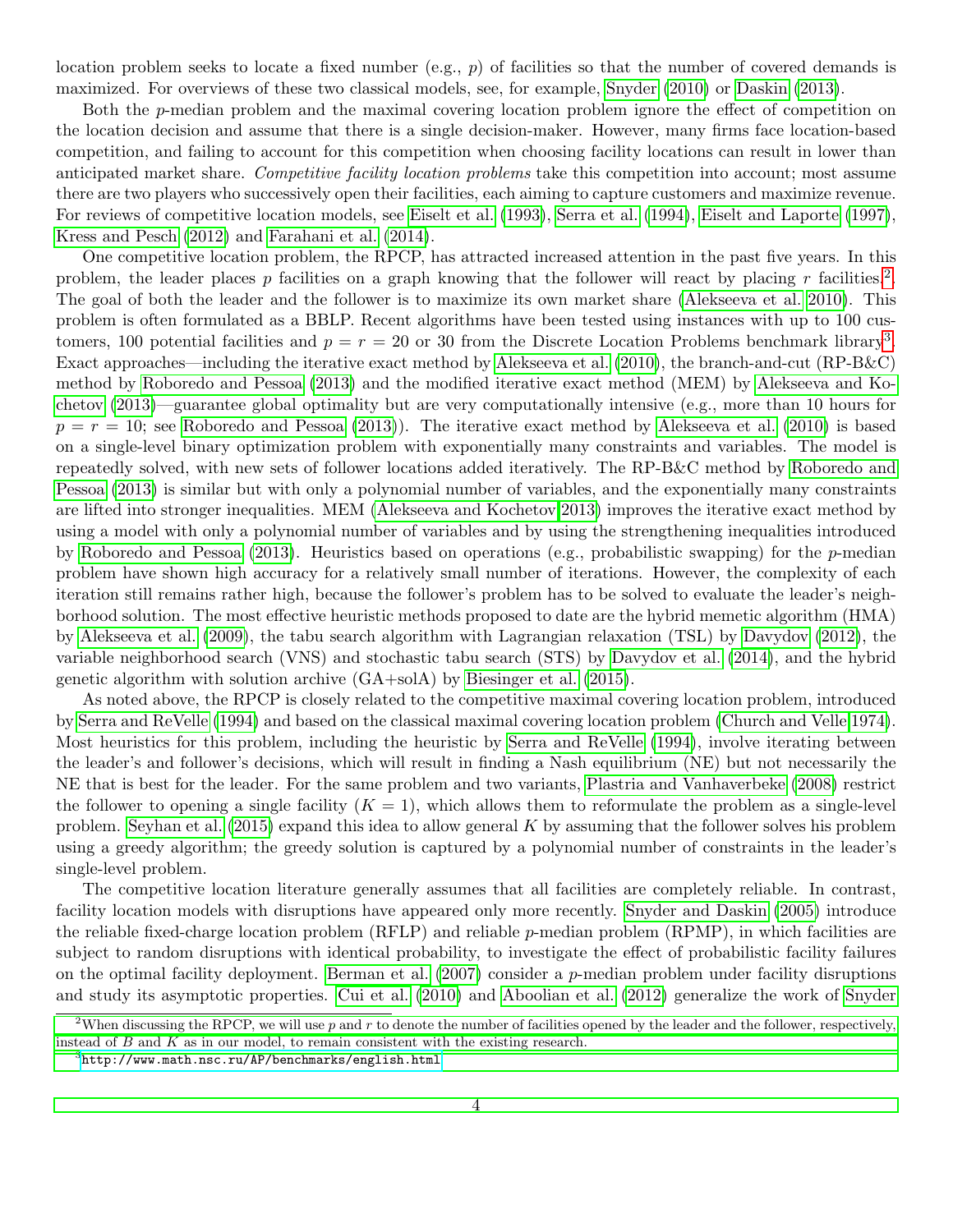[and Daskin](#page-31-0) [\(2005\)](#page-31-0) by allowing site-dependent disruption probabilities. [Zhang et al.](#page-32-0) [\(2016\)](#page-32-0) allow site-dependent probabilities and also incorporate inventory costs. [Shen et al.](#page-31-9) [\(2011\)](#page-31-9) formulate the RFLP as a nonlinear integer optimization problem and propose a near-optimal heuristic for the special case with identical probabilities. See [Snyder et al.](#page-31-10) [\(2015\)](#page-31-10) for a recent review of the literature on facility location models with disruptions. Note, however, that all of the reliable location models we are aware of assume only a single firm, ignoring the potential competition.

Another related body of literature is that on the network interdiction problem. As in the RPCP and CFLPD, this problem is usually modeled as a Stackelberg game between an intelligent attacker and a defender [\(Aksen et al.](#page-29-7) [2014\)](#page-29-7). The attacker's (leader's) objective is to cause the maximum (worst-case) disruption in an existing service network; the defender (follower) is responsible for locating/relocating facilities as well as protecting some of those to guarantee service. The majority of the research has its roots in military, homeland security applications or critical infrastructure planning [\(O' Hanley and Church 2011,](#page-31-11) [Liberatore et al. 2011,](#page-31-12) [Losada et al. 2012,](#page-31-13) [Gedik et al. 2014\)](#page-30-8). Although they are similar in some respects to facility location problems, network interdiction problems are generally beyond the scope of competitive location problems because only one player's decision involves location/relocation actions.

Finding the optimal facility location design under service competition and disruption risks is extremely hard. Simultaneously using a bilevel optimization structure and a probabilistic facility disruption mechanism makes this problem very challenging to handle, especially for large instances. The bilevel structure introduces a nonconvex and combinatorial nature [\(Dempe 2002\)](#page-30-0), while disruption risks give rise to a large number of probabilistic facility failure scenarios. To the best of our knowledge, only [Wang and Ouyang](#page-31-14) [\(2013\)](#page-31-14) simultaneously consider spatial competition and facility disruption risks in the context of facility location. They build a leader–follower Stackelberg competition model and design a continuous approximation scheme to find closed-form analytical solutions. In their work, location decisions are represented using continuous and differentiable density functions. Our paper, on the other hand, seeks to optimize facility locations on a discrete network. Our model is, to the best of our knowledge, the first to consider both service competition and disruptions in the context of a discrete facility location problem.

## <span id="page-4-0"></span>3 Model Formulation

In this section, we first introduce the notation that will be used throughout the paper. We then formulate the problem as a BBLP. Finally, we will show how the proposed model can be simplified to suit the RPCP case, thus leading to some cutting planes which will be used in §[4.](#page-7-0)

#### 3.1 Notation

#### <span id="page-4-1"></span>3.1.1 Parameters

Let I be a set of customer locations and J a set of potential facility locations. The parameter  $d_{ij}$  defines the distance between customer  $i \in I$  and facility  $j \in J$ . Associated with each customer i is a demand (or purchasing power)  $\mu_i$ . Each facility in J can fail independently with an equal probability q. Each customer can be assigned to up to R facilities—one primary facility and  $R-1$  backup facilities—where R is a constant,  $1 \leq R \leq B + K$ . To avoid ties in case of equal distances, we assume that two players cannot open the same site, and  $d_{ij} \neq d_{ik}$ ,  $\forall i \in I, j, k \in J, j \neq k$ . (If the true distances do have ties, the distances can be perturbed slightly to break them arbitrarily.) The goal of the leader is to choose  $B$  locations from  $J$  in order to maximize her market share under the assumption that the follower in turn chooses  $K$  facilities to maximize his own market share.

To summarize, we have the following parameters:

- $I =$  set of customers, indexed by i;
- $J =$  set of potential facility locations, indexed by j;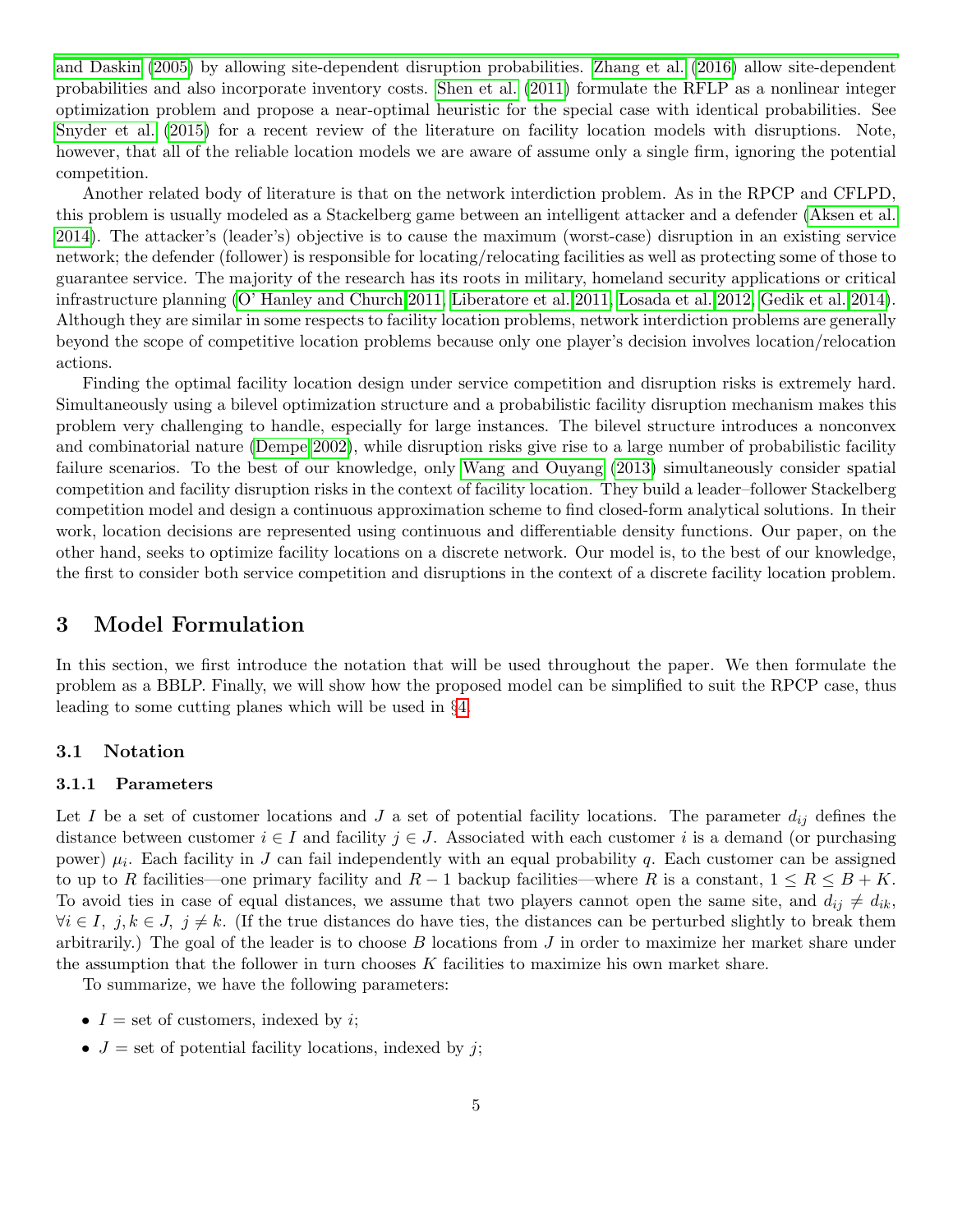- $R =$  number of assignment levels;
- $\mu_i$  = demand of customer  $i \in I$ ;
- $q =$  (identical) failure probability of each facility;
- $B, K =$  number of facilities that the leader, follower will open;
- $d_{ij}$  = distance between customer i and facility j;
- $a_{ijk} = 1$  if  $d_{ij} < d_{ik}$ , for  $i \in I, j, k \in J$ , 0 otherwise.

Note that if the customers' preferences are based on something other than distance, we can simply redefine  $d_{ij}$ as customer  $i$ 's "penalty" for using facility  $j$ , where smaller values indicate stronger preferences.

Realistically, facility failure probabilities may be heterogeneous and may depend, for example, on the facilities' geographical locations. Furthermore, a customer may be more willing to change to another facility if the open facilities are closer, i.e., R could be increasing in K and B. Or, different customers may accept a different number of facilities for service. However, for simplicity, in this paper, we assume that the failure probabilities are identical and that R is constant, independent of K and B, among all customers. Furthermore, customers may use alternate decision rules, such as the Huff rule [\(Ashtiani et al. 2013\)](#page-29-8), which defines an attractiveness function on the facilities. However, the Huff rule would introduce nonlinearity, so we assume a binary preference for simplicity.

#### 3.1.2 Decision Variables

We introduce the following binary decision variables:

$$
x_j = \begin{cases} 1, & \text{if facility } j \text{ is opened by the leader} \\ 0, & \text{otherwise} \end{cases}
$$
  

$$
y_j = \begin{cases} 1, & \text{if facility } j \text{ is opened by the follower} \\ 0, & \text{otherwise} \end{cases}
$$
  

$$
z_{ir} = \begin{cases} 1, & \text{if customer } i \text{ is assigned to a leader facility at level } r \\ 0, & \text{if customer } i \text{ is assigned to a follower facility at level } r \end{cases}
$$
  

$$
w_{ijr} = \begin{cases} 1, & \text{if customer } i \text{ is assigned to facility } j \text{ at level } r \\ 0, & \text{otherwise} \end{cases}
$$

#### 3.2 Bilevel Formulation

Due to the independent-failure assumption, the probability that a customer receives service from its level- $r$  facility is  $(1-q)q^{r-1}$ . The players want to maximize their own expected demand captured in the end of the game, taking all possible disruptions into account. The leader's objective function is

$$
\max \sum_{i \in I} \sum_{r=1}^{R} \mu_i z_{ir} (1 - q) q^{r-1}, \tag{1}
$$

while the follower's objective function is

<span id="page-5-0"></span>
$$
\max \sum_{i \in I} \sum_{r=1}^{R} \mu_i (1 - z_{ir}) (1 - q) q^{r-1}.
$$
\n(2)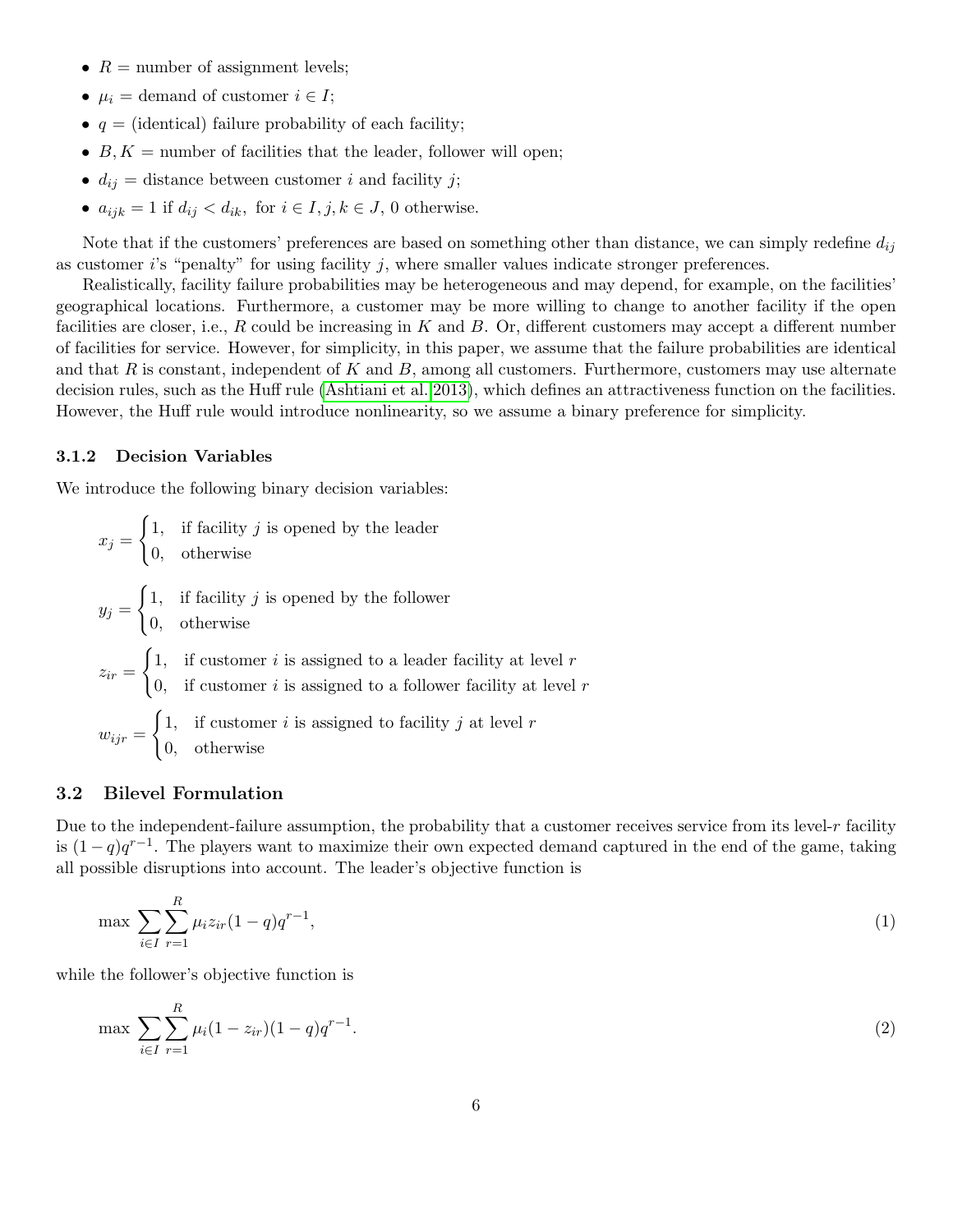Since this is a zero-sum game, [\(2\)](#page-5-0) is equivalent to

$$
\min \sum_{i \in I} \sum_{r=1}^{R} \mu_i z_{ir} (1 - q) q^{r-1}.
$$
\n(3)

Now the discrete CFLPD problem can be formulated as a BBLP model:

<span id="page-6-9"></span>
$$
\max \sum_{i \in I} \sum_{r=1}^{R} \mu_i z_{ir} (1 - q) q^{r-1} \tag{4}
$$

s.t.

$$
\sum_{j \in J} x_j = B \tag{5}
$$

<span id="page-6-7"></span>
$$
x_j \in \{0, 1\} \quad \forall j \in J \tag{6}
$$

where given the leader's decision  $\hat{x}$ , z is a component of the optimal solution to the follower's problem:

$$
\min \sum_{i \in I} \sum_{r=1}^{R} \mu_i z_{ir} (1 - q) q^{r-1} \tag{7}
$$

s.t.

<span id="page-6-8"></span><span id="page-6-6"></span> $r=1$ 

<span id="page-6-11"></span><span id="page-6-10"></span><span id="page-6-1"></span><span id="page-6-0"></span>
$$
\sum_{j \in J} y_j = K \tag{8}
$$

$$
\hat{x}_j + y_j \le 1 \quad \forall j \in J \tag{9}
$$

<span id="page-6-2"></span>
$$
\hat{x}_j + 1 \ge z_{ir} + w_{ijr} \quad \forall i \in I, j \in J, 1 \le r \le R \tag{10}
$$

$$
y_j + z_{ir} \ge w_{ijr} \quad \forall i \in I, j \in J, 1 \le r \le R \tag{11}
$$

$$
\sum_{k \in J} a_{ikj} (\hat{x}_k + y_k) - (1 - w_{ijr}) M_r \le r \quad \forall i \in I, j \in J, 1 \le r \le R
$$
\n(12)

<span id="page-6-5"></span><span id="page-6-4"></span>
$$
\sum_{j \in J} w_{ijr} = 1 \quad \forall i \in I, 1 \le r \le R \tag{13}
$$

$$
\sum^{R} w_{ijr} \le 1 \quad \forall j \in J, i \in I \tag{14}
$$

$$
y_j, w_{ijr} \in \{0, 1\}, 0 \le z_{ir} \le 1 \quad \forall i \in I, j \in J, 1 \le r \le R
$$
\n
$$
(15)
$$

Constraints [\(9\)](#page-6-0) prevent the players from opening facilities at the same site. Constraints [\(10\)](#page-6-1) and [\(11\)](#page-6-2) ensure that if customer i is assigned to facility j at level r (i.e.,  $w_{ijr} = 1$ ), and if j is a leader facility (i.e.,  $z_{ir} = 1$ ), then the leader must open it (i.e.,  $x_j = 1$ ); otherwise, if j is a follower facility (i.e.,  $z_{ir} = 0$ ), then the follower must open it (i.e.,  $y_j = 1$ ). Summing [\(10\)](#page-6-1) and [\(11\)](#page-6-2) results in the following valid inequality<sup>[4](#page-6-3)</sup>, which will tighten the linear relaxation:

$$
\hat{x}_j + y_j + 1 \ge 2w_{ijr} \quad \forall i \in I, j \in J, 1 \le r \le R. \tag{16}
$$

Constraints [\(12\)](#page-6-4) guarantee that customers are assigned to open facilities level by level in increasing order of distance. A customer i can't be assigned to facility j at level r if there are more than r closer open facilities.

<span id="page-6-3"></span><sup>&</sup>lt;sup>4</sup>We would like to express our gratitude to the referees for the introduction of this inequality.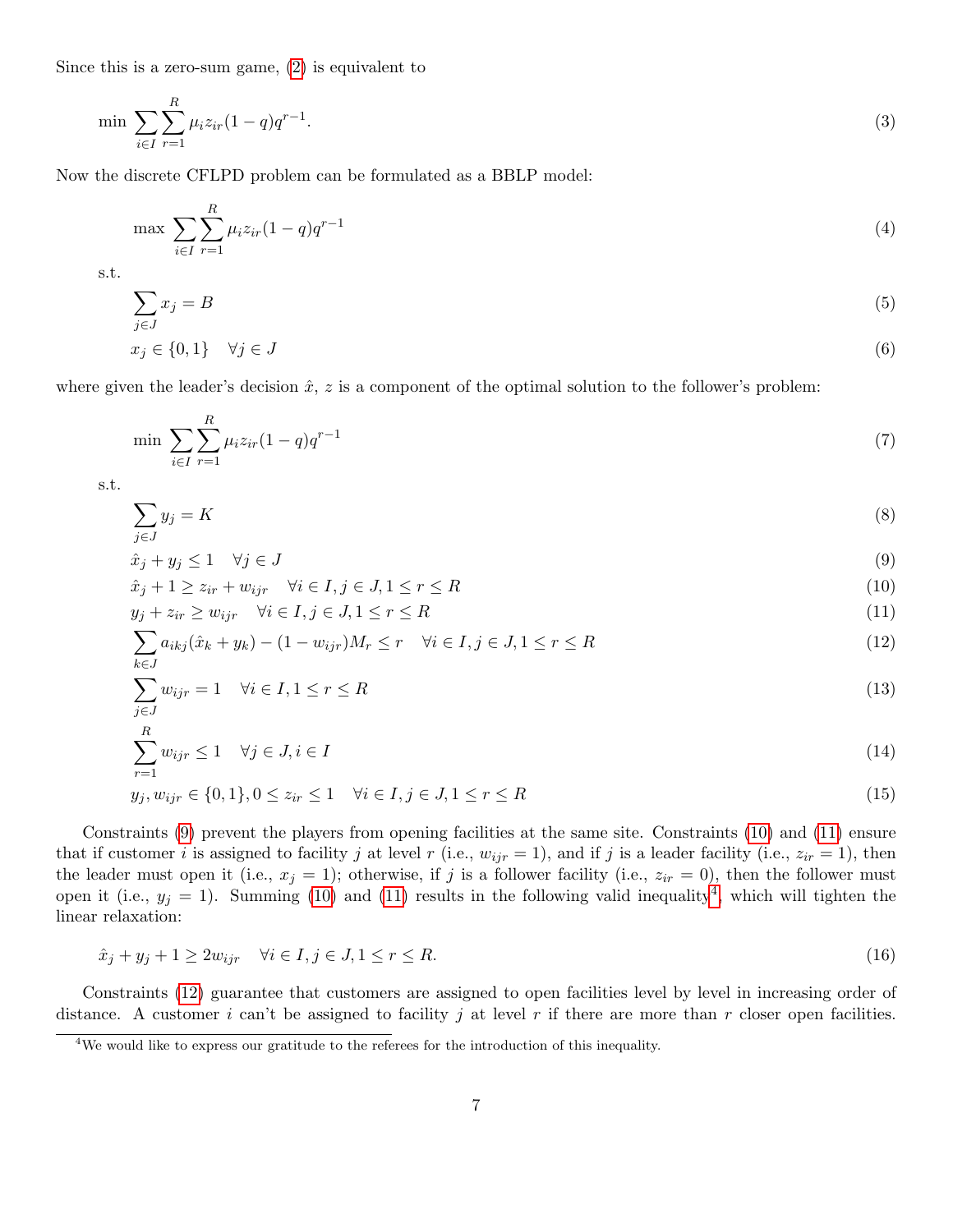The quantity  $\sum_{k\in J} a_{ikj} (\hat{x}_k + y_k)$  represents the number of open facilities that are closer than j for customer i.  $M_r = B + K - r$  is a large number.

Finally, constraints [\(13\)](#page-6-5) say that each customer has to be assigned to a facility at each level (since we assume that customer demands are lost only if all assigned facilities have been disrupted), and constraints [\(14\)](#page-6-6) prohibit a customer from being assigned to a given facility at more than one level. Constraints [\(6\)](#page-6-7) and [\(15\)](#page-6-8) are standard integrality constraints. We can drop the integrality requirements on the  $z$  variables; in an optimal solution they will equal 0 or 1.

From the leader's perspective,  $(4)$ – $(15)$  can be viewed as a mathematical optimization problem with a constraint region that is implicitly defined by the follower's subproblem  $(7)-(15)$  $(7)-(15)$  $(7)-(15)$ . Once the vector x is chosen, though, the follower simply faces a single-level optimization problem. The upper level  $(4)$ – $(6)$  is called the *leader's problem*; the lower level  $(7)$ – $(15)$  is called the *follower's problem*. Removing the lower-level optimality constraints yields the high point problem [\(Bialas and Karwan 1984\)](#page-29-9):  $(4)$ – $(6)$  and  $(8)$ – $(15)$ .

#### 3.3 Remarks

The proposed CFLPD model reduces to the RPCP when  $q = 0$  (so that  $R = 1$ ). To formulate the leader's problem in the RPCP, the subscript r could be removed from variables w and z, and constraints  $(14)$  can be removed since they would be redundant. Constraints [\(12\)](#page-6-4) can be simplified to

$$
w_{ik} \le 2 - a_{ijk} - (\hat{x}_j + y_j) \quad \forall i \in I; k, j \in J. \tag{17}
$$

However, in this case, the follower's problem has a tighter formulation. Given leader's solution  $\hat{x}$ , we can define the set of facilities that allow the follower to capture customer  $i$  [\(Alekseeva and Kochetov 2013\)](#page-29-1):

$$
J_i(\hat{x}) = \left\{ j \in J \middle| d_{ij} < \min_{l \in J} \{ d_{il} | \hat{x}_l = 1 \} \right\}.
$$
\n(18)

Now the follower's problem can be formulated as:

<span id="page-7-1"></span>
$$
\min \sum_{i \in I} \mu_i z_i \tag{19}
$$

s.t.

$$
\sum_{j \in J} y_j = K \tag{20}
$$

$$
1 - z_i \le \sum_{j \in J_i(\hat{x})} y_j \quad \forall i \in I \tag{21}
$$

<span id="page-7-2"></span>
$$
y_j \in \{0, 1\}, 0 \le z_i \le 1, \forall i \in I, j \in J
$$
\n
$$
(22)
$$

For the RPCP, formulation  $(19)-(22)$  $(19)-(22)$  $(19)-(22)$  has fewer variables and constraints than  $(7)-(15)$  $(7)-(15)$  $(7)-(15)$ , which will reduce the computational burden when checking the feasibility of a given leader's solution. For both the CFLPD and RPCP, in order to calculate the leader's objective function, we need to solve the follower's problem, which is NP-hard in the strong sense. Some bilevel methods which solve both the leader's and the follower's problems heuristically produce only what are called semi-feasible solutions [\(Alekseeva and Kochetov 2013\)](#page-29-1). However, the hybridization of heuristics for the upper level with exact approaches for the lower level allows one to find optimal or near-optimal feasible solutions. The method in §[4](#page-7-0) is based on this idea.

## <span id="page-7-0"></span>4 Variable Neighborhood Decomposition Search

Solving a bilevel optimization problem, even in its simplest form, is a difficult task. The vast majority of the methods proposed for bilevel problems have been restricted to special cases, such as using the KKT conditions to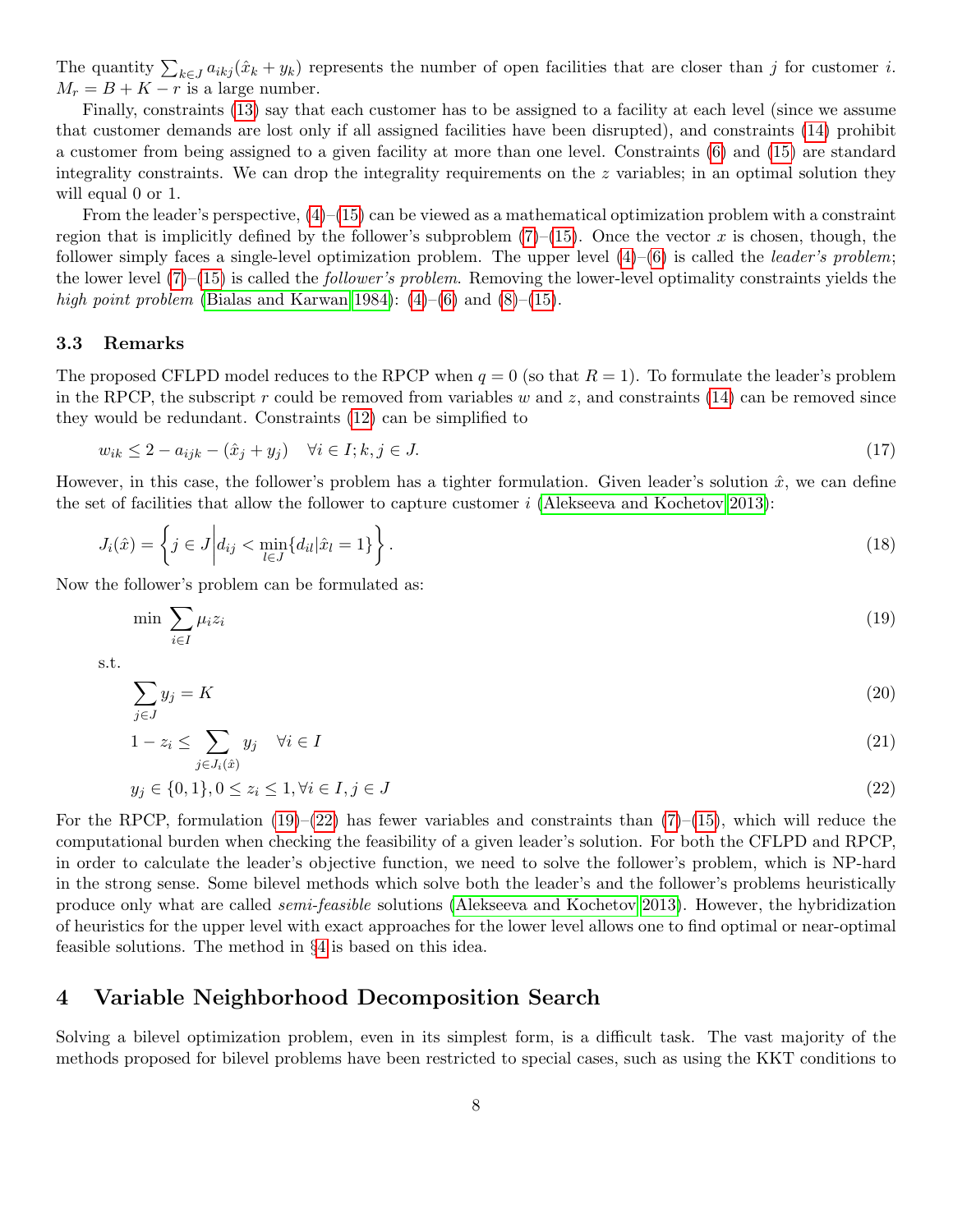transform linear bilevel optimization problems into equivalent single-level ones (e.g., [Audet et al.](#page-29-10) [\(2007\)](#page-29-10)). This can be implemented by relaxing the integrality restrictions in the follower's problem and taking the inner dual to convert the bilevel problem into a single-level maximization problem. If the LP bound is tight, it is beneficial to use these bounds. However, our follower's problem has the variable  $w$ , which makes the LP relaxation very weak: all customers will be assigned at all levels to the follower as long as  $K \geq R$ .

Based on the analysis above, we solve the problem as a bilevel one. No practical methods are currently available that can consistently produce optimal solutions for *general* bilevel problems in reasonable computation time. [Moore](#page-31-15) [and Bard](#page-31-15) [\(1990\)](#page-31-15) and [DeNegre and Ralphs](#page-30-9) [\(2009\)](#page-30-9) propose a branch-and-bound algorithm and a branch-and-cut algorithm for generalized BBLPs, respectively. According to [DeNegre and Ralphs](#page-30-9) [\(2009\)](#page-30-9), an integer point  $(\bar{x}, \bar{y})$ is bilevel feasible if after fixing the leader's solution  $\bar{x}$ , solving the follower's problem to optimality does result in the follower's decision  $\bar{v}$ . With regards to a bilevel infeasible solution  $(\hat{x}, \hat{y})$ . [Moore and Bard](#page-31-15) [\(1990\)](#page-31-15) propose to branch on the variable  $\hat{x}$  (even if it is integer), while [DeNegre and Ralphs](#page-30-9) [\(2009\)](#page-30-9) propose to use valid inequalities to separate  $(\hat{x}, \hat{y})$ .

However, these methods may require substantial enumeration and also require repeated solution of binary mixed integer optimization problems in checking bilevel feasibility of integer solutions. Therefore, direct application can be time-consuming for large instances, so we now focus on a reduced solution space in this section, by fixing some variables and by introducing new linear constraints.

In recent years, a growing literature has proposed heuristics for *general* MIPs, especially 0-1 MIPs, that combine aspects of local search with mathematical optimization techniques. Such heuristics are known as matheuristics and include the local branching paradigm [\(Fischetti and Lodi 2003\)](#page-30-10), relaxation induced neighborhood search [\(Danna](#page-30-11) [et al. 2005\)](#page-30-11), variable neighborhood search branching [\(Hansen et al. 2006\)](#page-30-12) and variable neighborhood decomposition search (VNDS) (Lazić et al. 2010, [Hanafi et al. 2014\)](#page-30-13), among others. These papers demonstrate that combining heuristic frameworks with the use of generic solvers can often give significant improvements in the resolution of large general MIPs. In this section, we propose a VNDS matheuristic to efficiently solve the CFLPD and show its extendibility to general BBLPs. Some key procedures are elaborated first, followed by the main algorithm.

#### <span id="page-8-1"></span>4.1 Algorithm Schematic

Once the facilities open by the players are given, the customer-assignment variables (w and  $z$ ) can be determined by the customers' proximity to these open facilities. For the simplicity of notation, we will use  $\mathcal X$  and  $\mathcal Y$  to represent the set of facilities opened by the leader and the follower, respectively. Recall that x and y are the incidence vectors in formulation [\(4\)](#page-6-9)–[\(15\)](#page-6-8). Then,  $\mathcal{X} = \{j|x_j = 1\}$ ,  $\mathcal{Y} = \{j|y_j = 1\}$ . In addition, in the algorithm procedures,  $(x^0, y^0)$  represents the incumbent solution whose neighborhood we are interested in, while  $(x^*, y^*)$ stores the current global best solution.

Assume that the total "available" demand is  $D = \sum_{i \in I} \sum_{r=1}^{R} \mu_i (1-q) q^{r-1}$ . Given the leader's decision x' and the follower's decision  $y'$ , function  $\text{COST}(x', y')$  will return the leader's objective value (demand captured). We will use  $f(z) = \sum_{i \in I} \sum_{r=1}^{R} \mu_i z_{ir} (1-q) q^{r-1}$  to represent the objective function of the high point problem.

In the sections that follow, given a leader's solution  $\bar{x}$ , any time we solve the follower's problem exactly by  $\bar{y}$  = FOLLOWER-SOLVE( $\bar{x}$ ), we will have a bilevel feasible solution ( $\bar{x}, \bar{y}$ ). To avoid costly and unnecessary re-evaluations and prevent the search from coming back to the previously visited solutions, we add the following tabu cut,

<span id="page-8-0"></span>
$$
\sum_{j \in \bar{\mathcal{X}}} x_j \le B - 1,\tag{23}
$$

where B is the cardinality of the binary support of the leader's solution, to prohibit a revisit to  $\bar{x}$ .

The Local Search procedure proposed in §[4.5](#page-12-0) is developed to find the local optimum of the neighborhood around  $(\bar{x}, \bar{y})$ . Once the local search is terminated and the solution  $(\bar{x}, \bar{y})$  is recorded, it is valid to use [\(23\)](#page-8-0) to cut off any solution  $(\bar{x}, \hat{y})$ . However, the bilevel feasible solution  $(\bar{x}, \bar{y})$  is cut off as well. During the local search,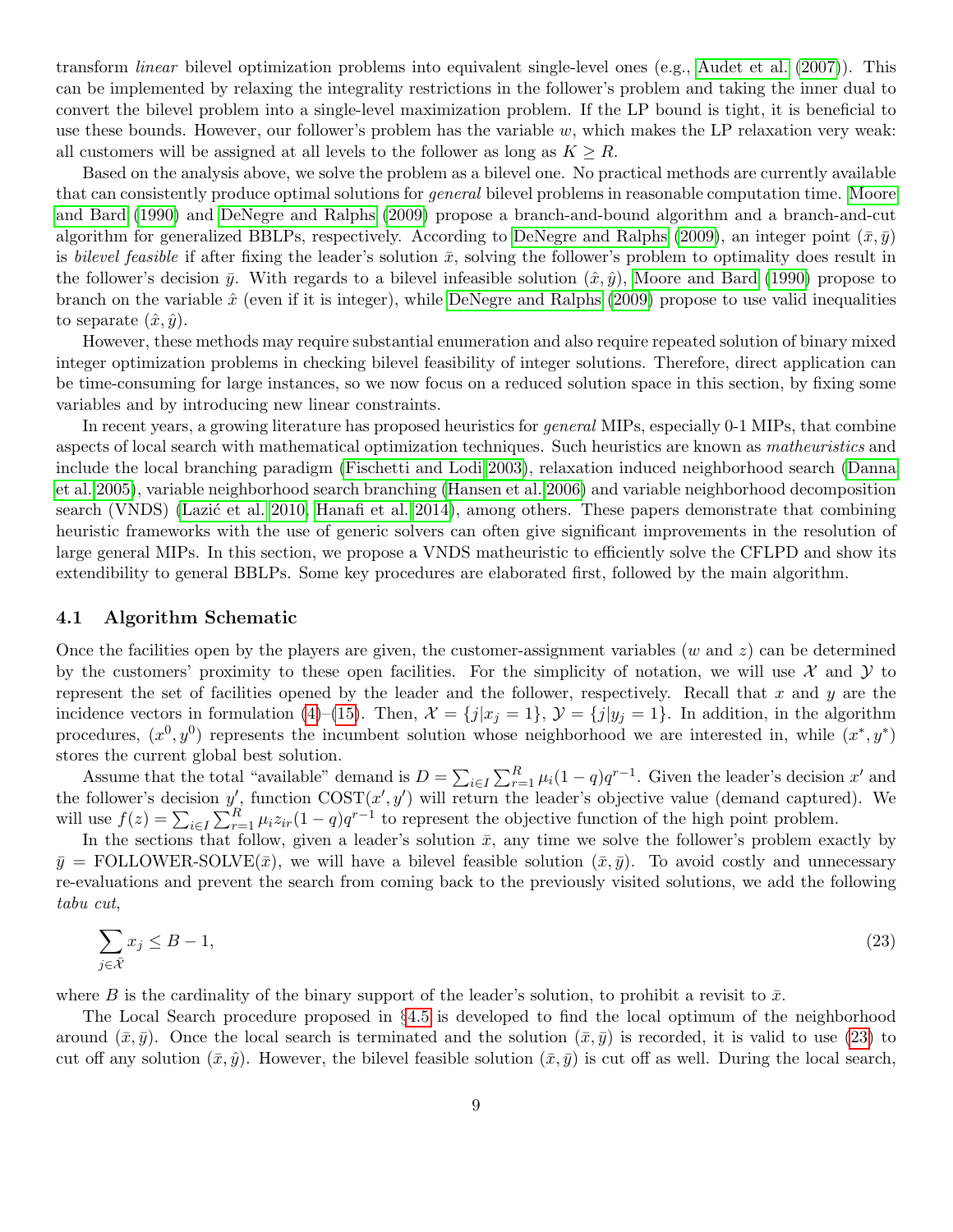this may cause problems in practice when using a commercial framework, such as Gurobi or CPLEX, since it may prevent the solution from being identified as feasible. Instead, we propose the following cut [\(24\)](#page-9-0), which is satisfied by  $(\bar{x}, \bar{y})$ , but not by the combination of  $\bar{x}$  with a different follower's solution.

**Proposition 1** Given a bilevel feasible solution  $(\bar{x}, \bar{y})$  to the high point problem [\(4\)](#page-6-9)–[\(6\)](#page-6-7), [\(8\)](#page-6-11)–[\(15\)](#page-6-8), let  $\mathcal{X}_0 = \{j | \bar{x}_j = j\}$  $0\}, \mathcal{X}_1 = \{j|\bar{x}_j = 1\}$  and  $\mathcal{Y}_0 = \{j|\bar{y}_j = 0\}, \mathcal{Y}_1 = \{j|\bar{y}_j = 1\}.$  The inequality

<span id="page-9-0"></span>
$$
\sum_{j \in \mathcal{Y}_0} y_j + \sum_{j \in \mathcal{Y}_1} (1 - y_j) \le K \left( \sum_{j \in \mathcal{X}_0} x_j + \sum_{j \in \mathcal{X}_1} (1 - x_j) \right) \tag{24}
$$

is valid for  $(\bar{x}, \bar{y})$ , and is violated by every other integer solution  $(\bar{x}, \hat{y})$ .

**Proof.** Suppose  $x = \bar{x}$ ,  $y = \bar{y}$ ; then the left- and right-hand sides of [\(24\)](#page-9-0) are both equal to 0, so the inequality holds and is valid for  $(\bar{x}, \bar{y})$ .

On the other hand, suppose  $x = \bar{x}$ ,  $y = \hat{y} \neq \bar{y}$ ; then the left-hand side of [\(24\)](#page-9-0) is greater than or equal to 1, while the right-hand side equals 0, so the inequality is violated.  $\mathbf{L}$ 

[Fischetti and Lodi](#page-30-10) [\(2003\)](#page-30-10) observe that the neighborhood of a feasible 0-1 MIP solution often contains better solutions. To reduce the neighborhood of  $(\bar{x}, \bar{y})$ , the following local branching cut is added to the high point problem,

<span id="page-9-1"></span>
$$
\Delta(x,\bar{x}) + \Delta(y,\bar{y}) = \sum_{j \in \bar{\mathcal{X}}} (1 - x_j) + \sum_{j \in \bar{\mathcal{Y}}} (1 - y_j) \leq r \, h \tag{25}
$$

where rhs is the neighborhood size. Cut [\(25\)](#page-9-1) is further equivalent to  $\sum_{j\in \bar{\mathcal{X}}} x_j + \sum_{j\in \bar{\mathcal{Y}}} y_j \geq B + K - rhs$ . As explained by [Fischetti and Lodi](#page-30-10) [\(2003\)](#page-30-10), given the incumbent solution  $(\bar{x}, \bar{y})$ , the solution space associated with the current branching node can be partitioned by means of the disjunction

$$
\Delta(x,\bar{x}) + \Delta(y,\bar{y}) \leq r \text{hs} \text{ (left branch) or } \Delta(x,\bar{x}) + \Delta(y,\bar{y}) \geq r \text{hs} + 1 \text{ (right branch)}.
$$

Each left-branch subproblem constrained by  $\Delta(x,\bar{x}) + \Delta(y,\bar{y}) \leq r \hbar s$  (so-called soft variable fixing) will be easier to solve than the original problem; once it is solved to optimality or proved to contain no better solutions, the right-branch subproblem takes over and a new local branching cut is added.

Also note that in all pseudo-codes, right after an initial solution with objective value  $\overline{LB}$  is obtained, an objective cut

<span id="page-9-2"></span>
$$
f(z) \ge \overline{LB} + \varepsilon \tag{26}
$$

is added to the high point problem; while each time the best lower bound  $\overline{LB}$  is improved, the right hand side of the objective cut [\(26\)](#page-9-2) should be set to the new value.  $\varepsilon > 0$  is a small real number.

#### 4.2 Intensification and Diversification

We first introduce the intensification and diversification procedure, which either intensifies or diversifies a given solution depending on the input parameters. The procedure is presented in Algorithm [1.](#page-10-0)

As pointed out by [Hansen et al.](#page-30-14) [\(2010\)](#page-30-14), for many combinatorial optimization problems, local optima with respect to one or several neighborhoods are located rather close to each other. This implies that a local optimum often provides some information about the global optimum. Based on this fact, the search region may be reduced by using information about local optima that have already been found. [Alekseeva and Kochetov](#page-29-1) [\(2013\)](#page-29-1) show that the follower's facilities are often in the immediate vicinity of the leader's facilities. The follower attempts to "drag"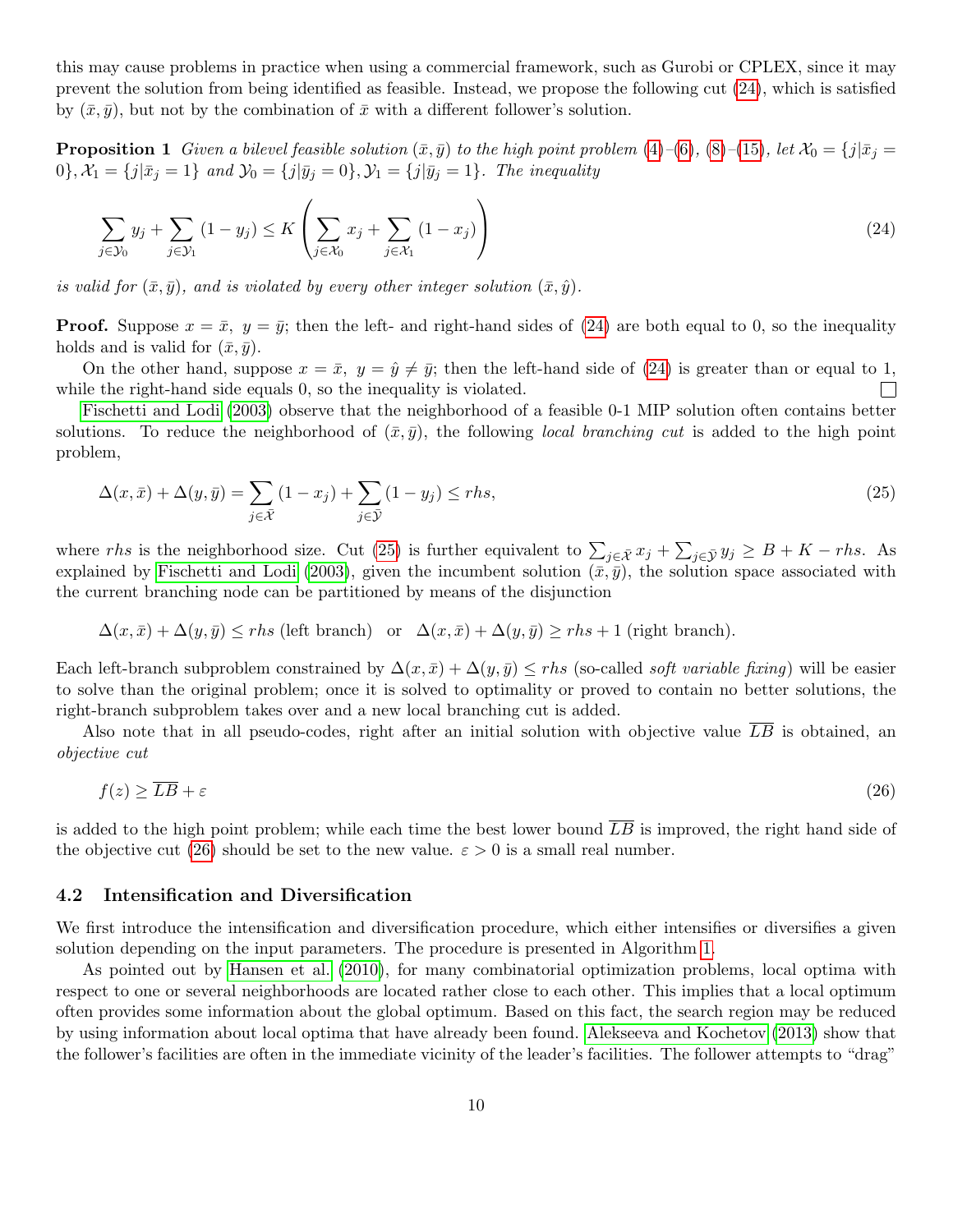customers from the leader. Due to this property, and similar to the neighborhoods Fswap and Nswap designed by [Davydov et al.](#page-30-6) [\(2014\)](#page-30-6), Steps [2–](#page-10-1)[8](#page-10-2) in Algorithm [1](#page-10-0) make an attempt to predict the follower's behavior and find the strongest preventive move for the leader. These steps attempt to find all solutions of the leader that result from  $x^0$  by closing one facility j and opening another facility k. This new facility k should be either one from the follower's decision  $y^0$ , or one located at no more than the 8th facility nearest to j. This replacement constitutes a new leader solution  $x^1$ .

To evaluate  $x^1$ , the corresponding follower's subproblem has to be solved. Since  $x^1$  is just an intermediate solution candidate, we are only interested in an approximate objective value for  $x^1$ ; the exact value will be too time consuming to solve since the follower's problem is NP-hard. For the  $(r|p)$ -centroid problem, some papers [\(Biesinger](#page-29-3) [et al. 2015,](#page-29-3) [Davydov et al. 2014\)](#page-30-6) solve the LP relaxation of the follower's problem exactly. This approximation yields a *lower bound* on the true objective value of  $x^1$ . However, the LP relaxation of our follower's formulation is very weak, as explained in the front of §[4.](#page-7-0) So instead, we adopt a greedy algorithm for solving the follower's problem, which yields an *upper bound* on the objective value of  $x^1$ . Follower facilities are placed one after the other according to the following greedy criterion: at each iteration, the facility that can capture the largest demand is opened. This process is repeated until K locations  $(y<sup>1</sup>)$  are chosen.

Steps [2–](#page-10-1)[8](#page-10-2) of Algorithm [1](#page-10-0) will find the best 1-exchange neighborhood for the leader. Steps [9–](#page-10-3)[15](#page-10-4) will further randomly choose a subset of B facilities from the union set  $\mathcal{X}^0 \cup \mathcal{Y}^0$  that will induce the largest approximate objective value for the leader if the follower uses the greedy method. Note that in Step [3](#page-10-5) and Step [10,](#page-10-6) the leader's new decision  $x^1$  should not have been tabu yet. Finally, as shown in Steps [18–](#page-10-7)[20,](#page-10-8) if the input parameter isAlwaysUpdated = TRUE, this procedure will always update the incumbent  $(x^0, y^0)$  (thus a diversification); on the other hand, if  $isAlwaysUpdate = FALSE$ , this procedure will update  $(x^0, y^0)$  only if the new solution  $(x', y')$ is better (thus an intensification).

<span id="page-10-0"></span>Algorithm 1  $(x', y') =$  Mutation $(x^0, y^0, isAlwaysUpdate)$ 

<span id="page-10-1"></span>1. Set  $maxC = 0$ ;

- 2. for each facility j in  $\mathcal{X}^0$  do
- <span id="page-10-5"></span>3. replace j with another facility k, resulting a new leader's solution  $x^1$ ;
- 4. use  $x^1$  as an input, solve the follower's problem greedily, obtain the follower's decision  $y^1$ ;
- 5. if  $\text{COST}(x^1, y^1) > maxC$  then

6. set 
$$
x' = x^1, maxC = COST(x^1, y^1);
$$

- 7. end if
- <span id="page-10-3"></span><span id="page-10-2"></span>8. end for
- 9. **for**  $i = 0$  to 10 **do**
- <span id="page-10-6"></span>10. randomly select B facilities from the set  $\mathcal{X}^0 \cup \mathcal{Y}^0$  to constitute a new leader's solution  $x^1$ ;
- 11. use  $x^1$  as an input, solve the follower's problem greedily, obtain the follower's decision  $y^1$ ;
- 12. if  $\text{COST}(x^1, y^1) > maxC$  then
- 13. set  $x' = x^1, maxC = COST(x^1, y^1);$
- 14. end if
- <span id="page-10-4"></span>15. end for
- <span id="page-10-7"></span>16. use x' as an input, solve the follower's problem exactly,  $y' = \text{FOLLOWER-SOLVE}(x');$
- 17. add the tabu cut  $\sum_{j \in \mathcal{X}'} x_j \leq B 1$ ;
- 18. if  $isAlwaysUpdate = \text{FALSE}$  and  $\text{COST}(x', y') \leq \text{COST}(x^0, y^0)$  then
- 19. reset  $x' = x^0, y' = y^0;$
- <span id="page-10-8"></span>20. end if
- 21. return  $(x', y')$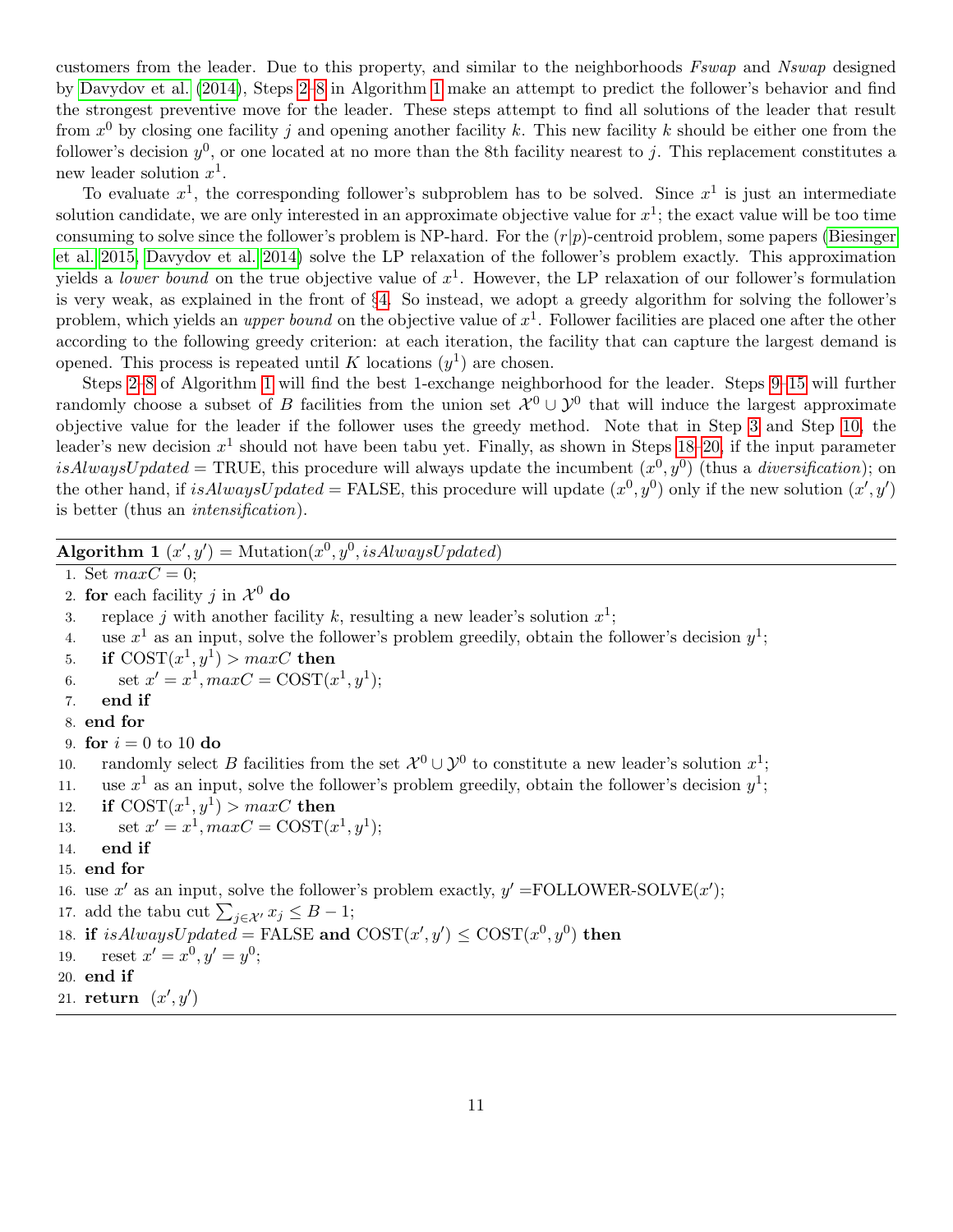#### 4.3 Initialization

For the initial solution, we select an approximate solution of the  $p$ -median problem with a weighted distance matrix  $(\mu_i d_{ii})$ . In this case, the leader ignores the follower but tries to place her facilities as close to customers as possible. [Alekseeva and Kochetov](#page-29-1) [\(2013\)](#page-29-1) indicate that this approach yields a good approximate solution. Then, as introduced in Section [4.1,](#page-8-1) we add the tabu cut with respect to  $x^0$  to avoid revisiting the same solution. Simultaneously, we will search the neighborhood of the incumbent solution  $(x^0, y^0)$  to see whether it can be further improved by the procedure "Mutation". Finally, we add the objective cut to discard worse solutions in the future search. The initialization procedure is illustrated in Algorithm [2.](#page-11-0)

<span id="page-11-0"></span>Algorithm 2  $(x^0, y^0)$  = Initialization()

- 1. solve the p-median problem, get the leader's decision  $x^0$ ;
- 2. use  $x^0$  as an input, solve the follower's problem exactly,  $y^0 = \text{FOLLOWER-SOLVE}(x^0)$ ;
- <span id="page-11-2"></span>3. add the tabu cut  $\sum_{j \in \mathcal{X}^0} x_j \leq B - 1$  to the high point problem;
- 4. intensify the initial solution by  $(x^0, y^0) =$  Mutation $(x^0, y^0,$  FALSE);
- 5. add the objective cut  $f(z) \geq \text{COST}(x^0, y^0) + \varepsilon$ ;
- 6. return  $(x^0, y^0);$

#### <span id="page-11-1"></span>4.4 Variable Fixing

[Danna et al.](#page-30-11) [\(2005\)](#page-30-11) observe that in a general 0-1 MIP, some variables often take the same values in the optimal solution and in the LP relaxation solution. Therefore, if a variable has the same value in the incumbent and the LP relaxation solution, it is more likely that it will keep that value in the optimal solution. If such variables are fixed, then one can get a much smaller problem. Based on this observation, [Danna et al.](#page-30-11) [\(2005\)](#page-30-11) propose a relaxation induced neighborhood search (RINS) method. This variable fixing process is often called hard variable fixing [\(Bixby et al. 2000\)](#page-29-11). We extend this idea in our VNDS heuristic.

At each iteration, we fix  $B + K - l$  location variables to their values in the incumbent solution  $(x^0, y^0)$ , i.e., the subsequent local search (Section [4.5\)](#page-12-0) will be performed on the subspace of l variables. The decomposition procedure is presented in Algorithm [3.](#page-12-1) After this process, the number of free variables in the current problem is decreased.

Since the current leader's solution  $x^0$  must have been tabu, the locations that are opened by the leader cannot all be fixed. In other words, at least one facility that belongs to the set  $\mathcal{X}^0$  has to be released. So in the variable fixing process, we first randomly choose one facility j from the leader's decision  $\mathcal{X}^0$ . Then the other  $l-1$  facilities to be released are chosen from the set  $\mathcal{X}^0\cup\mathcal{Y}^0$ , according to their distance to the facility j. The remaining facilities will be fixed in the local search phase. This procedure is similar to the decomposition scheme used by [Hansen](#page-30-15)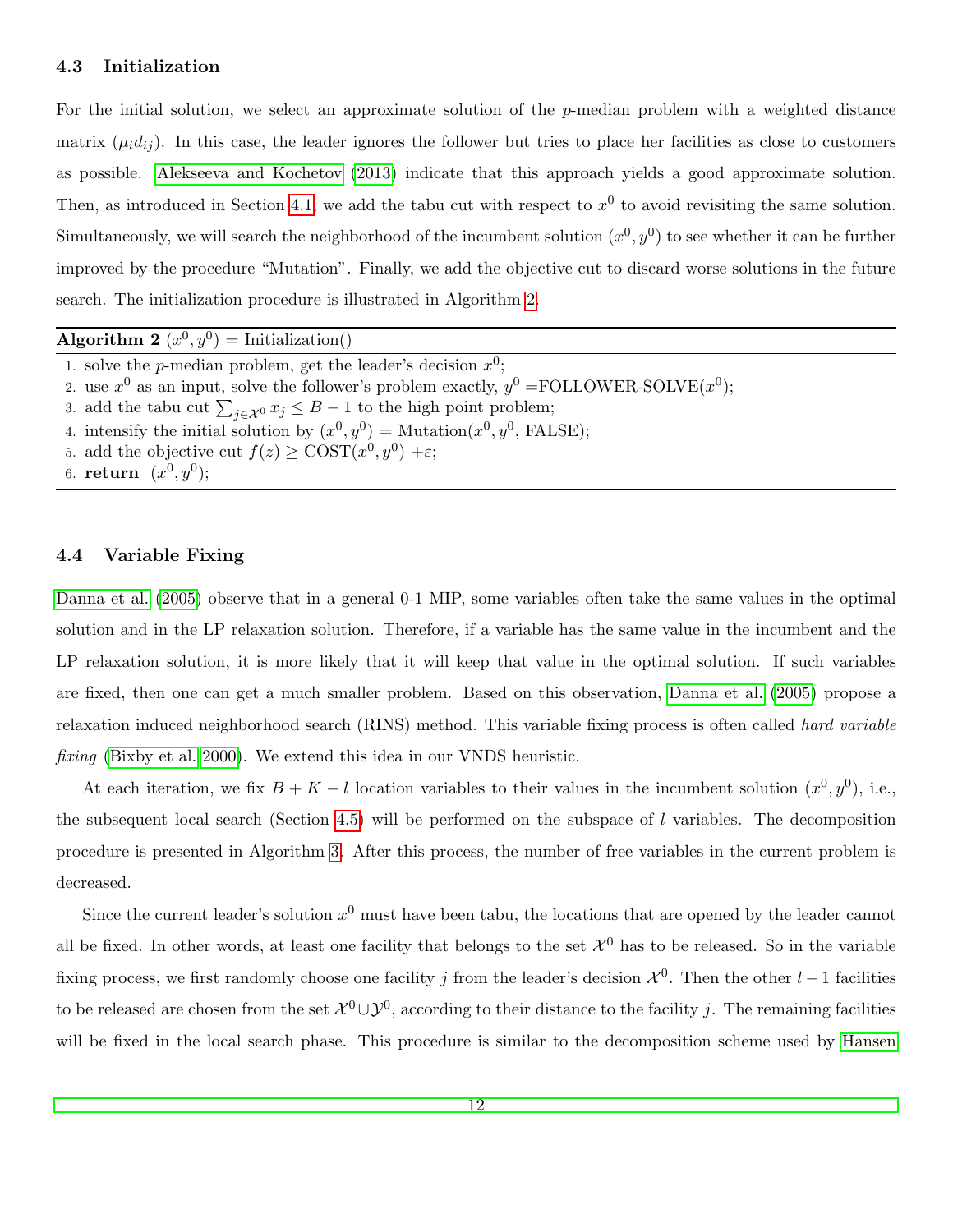[et al.](#page-30-15) [\(2001\)](#page-30-15) for the p-median problem.

Note that after fixing the location variables, the high point problem could be further reduced by fixing the assignment variables w and z. For a problem with  $R \geq 3$ , suppose the facilities that are fixed by the leader and the follower are  $\{j_1, j_2\}$  and  $\{j_3, j_4, j_5\}$ , respectively. For customer i, suppose the 3 closest facilities are  $j_1$ ,  $j_2$  and  $j_3$ . Then, as long as facilities  $j_1, j_2$  and  $j_3$  are open (and this is always the case, since they are fixed), customer i will surely be assigned to  $j_1$  at the first level, to  $j_2$  at the second level and to  $j_3$  at the third level. So we can fix  $w_{ij_11} = 1, w_{ij_22} = 1, w_{ij_33} = 1$  and  $z_{i1} = 1, z_{i2} = 1, z_{i3} = 0$ . Next, considering constraints [\(13\)](#page-6-5), we can further set  $w_{ij1} = 0, \forall j \in J \setminus \{j_1\}, w_{ij2} = 0, \forall j \in J \setminus \{j_2\}$  and  $w_{ij3} = 0, \forall j \in J \setminus \{j_3\}$ ; regarding constraints [\(14\)](#page-6-6), we can set  $w_{ij_1r} = 0, \forall r \neq 1, w_{ij_2r} = 0, \forall r \neq 2$  and  $w_{ij_3r} = 0, \forall r \neq 3$ . Finally, if the number of follower's facilities that are fixed is equal to K, e.g.,  $K = 3$  in this case, we can set  $y_j = 0, \forall j \in J \setminus \{j_3, j_4, j_5\}.$ 

After this variable fixing process, the scale of the problem will be decreased considerably, so that the solver will solve the reduced problem quite efficiently in the local search phase.

## <span id="page-12-1"></span>Algorithm 3  $P = \text{Variable-Fixing}(l, x^0, y^0)$

- 1. choose at random one site j from leader's facilities  $\mathcal{X}^0$ ;
- 2. take j's l 1 closest facilities among those that belong to the set  $\mathcal{X}^0 \cup \mathcal{Y}^0$ ;
- 3. let  $J_1$  and  $J_2$  be the sets of leader's and follower's facilities, resp., chosen in the previous two steps;
- 4. for problem P, fix the locations  $\mathcal{X}^0 \setminus J_1$  and  $\mathcal{Y}^0 \setminus J_2$  for the leader and the follower, respectively;
- 5. fix the corresponding values for variables  $w$  and  $z$ ;
- 6. return  $P$ ;

#### <span id="page-12-0"></span>4.5 Local Search

Note that in our algorithm, we combine two approaches: hard variable fixing in the main scheme (Section [4.4\)](#page-11-1) and soft variable fixing in the local search. Soft variable fixing is implemented by adding local branching cuts. The procedure of the local search phase is given in Algorithm [4.](#page-14-0)

At each iteration of the Local Search procedure, a local branching cut  $\Delta(x, x^0) + \Delta(y, y^0) \leq r \hbar s$ , with the incumbent solution  $(x^0, y^0)$  and the current value of rhs, is added to the current problem (Step [3\)](#page-14-1). Then the MIP solver is called to solve the high point problem (Step [4\)](#page-14-2) within given node time limit  $t_{mip}$  and current best lower bound  $\overline{LB}$ . Thus, the search space for the solver is reduced, and a solution is expected to be found (or be proven infeasible) in a much shorter time than the time needed for the original problem without the local branching cut and without the variable fixing.

The subsequent steps depend on the status of the MIP solver. If the subproblem is solved to optimality (Step [6\)](#page-14-3) or proved to be infeasible (including the case that the upper bound is lower than  $\overline{LB}$ ) (Step [12\)](#page-14-4), we do not need to consider the current neighborhood in further solution space exploration, so the current local branching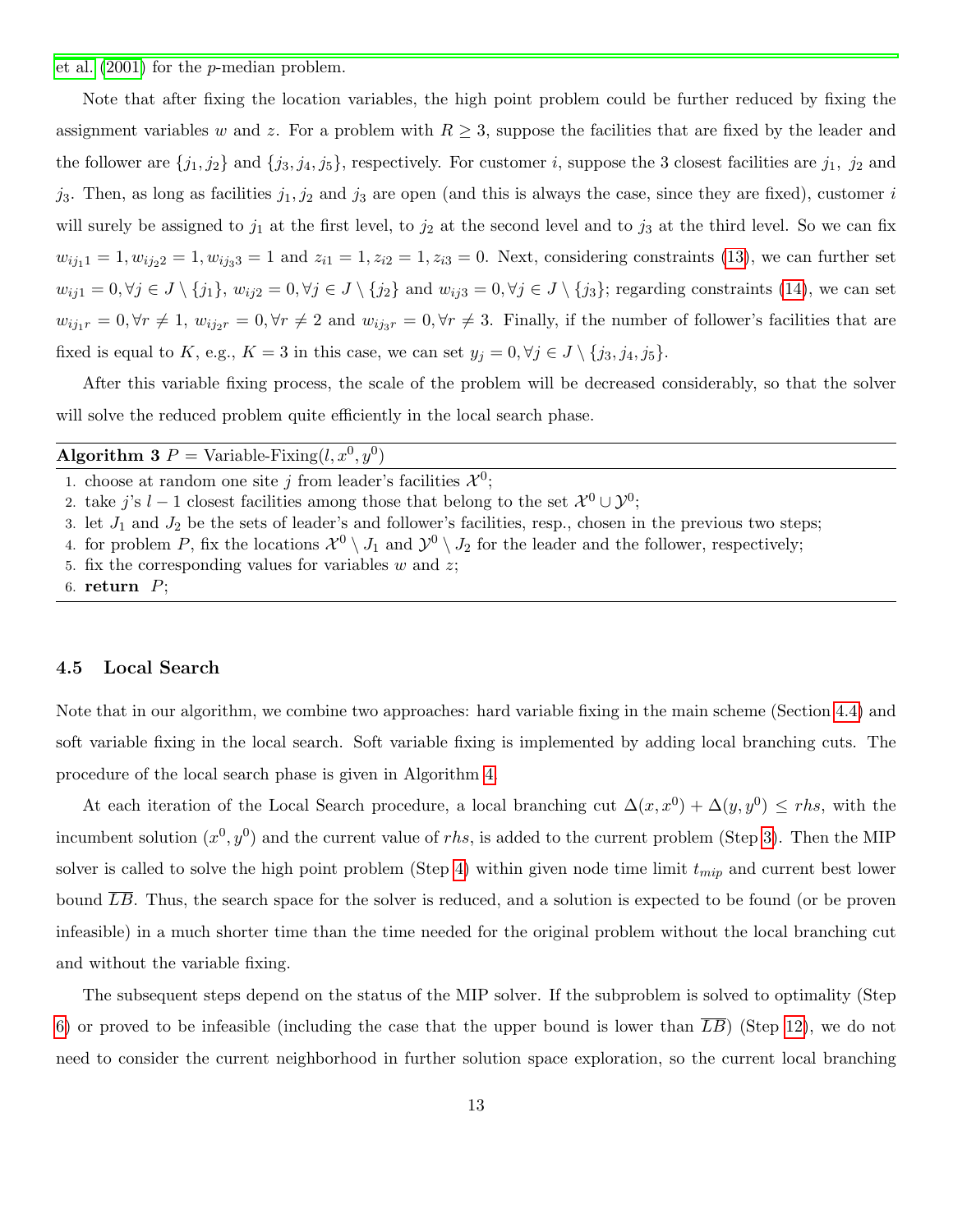cut is reversed (Step [7](#page-14-5) and Step [16\)](#page-14-6). In case of infeasibility (Step [12\)](#page-14-4), the neighborhood size is increased by one  $(rhs = rhs + 1,$  Step [17\)](#page-14-7); however, if  $rhs \geq l$ , the next solving must be infeasible so the local search terminates immediately (Step [14\)](#page-14-8), since in the subproblem, the hard variable fixing requires that  $B + K - l$  location variables are fixed to 1, while the soft variable fixing imposes  $B + K - rhs$  location variables to be 0. If a feasible solution is found but has not been proven optimal (this new solution must be better than the incumbent  $(x^0, y^0)$ , since we update the objective cut once an improved lower bound is obtained), the last left branching is removed (Step [10\)](#page-14-9), and later will be replaced by the new branching cut (Step [3\)](#page-14-1). Finally, if the solver fails to find a feasible solution and also to prove the infeasibility of the current subproblem (Step [19\)](#page-14-10), the local search phase is terminated.

We should emphasize that when the MIP solver is used to solve the problem, during the solving process, any time the solver finds an integer solution  $(x^1, y^1)$ , the follower problem is solved exactly to check whether  $(x^1, y^1)$ is bilevel feasible or not. If it is bilevel feasible, now an improved solution is obtained; otherwise, if it is infeasible, we will get another follower's decision  $\bar{y}^1$ , and solution  $(x^1, \bar{y}^1)$  is bilevel feasible. When the solver terminates, it will return a set of bilevel feasible solutions, consisting of the set  $S$ , along with a set of checked leader's solutions x' (Step [4\)](#page-14-2). We can traverse the set S, and select the best one to update the incumbent solution  $(x^0, y^0)$  (if the best one is better than the incumbent, Step [22\)](#page-14-11). In addition, in order to avoid returning to the same solutions  $(x')$  again during the search process, we need to add a tabu cut for each checked leader's solution (Step [25\)](#page-14-12). Note that all branching cuts are temporary, they need to be removed at the end of the local search phase (Step [28\)](#page-14-13), while all tabu cuts are static or permanent.

#### 4.6 The VNDS Algorithm

Variable neighborhood search (VNS) (Hansen and Mladenovic 2001, [Hansen et al. 2010\)](#page-30-14) is a recent metaheuristic that is based on the systematic change of neighborhoods, aiming for an ascent to local optimum and an escape from local valleys. Variable Neighborhood Search Branching is a heuristic for solving MIPs, using a general-purpose MIP solver as the black-box [\(Hansen et al. 2006\)](#page-30-12). As in the local branching method, neighborhoods are defined by adding constraints to the original problem, thus reducing the solution space and yielding an easier problem. VNDS follows a general VNS scheme within a successive approximate decomposition method [\(Hansen et al. 2001\)](#page-30-15). Readers may refer to these literatures for details. The main scheme of the proposed VNDS algorithm is presented in Algorithm [5,](#page-15-0) consisting of all the sub-procedures introduced in the above sections. The basic idea is to define a variable fixing scheme for generating a sequence of smaller subproblems that are normally easier to solve than the original problem.

The local branching heuristic [\(Fischetti and Lodi 2003\)](#page-30-10) and the general VNS scheme [\(Hansen et al. 2010\)](#page-30-14) have many parameters. Here, we make our heuristic more user-friendly by reducing those parameters to only two,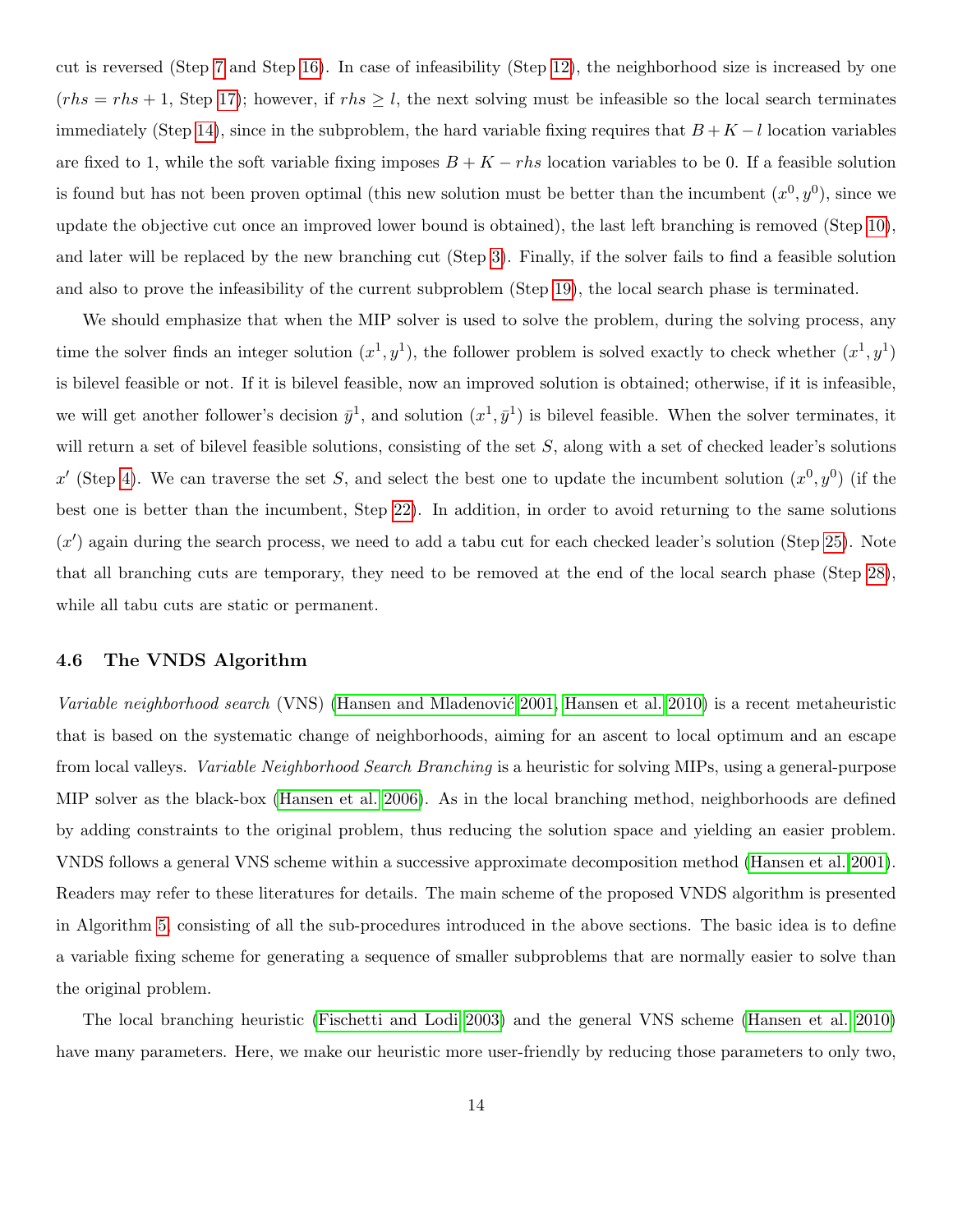<span id="page-14-0"></span>Algorithm  $4(x', y') =$ Local-Search $(x^0, y^0, \overline{LB}, l, P)$ 

<span id="page-14-15"></span>1. set  $rhs = 1, isExit = FALSE, t_{min} = max\{20, 10l\};$ 

- <span id="page-14-2"></span>2. while  $isExit = FALSE$  do
- <span id="page-14-1"></span>3. add the local branching cut  $\Delta(x, x^0) + \Delta(y, y^0) \leq r \ln s$  to P;
- 4. solve P within node time limit  $t_{mip}$  and best lower bound  $\overline{LB}$ :  $(S, x',$  solutionStatus) = LEADER-SOLVE $(t_{mip},\overline{LB},P);$
- <span id="page-14-3"></span>5. switch (solutionStatus)
- 6. case "optSolFound":
- <span id="page-14-5"></span>7. reverse last local branching cut into  $\Delta(x, x^0) + \Delta(y, y^0) \ge r h s + 1$ ;
- 8. set  $rhs = 1$ ;
- 9. case "feasibleSolFound":
- <span id="page-14-9"></span>10. remove the last left branching cut;
- 11. set  $rhs = 1$ ;
- <span id="page-14-4"></span>12. case "provenInfeasible":
- <span id="page-14-14"></span>13. if  $rhs \geq l$  then
- <span id="page-14-8"></span>14.  $i sExit = TRUE;$
- 15. else
- <span id="page-14-7"></span><span id="page-14-6"></span>16. reverse last local branching cut into  $\Delta(x, x^0) + \Delta(y, y^0) \ge r h s + 1$ ;
- 17. set  $rhs = rhs + 1$ ;
- 18. end if
- <span id="page-14-10"></span>19. case "noFeasibleSolFound":
- 20.  $isExit = \text{TRUE};$
- <span id="page-14-11"></span>21. end switch
- $22.$  $(0, y^0) = \text{UpdateSolution}(S);$
- 23.  $\overline{LB} = \max{\{\overline{LB}, \text{COST}(x^0, y^0)\}};$
- 24. **for all** checked  $x''$  in  $x'$  do
- <span id="page-14-12"></span>25. add the tabu cut  $\sum_{j \in \mathcal{X}''} x_j \leq B - 1$ ;
- 26. end for
- <span id="page-14-13"></span>27. end while
- 28. remove all local branching cuts from  $P$ ;
- 29. return  $(x^0, y^0)$

i.e., the outer iterations *outerIter* and the inner iterations *innerIter* in the following way: (i) The number of released variables l satisfies  $l \le \min\{B + K, innerIter\}$  (Step [13](#page-15-1) in Algorithm [5\)](#page-15-0). If the value of l exceeds this limit, we set  $l = 1$ , i.e., we continue the decomposition by solving smaller subproblems. We observe that solutions can be improved quite fast in the early iterations of the algorithm even with small l. (ii) We allow an increase of the neighborhood size rhs without limit (that is, we actually allow rhs  $\lt l$  in Step [13](#page-14-14) in Algorithm [4\)](#page-14-0). (iii) We restrict the node time limit (in seconds) to solve the subproblem to be  $t_{mip} = \max\{20, 10l\}$  $t_{mip} = \max\{20, 10l\}$  $t_{mip} = \max\{20, 10l\}$  for a given l (Step 1 in Algorithm [4\)](#page-14-0). (iv) We do not restrict the overall time to perform one local search phase, since in fact one phase can typically be completed quite quickly.

In Algorithm [5,](#page-15-0) at each iteration of the outer loop, the right-hand side of the objective cut should be set to the current best lower bound LB (Step [22\)](#page-15-2). After the local search phase, if an improved solution is obtained, we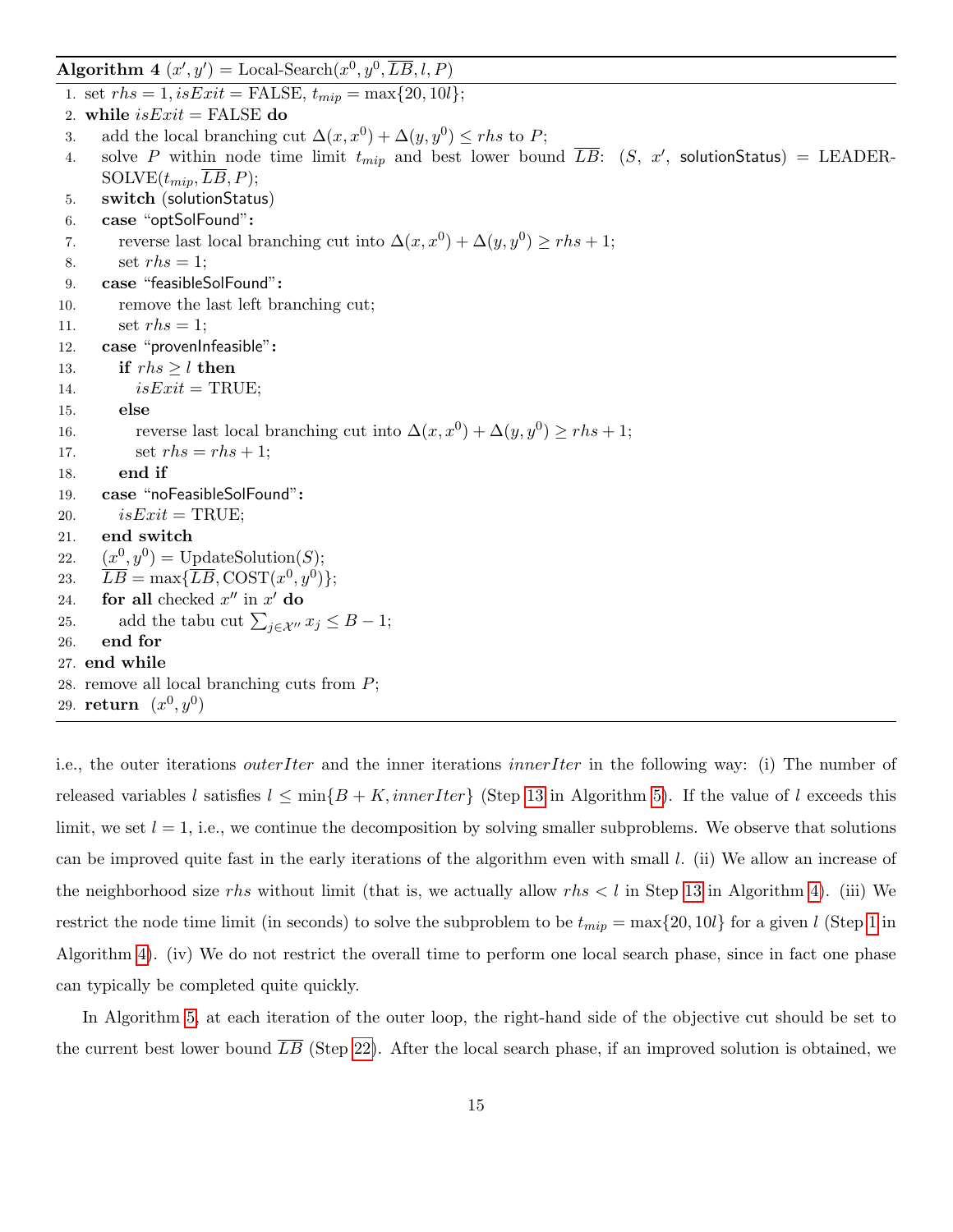will try to further intensify this solution (Step [7\)](#page-15-3); while if parameter  $l$  exceeds the maximal value allowed, we will diversify the best solution to find a new incumbent (Step [15\)](#page-15-4).

Although Algorithm [5](#page-15-0) is specifically designed to solve the CFLPD problem, it can be extended to other BBLPs, since it is based on mathematical optimization techniques (known as matheuristics) and the use of generic solvers. To solve general BBLPs, one only needs to reformulate the specific high point problem, and cut off bilevel infeasible solutions using valid inequality [\(24\)](#page-9-0) through the callback interface of the MIP solver; the bounding, fathoming and branching procedures employed in a traditional LP-based branch-and-bound algorithm can be applied in a straightforward way. Then the checked solutions are visited from outside of the local search phase. For general problems, the hard variable fixing process is discussed by [Danna et al.](#page-30-11) [\(2005\)](#page-30-11), Lazić et al. [\(2010\)](#page-31-16) and [Hanafi et al.](#page-30-13) [\(2014\)](#page-30-13), i.e., variables which have smaller distances between the incumbent and the LP relaxation values are fixed first. The other procedures remain the same. In Section [5.1,](#page-16-1) we test the performance of the proposed algorithm on the  $(r|p)$ -centroid problem.

## <span id="page-15-0"></span>Algorithm 5  $(x^*, y^*)$  = VNDS(*outerIter*, *innerIter*)

<span id="page-15-4"></span><span id="page-15-3"></span><span id="page-15-2"></span><span id="page-15-1"></span>1.  $(x^0, y^0)$  = Initialization(); 2. set  $x^* = x^0, y^* = y^0, sameCnt = 0, l = 1, \overline{LB} = \text{COST}(x^*, y^*);$ 3. while sameCnt < outerIter do 4.  $P = \text{Variable-Fixing}(l, x^0, y^0);$ 5.  $(x^0, y^0) = \text{Local-Search}(x^0, y^0, \overline{LB}, l, P);$ 6. if  $\text{COST}(x^0, y^0) > \text{COST}(x^*, y^*)$  then 7.  $(x^0, y^0) = \text{Mutation}(x^0, y^0, \text{FALSE});$ 8. update current best solution  $x^* = x^0, y^* = y^0;$ 9. set  $l = 1$ , sameCnt = 0; 10. else 11. set  $l = l + 1$ ; 12. end if 13. if  $l > min\{B + K, innerIter\}$  then 14. set  $l = 1$ , sameCnt = sameCnt + 1; 15. try to update current solution  $(x^0, y^0) = \text{Mutation}(x^*, y^*, \text{TRUE});$ 16. if  $\text{COST}(x^0, y^0) > \text{COST}(x^*, y^*)$  then 17. update current best solution  $x^* = x^0, y^* = y^0;$ 18. set  $sameCnt = 0$ ; 19. end if 20. end if 21. set current best lower bound  $\overline{LB} = \text{COST}(x^*, y^*)$ ; 22. update the right hand side of the objective cut to  $\overline{LB} + \varepsilon$ ; 23. end while 24. return  $(x^*, y^*)$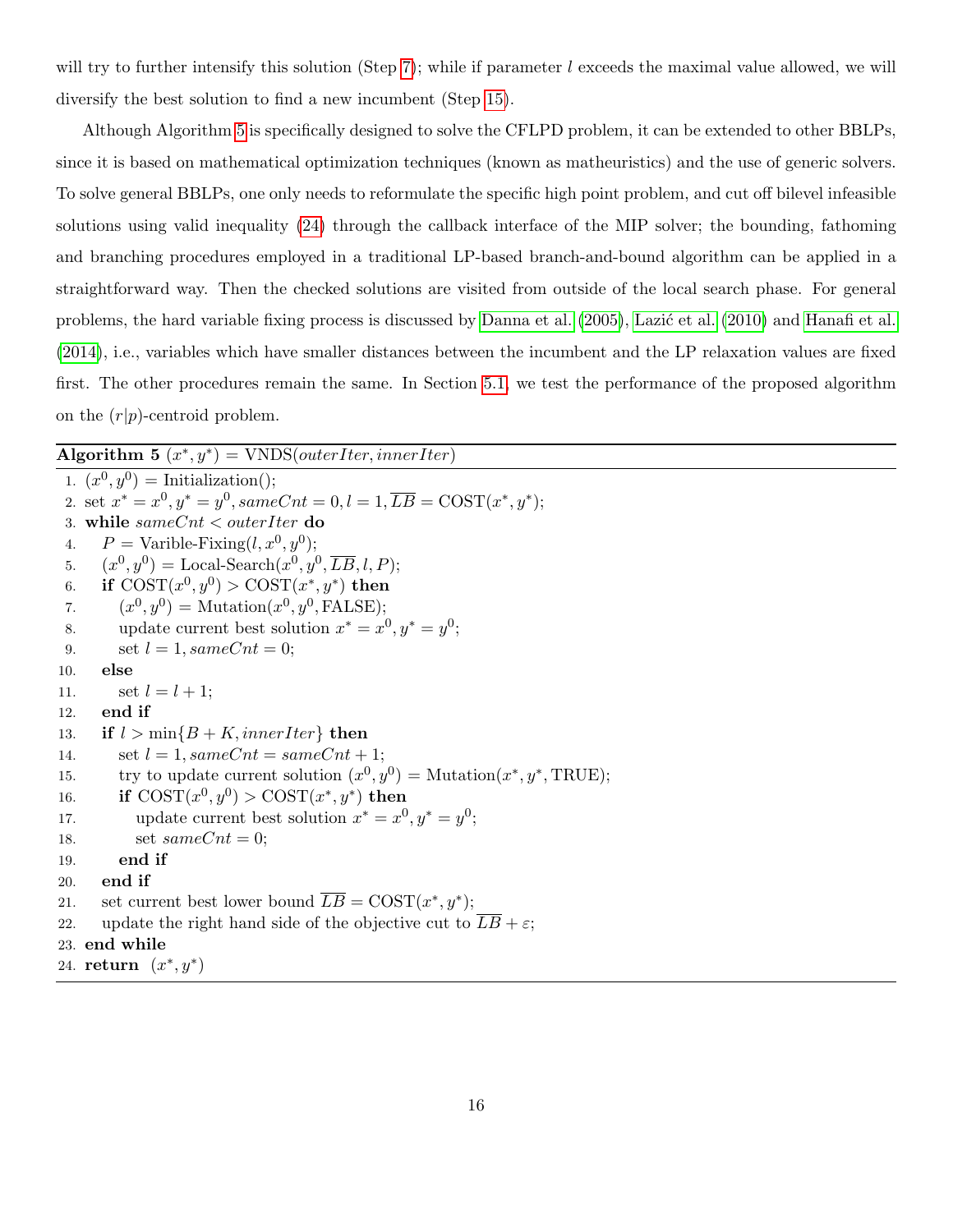## <span id="page-16-0"></span>5 Numerical Experiments

In this section, we present computational results of proposed VNDS. All experiments are carried out on an Intel Core Dual PC, 2.53 GHz and 3GB RAM. We use Gurobi 6.0 as the optimization solver. In the algorithm, we simply set *outerIter* = 5 and *innerIter* = 8. (These two parameters can take larger values to explore a wider space, but we observed that this setting balances well between the scale and the desired quality of each subproblem solved.)

We test our method on two different group of instances. The first group is composed of 80 instances from the Discrete Location Problems benchmark library.<sup>[5](#page-16-2)</sup> This dataset is to test the performance of the proposed VNDS on the RPCP compared with published best results. The second group is composed of extensive instances based on U.S. census data.[6](#page-16-3) This dataset is to demonstrate the performance of proposed VNDS heuristic on the CFLPD problem, and to draw some managerial insights. In all tables that follow, the column labeled "TTBS" reports the "Time To Best Solution," i.e., the moment that the best solution is obtained; and the "time" column reports the total computational time when the algorithm terminates; all computational times are measured in seconds.

Note that in all data sets, no two facility–customer pairs have the same distance; that is, all data sets satisfy the assumption made in Section [3.1.1.](#page-4-1)

#### <span id="page-16-1"></span>5.1 Computational Results for the RPCP

In this section, we use the proposed VNDS heuristic to solve the RPCP (a special case of the CFLPD, as noted in § [1\)](#page-1-0) and compare its performance with that of the best available exact methods—MEM [\(Kochetov et al. 2013\)](#page-30-17) and RP-B&C [\(Roboredo and Pessoa 2013\)](#page-31-7)—as well as the best available heuristic methods—VNS and STS [\(Davydov](#page-30-6) [et al. 2014\)](#page-30-6), TSL [\(Davydov 2012\)](#page-30-5) and GA+solA [\(Biesinger et al. 2015\)](#page-29-3).

For all instances in the first group, customers and facilities are located at the same sites  $(I = J)$ , which are chosen randomly on a Euclidean plane of size  $7000 \times 7000$ . The distances  $d_{ij}$  are the Euclidean distances between the sites i and j. With respect to the customers' demand, there are two cases:  $\mu_i \sim U(1, 200)$ ,  $\forall i \in I$  and  $\mu_i =$ 1,  $\forall i \in I$ . The number of sites is  $n = 100$ , and the number of facilities to be opened is  $p = r \in \{5, 10, 15, 20, 25, 30\}$ . (In the more general CFLPD,  $p$  and  $r$  are called  $B$  and  $K$ , respectively.)

Tables [1–](#page-17-0)[4](#page-18-0) show experimental results for the proposed VNDS heuristic compared with the best published approaches. In particular, the first two tables report the case  $\mu_i \sim U(1, 200)$ ,  $\forall i \in I$ , while the last two tables report the case  $\mu_i = 1, \forall i \in I$ . In all tests,  $p = r$ , so we only show the value of p in the tables. The GA+solA solves each instance 30 times, and the average of 30 runs are recorded in the tables, while the other methods have

<span id="page-16-3"></span><span id="page-16-2"></span> $5$ The Discrete Location Problems dataset is available at  $http://math.nsc.ru/AP/benchmarks/english.html$ .

<sup>6</sup>The U.S. census dataset is available at <http://coral.ie.lehigh.edu/~larry/research/publications/>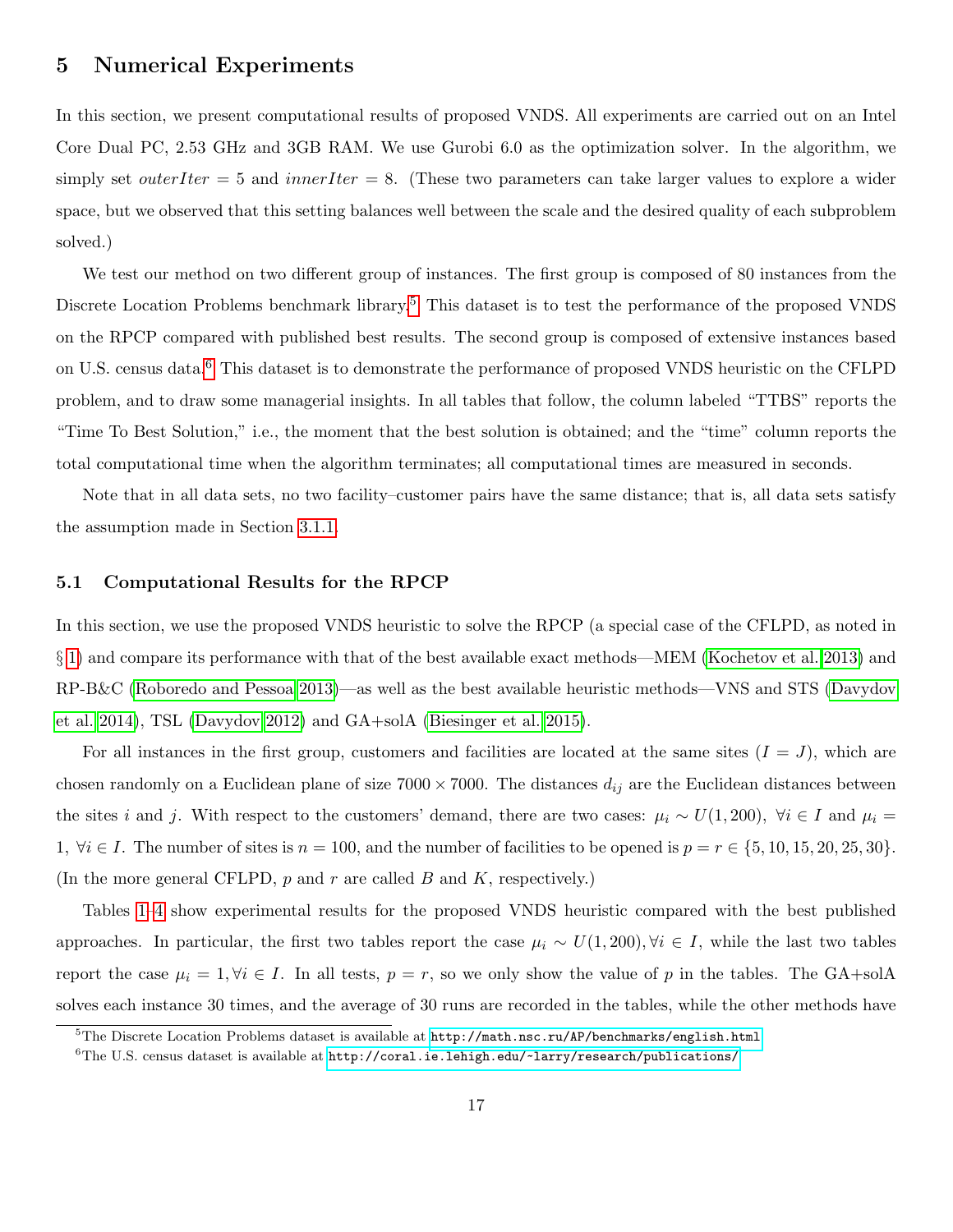Table 1: Comparison of the results from *Euclidean* class with  $n = 100, p = r = 5, \mu_i \sim U(1, 200)$ 

<span id="page-17-0"></span>

| Inst | $\boldsymbol{p}$ | optimal | MEM    |      |        | $RP-B\&C$ | VNDS   |             |  |
|------|------------------|---------|--------|------|--------|-----------|--------|-------------|--|
|      |                  |         | LB     | time | LB     | time      | LB     | <b>TTBS</b> |  |
| 111  | 5                | 4139    | 4139   | 60   | 4139   | 1649.21   | 4139   | 53.66       |  |
| 211  | 5                | 4822    | 4822   | 240  | 4822   | 9597.10   | 4822   | 62.13       |  |
| 311  | 5                | 4215    | 4215   | 2280 | 4215   | 18823.93  | 4215   | 72.03       |  |
| 411  | 5                | 4678    | 4678   | 4140 | 4678   | 4442.98   | 4678   | 6.12        |  |
| 511  | 5                | 4599    | 4599   | 960  | 4599   | 28142.65  | 4599   | 25.89       |  |
| 611  | 5                | 4483    | 4483   | 120  | 4483   | 1540.20   | 4483   | 70.12       |  |
| 711  | 5                | 5153    | 5153   | 300  | 5153   | 7852.78   | 5153   | 18.56       |  |
| 811  | 5                | 4404    | 4404   | 120  | 4404   | 11730.26  | 4404   | 62.50       |  |
| 911  | 5                | 4700    | 4700   | 780  | 4700   | 17417.78  | 4700   | 22.12       |  |
| 1011 | 5                | 4923    | 4923   | 60   | 4923   | 1100.63   | 4923   | 25.43       |  |
| Avg. |                  | 4611.6  | 4611.6 | 906  | 4611.6 | 10229.75  | 4611.6 | 41.86       |  |

Table 2: Comparison of the results from Euclidean class with  $n = 100, p = r \ge 10, \mu_i \sim U(1, 200)$ 

| Inst | $\boldsymbol{p}$         | optimal | <b>STS</b> |             | <b>TSL</b> |             |        | GA          |        | <b>MEM</b> |        | RP-B&C   | <b>VNDS</b> |             |
|------|--------------------------|---------|------------|-------------|------------|-------------|--------|-------------|--------|------------|--------|----------|-------------|-------------|
|      |                          |         | LB         | <b>TTBS</b> | LB         | <b>TTBS</b> | LB     | <b>TTBS</b> | LB     | time       | LB     | time     | LB          | <b>TTBS</b> |
| 111  | 10                       | 4361    | 4361       | 63.7        | 4361       | 342         | 4361   | 11.2        | 4361   | 3600       | 4361   | 10217    | 4361        | 27.8        |
| 211  | 10                       | 5310    | 5310       | $23.5\,$    | 5310       | 405         | 5310   | 8.1         | 5310   | 2520       | 5310   | 9488.8   | 5310        | 30.2        |
| 311  | 10                       | 4483    | 4483       | 33.8        | 4483       | 819         | 4483   | 8.2         | 4483   | 8760       | 4483   | 19071.3  | 4483        | 89.1        |
| 411  | 10                       | 4994    | 4994       | 19.3        | 4994       | $270\,$     | 4994   | 8.0         | 4994   | 1980       | 4994   | 13743.9  | 4994        | 50.2        |
| 511  | 10                       | 4906    | 4906       | 27.2        | 4906       | 396         | 4906   | 11.4        | 4906   | 23940      | 4906   | 80413.8  | 4906        | 102.4       |
| 611  | 10                       | 4595    | 4595       | 44.5        | 4595       | 504         | 4595   | 21.6        | 4595   | 8580       | 4595   | 51583.2  | 4595        | 90.6        |
| 711  | 10                       | 5586    | 5586       | 101.0       | 5586       | 207         | 5586   | 9.2         | 5586   | 4380       | 5586   | 20352.7  | 5586        | 120.0       |
| 811  | 10                       | 4609    | 4609       | 88.3        | 4609       | 603         | 4609   | 18.8        | 4609   | 9120       | 4609   | 26808.0  | 4609        | 58.1        |
| 911  | 10                       | 5302    | 5302       | 19.2        | 5302       | 297         | 5302   | 7.5         | 5302   | 360        | 5302   | 2377.9   | 5302        | 50.3        |
| 1011 | 10                       | 5005    | 5005       | 103.5       | 5005       | 333         | 5005   | 15.0        | 5005   | 5820       | 5005   | 33765.1  | 5005        | 21.2        |
| Avg. | $\overline{\phantom{a}}$ | 4915.1  | 4915.1     | 52.4        | 4915.1     | 418         | 4915.1 | 11.9        | 4915.1 | 6906       | 4915.1 | 26782.2  | 4915.1      | 64.0        |
| 111  | 15                       | 4596    | 4596       | 173.3       | 4596       | 545         | 4596   | 16.3        | 4596   | 4320       | 4596   | 9752.0   | 4596        | 92.3        |
| 211  | 15                       | 5373    | 5373       | 88.9        | 5373       | 12021       | 5373   | 18.0        | 5373   | 230700     | 5373   | 80956.4  | 5373        | 46.1        |
| 311  | 15                       | 4800    | 4800       | 91.1        | 4800       | 3126        | 4800   | 18.9        | 4800   | 23700      | 4800   | 27707.3  | 4800        | 16.5        |
| 411  | 15                       | 5064    | 5064       | 121.3       | 5064       | 1442        | 5064   | 54.5        | 5064   | 73380      | 5064   | 84140.1  | 5064        | 103.2       |
| 511  | 15                       | 5131    | 5131       | 216.2       | 5123       | 1928        | 5123   | 58.2        | 5131   | 127200     | 5131   | 79099.6  | 5131        | 8.7         |
| 611  | 15                       | 4881    | 4881       | 114.8       | 4881       | 781         | 4881   | 17.2        | 4881   | 137580     | 4881   | 28342.7  | 4881        | 56.7        |
| 711  | 15                       | 5827    | 5827       | 210.9       | 5827       | 2043        | 5827   | 33.8        | 5827   | 79200      | 5827   | 48600.5  | 5827        | 25.2        |
| 811  | 15                       | 4675    | 4675       | 123.4       | 4675       | 1088        | 4675   | 52.1        | 4675   | 274200     | 4675   | 115183.5 | 4675        | 62.3        |
| 911  | 15                       | 5158    | 5158       | 157.8       | 5158       | 1322        | 5158   | 240.1       | 5158   | >36000     | 5158   | >36000   | 5157        | 33.2        |
| 1011 | 15                       | 5195    | 5195       | 48.2        | 5195       | 2403        | 5195   | 28.2        | 5195   | >36000     | 5195   | 72034.4  | 5195        | 56.1        |
| Avg. | $\overline{\phantom{a}}$ | 5070    | 5070       | 134.6       | 5069.2     | 2670        | 5069.2 | 53.7        | 5070   | >102228    | 5070   | >58181   | 5069.9      | 50.0        |
| 111  | 20                       | 4512    | 4484       | 118.1       | 4512       | 6008        | 4512   | 159.4       | 4512   | 60         | 4512   | >36000   | 4512        | 82.3        |
| 211  | 20                       | 5432    | 5432       | 289.2       | 5432       | 4922        | 5432   | 75.4        | 5432   | 11100      | 5432   | >36000   | 5432        | 142.1       |
| 311  | 20                       | 4893    | 4893       | 211.3       | 4893       | 9365        | 4893   | 85.4        | 4893   | 14880      | 4893   | >36000   | 4893        | 36.2        |
| 411  | 20                       | 5209    | 5209       | 288.9       | 5209       | 5165        | 5209   | 46.8        | 5209   | 300        | 5209   | >36000   | 5209        | 70.1        |
| 511  | 20                       | 5334    | 5334       | 133.2       | 5334       | 7922        | 5334   | 60.9        | 5334   | 6600       | 5334   | >36000   | 5334        | 82.1        |
| 611  | 20                       | 4952    | 4944       | 198.1       | 4952       | 13081       | 4952   | 58.1        | 4952   | 11400      | 4952   | >36000   | 4952        | 54.9        |
| 711  | 20                       | 5893    | 5893       | 254.3       | 5893       | 6000        | 5893   | 21.5        | 5893   | 5820       | 5893   | >36000   | 5893        | 44.2        |
| 811  | 20                       | 4858    | 4858       | 118.8       | 4858       | 8526        | 4858   | 22.9        | 4858   | 34200      | 4858   | >36000   | 4858        | 66.3        |
| 911  | 20                       | 5459    | 5455       | 202.2       | 5459       | 1023        | 5459   | 146.2       | 5459   | 9900       | 5459   | >36000   | 5459        | 32.6        |
| 1011 | 20                       | 5399    | 5399       | 184.4       | 5399       | 2347        | 5399   | 28.0        | 5399   | 7800       | 5399   | >36000   | 5399        | 75.2        |
| Avg. | $\overline{\phantom{a}}$ | 5194.1  | 5190.1     | 199.8       | 5194.1     | 6436        | 5194.1 | 70.5        | 5194.1 | 10206      | 5194.1 | >36000   | 5194.1      | 68.6        |

single runs for each instance. All heuristic methods record the "TTBS", i.e., the time needed for find the best solution; all exact methods record the total computation "time". The column "Inst" indicates the code name of the test instance; the column "LB" indicates the best lower bound found by each method. For each instance, the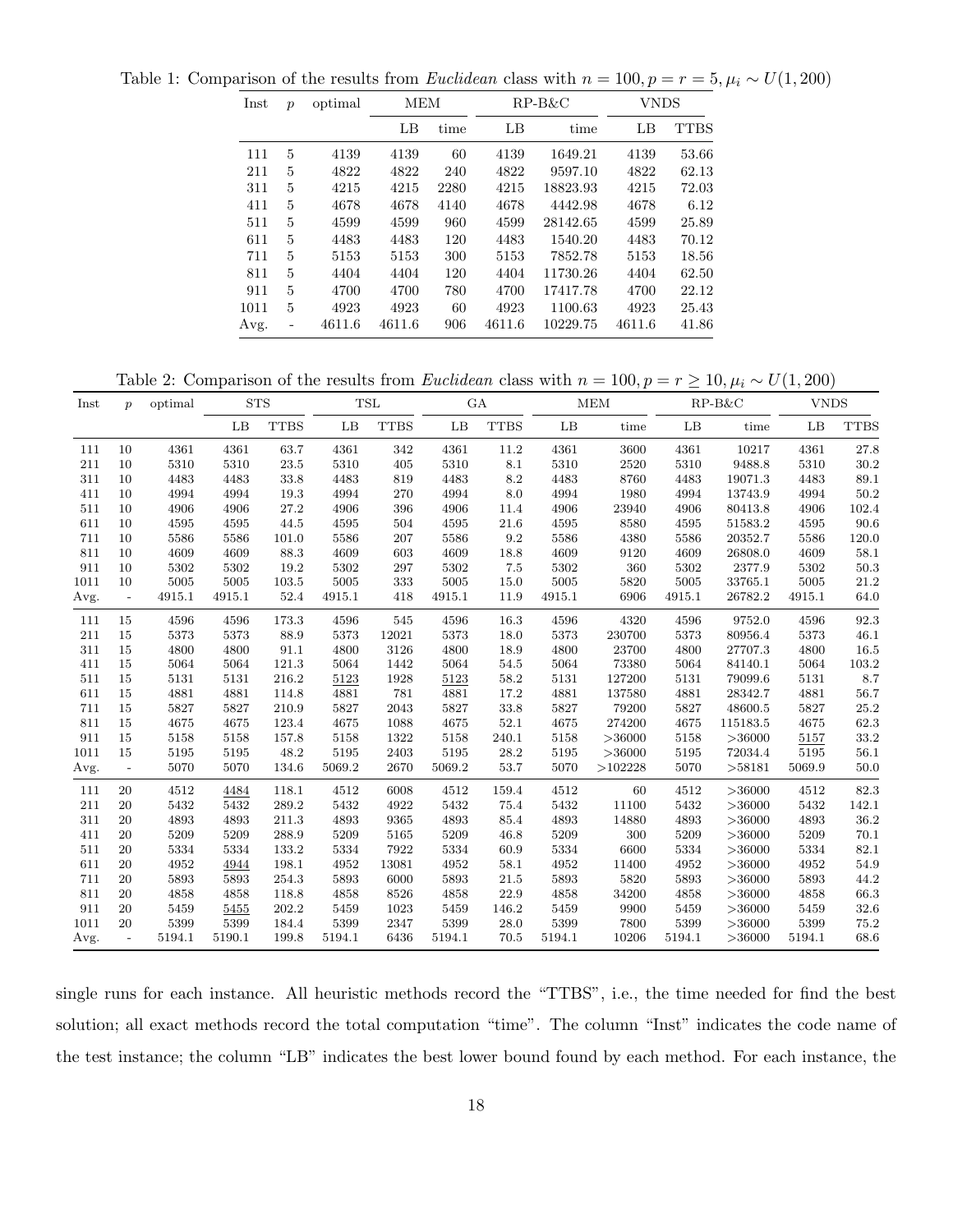Table 3: Comparison of the results from *Euclidean* class with  $n = 100, p = r = 5$  and  $10, \mu_i = 1$ 

| $_{\rm Inst}$ | $\boldsymbol{p}$ | optimal |      | <b>MEM</b> |             | $RP-B&C$ | <b>VNDS</b> |             |  |
|---------------|------------------|---------|------|------------|-------------|----------|-------------|-------------|--|
|               |                  |         | LB   | CPU        | $_{\rm LB}$ | CPU      | $_{\rm LB}$ | <b>TTBS</b> |  |
| 111           | 5                | 47      | 47   | 360        | 47          | 2653.16  | 47          | 24.10       |  |
| 211           | 5                | 48      | 48   | 60         | 48          | 3523.85  | 48          | 38.12       |  |
| 311           | 5                | 45      | 45   | 1560       | 45          | 12165.54 | 45          | 4.38        |  |
| 411           | $\overline{5}$   | 47      | 47   | 120        | 47          | 3122.87  | 47          | 4.20        |  |
| 511           | 5                | 47      | 47   | 60         | 47          | 2363.45  | 47          | 2.01        |  |
| 611           | $\overline{5}$   | 47      | 47   | 180        | 47          | 3060.19  | 47          | 0.23        |  |
| 711           | $\overline{5}$   | 47      | 47   | 240        | 47          | 3201.57  | 47          | 9.29        |  |
| 811           | 5                | 48      | 48   | 60         | 48          | 2142.08  | 48          | 32.14       |  |
| 911           | 5                | 47      | 47   | 120        | 47          | 2685.41  | 47          | 2.93        |  |
| 1011          | 5                | 47      | 47   | 120        | 47          | 3973.72  | 47          | 7.49        |  |
| Avg.          |                  | 47      | 47   | 288        | 47          | 3889.18  | 47          | 12.49       |  |
| 111           | 10               | 50      | 50   | 780        | 50          | 2283.22  | 50          | 21.18       |  |
| 211           | 10               | 49      | 49   | 1200       | 49          | 4707.05  | 49          | 8.12        |  |
| 311           | 10               | 48      | 48   | 11700      | 48          | 13366.85 | 48          | 56.19       |  |
| 411           | 10               | 49      | 49   | 8100       | 49          | 11318.52 | 49          | 28.10       |  |
| 511           | 10               | 48      | 48   | 16200      | 48          | 18923.81 | 48          | 1.98        |  |
| 611           | 10               | 47      | 47   | 54000      | 47          | 22906.99 | 47          | 45.19       |  |
| 711           | 10               | 51      | 51   | 720        | 51          | 2530.35  | 51          | 34.72       |  |
| 811           | 10               | 48      | 48   | 8700       | 48          | 15593.08 | 47          | 6.97        |  |
| 911           | 10               | 49      | 49   | 6120       | 49          | 11238.96 | 49          | 14.02       |  |
| 1011          | 10               | 49      | 49   | 10800      | 49          | 14228.92 | 49          | 38.01       |  |
| Avg.          |                  | 48.8    | 48.8 | 11832      | 48.8        | 11709.78 | 48.7        | 25.45       |  |

<span id="page-18-0"></span>Table 4: Comparison of the results from *Euclidean* class with  $n = 100, p = r = 25$  and  $30, \mu_i = 1$ 

| $_{\rm Inst}$ | $\overline{p}$ |        | <b>VNS</b>  |        | <b>STS</b>  |                  | <b>VNDS</b> |
|---------------|----------------|--------|-------------|--------|-------------|------------------|-------------|
|               |                | LB     | <b>TTBS</b> | LB     | <b>TTBS</b> | LB               | <b>TTBS</b> |
| 111           | 25             | 53     | 33.14       | 53     | 56.88       | 53               | 82.13       |
| 211           | 25             | $52\,$ | 65.78       | 52     | 21.17       | 52               | 62.31       |
| 311           | 25             | 57     | 80.48       | 57     | 12.16       | 57               | 55.19       |
| 411           | 25             | 53     | 274.94      | 53     | 106.18      | 53               | 30.21       |
| 511           | 25             | 53     | 18.84       | 53     | 37.14       | 53               | 102.87      |
| 611           | 25             | 57     | 15.69       | 57     | 148.12      | $\underline{56}$ | 516.34      |
| 711           | 25             | 54     | 18.71       | 54     | 8.14        | $54\,$           | 332.09      |
| 811           | $25\,$         | 55     | 42.25       | 55     | 86.11       | 55               | 209.19      |
| 911           | 25             | 58     | 46.18       | 58     | 89.17       | 58               | 18.02       |
| 1011          | 25             | 55     | 39.65       | 55     | 64.81       | 55               | 385.28      |
| Avg.          | $\frac{1}{2}$  | 54.7   | 63.57       | 54.7   | 62.99       | 54.6             | 179.36      |
| 111           | 30             | 58     | 155.74      | 58     | 84.16       | 58               | 268.19      |
| 211           | 30             | 56     | 58.35       | 56     | 119.57      | 56               | 276.12      |
| 311           | 30             | 58     | 34.30       | 58     | 56.61       | 58               | 129.02      |
| 411           | 30             | 55     | 64.56       | $55\,$ | 33.98       | 55               | 302.19      |
| 511           | 30             | 58     | 48.02       | 58     | 45.18       | 58               | 128.01      |
| 611           | 30             | 59     | 25.67       | 59     | 27.11       | 59               | 441.01      |
| 711           | 30             | 58     | 31.92       | 58     | 18.67       | 58               | 5.83        |
| 811           | 30             | 57     | 40.52       | 57     | 25.94       | 57               | 6.98        |
| 911           | 30             | 59     | 15.71       | 59     | 35.85       | 59               | 11.92       |
| 1011          | 30             | 59     | 18.24       | 59     | 67.94       | 59               | 10.92       |
| Avg.          |                | 57.7   | 49.30       | 57.7   | 51.50       | 57.7             | 158.02      |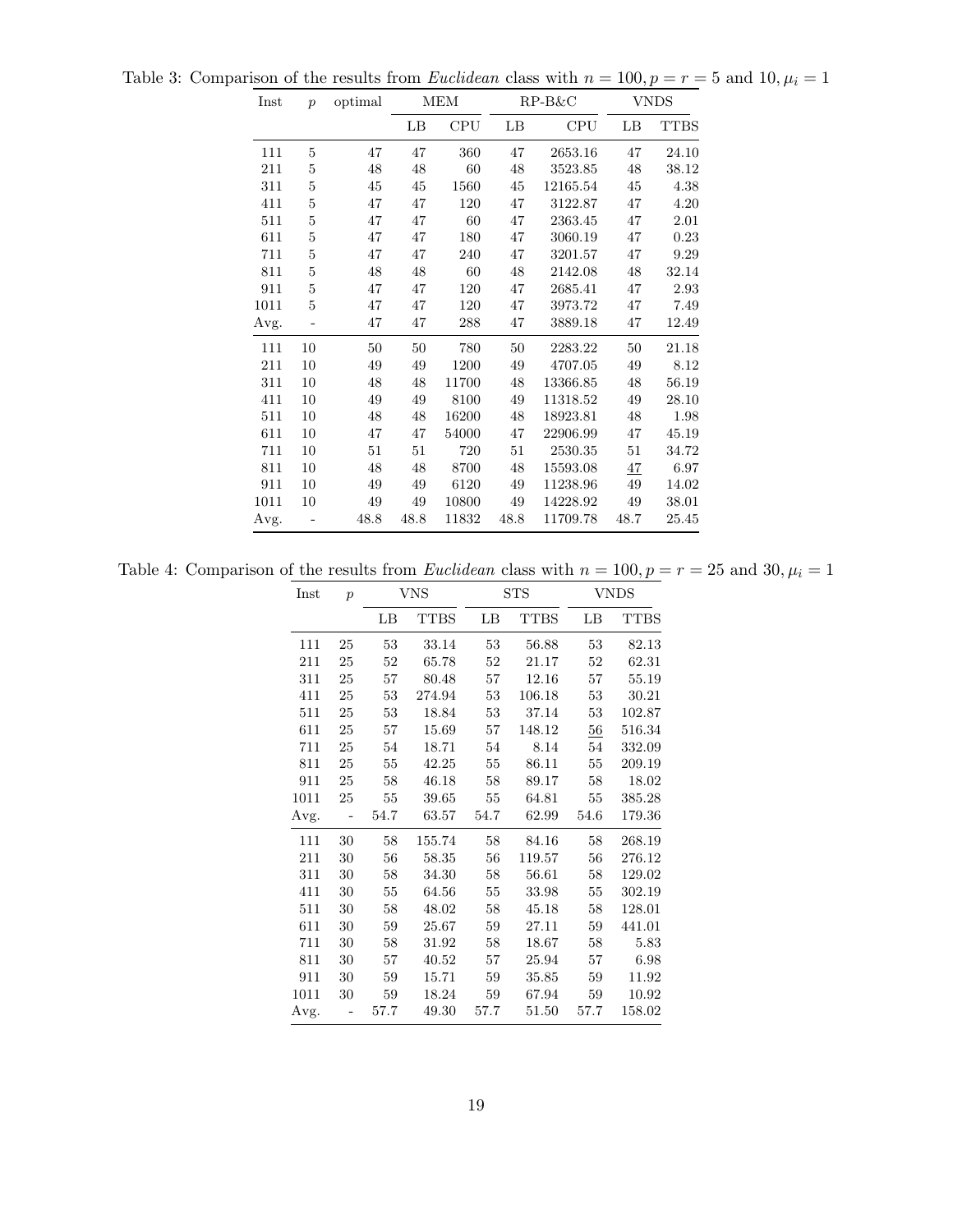column "optimal" contains the leader's objective value for the optimal solution, if any. The "LB" found by each method is marked with an underline if it is strictly less than the optimal value. The results for all methods other than VNDS are taken directly from the sources cited above (not from our own independent tests). Not all papers report results for all sets of instances, so some of the Tables [1–](#page-17-0)[4](#page-18-0) contain more columns than others.

We observe that the proposed VNDS heuristic is able to find optimal solutions for 77 of the 80 instances, and the other 3 approximate solutions are very close to optimal. The performance of our heuristic is very similar to that of the best heuristic to date—the recent GA+solA heuristic [\(Biesinger et al. 2015\)](#page-29-3)—and is very competitive in terms of CPU time with the other methods (exact and heuristic), though of course a head-to-head comparison of CPU times is not possible due to differences in the platforms and environments in which the various methods were implemented and tested. The exact approaches can guarantee optimality but are very computationally intensive.

The results shown in Table [4](#page-18-0) are to study the algorithm's behavior on the hardest values of parameters p and r, i.e.,  $p = r = 25, 30$ . Previously, only [Davydov et al.](#page-30-6) [\(2014\)](#page-30-6) have reported computational experiments for such values, so we compare with them. In these cases, exact methods are already unable to find a solution for the problem. Table [4](#page-18-0) indicates that the proposed VNDS heuristic is able to find 19 of the same solutions as VNS and STS out of 20 tests. It has been observed by [Alekseeva et al.](#page-29-0) [\(2010\)](#page-29-0) that under fixed values of  $|I|$  and  $|J|$ , the problem becomes more difficult when p and r are greater than or equal to about a one-third of  $|J|$ . In this case, considerable computational time is needed to solve the follower's problem and check bilevel feasibility.

It is not an easy task to establish a fair comparison of the efficiency of various algorithms, since they are running on different hardware platforms and use different MIP solvers. Nevertheless, our method is the first attempt to use a general MIP matheuristic to this very challenging computational setting. Based on the analysis above, we can conclude that VNDS is a good method for approximately solving RPCP since it is able to tackle instances with up to 100 customers, 100 potential facilities and  $p = r = 30$  in a reasonable time. In the next section, we are interested in its performance on the CFLPD.

#### 5.2 Computational Results for the CFLPD

In this section, we test the performance of the VNDS heuristic using the second group of instances. Numerical tests are performed with different parameter settings on both the 49-node dataset and the 88-node dataset. Results are shown in Tables [5–](#page-20-0)[8](#page-23-0) and Figures [1–](#page-23-1)[3.](#page-24-0)

#### 5.2.1 Performance of the VNDS method

First, we design two enumeration methods to verify the performance of the proposed VNDS heuristic based on the 49-node dataset. Comparisons are shown in Table [5,](#page-20-0) in which  $|J| = 20$  means that we take the first 20 cities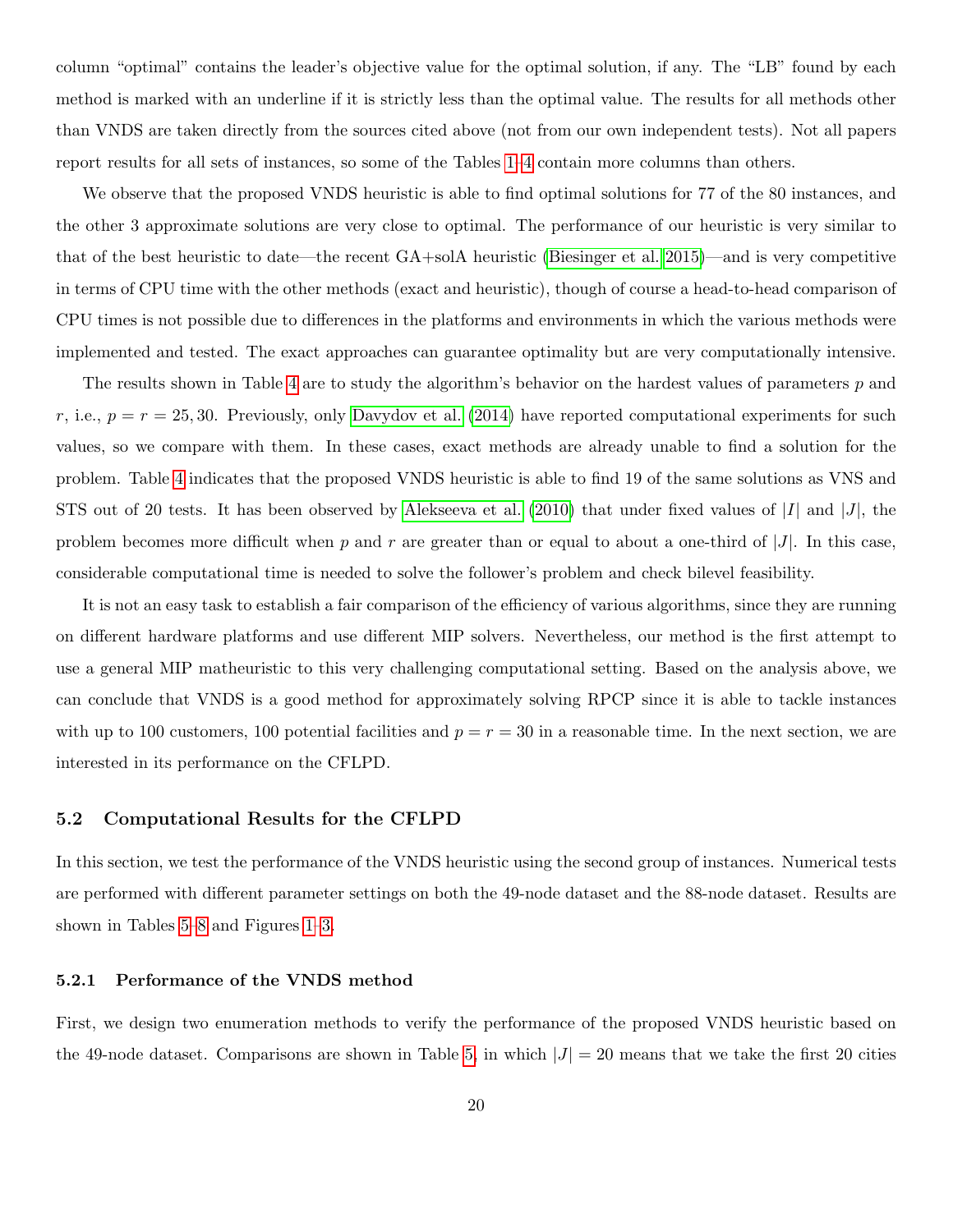No. |J|  $B$   $K$   $q$   $R$   $\left(\begin{matrix} B \\ I \end{matrix}\right)$  $\overline{\binom{B}{|J|}}$  $\Big)$   $\Big( \frac{K}{|J|-B} \Big)$ optimal Enum1 Enum2 VNDS time time #update #checked TTBS time 1 15 4 4 0.10 1 1365 330 1137.4 20.4 17.6 2 36 0.4 2.4 2 15 4 4 0.10 2 1365 330 1267.1 21.3 89.4 1 18 0.2 7.5 3 15 4 4 0.10 3 1365 330 1276.6 22.3 280.6 1 13 0.6 13.2 4 15 4 4 0.10 4 1365 330 1277.9 24.7 492.6 1 18 1.0 24.5 5 16 2 2 0.10 3 120 91 1225.3 0.4 74.6 2 17 5.3 18.9 6 16 4 2 0.10 3 1820 66 1723.8 5.2 433.8 1 21 0.5 27.6 7 16 6 2 0.10 3 8008 45 1972.4 18.2 1059.9 2 28 1.1 33.2 8 16 8 2 0.10 3 12870 28 2176.1 36.9 803.8 2 21 0.2 10.6 9 16 2 4 0.10 3 120 1001 702.4 4.7 70.1 2 25 4.8 21.6 10 16 2 6 0.10 3 120 3003 680.2 20.0 61.1 2 18 6.4 34.0 11 16 2 8 0.10 3 120 3003 680.2 26.6 46.8 1 12 0.9 12.1 12 20 3 3 0.10 3 1140 680 1212.8 29.6 899.1 2 24 6.0 59.4 13 30 3 3 0.10 3 4060 2925 1180.8 449.6 6441.4 2 73 22.6 127.8 14 40 3 3 0.10 3 9880 7770 1172.1 2907.6 24409.1 2 77 53.2 148.5 15 20 5 5 0.02 3 15504 3003 1388.5 3110.4 4503.7 3 58 63.4 139.3 16 20 5 5 0.04 3 15504 3003 1381.9 3088.3 3871.0 2 62 29.4 137.1 17 20 5 5 0.06 3 15504 3003 1375.6 3102.0 3747.5 3 49 61.6 99.2 18 20 5 5 0.08 3 15504 3003 1369.5 3093.8 3811.3 4 83 81.8 181.0 19 20 5 5 0.10 3 15504 3003 1363.6 3109.1 3916.5 3 67 56.3 144.1 20 20 5 5 0.20 3 15504 3003 1331.2 3082.7 4432.9 2 16 2.5 21.4 Avg. - - - - - 6837 1898 1294.8 1108.7 2973.1 2.0 36.8 19.9 63.2

<span id="page-20-0"></span>Table 5: Comparison with the enumeration method

from the 49 cities in the dataset as the potential facilities (while I contains all 49 cities). In each test, the leader has  $\binom{B}{|J|}$  number of choices; while for a given leader's decision, the follower will react in the way that captures the most customers. If the follower's decision is enumerated among all the  $\binom{K}{|J|-B}$  choices, this method is named as Enum1; if the follower's decision is determined by solving the follower's problem [\(7\)](#page-6-10)–[\(15\)](#page-6-8) exactly, this method is named as Enum2. Once both players have made their decisions, customers are assigned to their facilities level by level in increasing order of distance. Both enumeration methods find the optimal solution; the only difference is their computation times. The last four columns report the results of the VNDS heuristic. Once the algorithm terminates, column "#update" shows the number of updates of the best solution, column "#checked" shows the total number of bilevel feasible solutions found.

We use Enum1 and Enum2 to solve the 20 tests in Table [5](#page-20-0) to optimality. The VNDS heuristic can find all the optimal solutions, since the best LB found is equal to the optimal solution upon termination (so we only show the optimal one in the ninth column). Enum1 is quite efficient for very small instances, i.e.,  $\#5$ ,  $\#6$  and  $\#9$ , since the number of feasible solutions,  $\binom{B}{|J|}\binom{K}{|J|-B}$ , is not too large. Enum2 is a bit slower in general. This is because for small sized instances, enumerating the follower's decision is more efficient than solving the follower's problem directly. The proposed VNDS method has the best performance among the three methods in terms of CPU time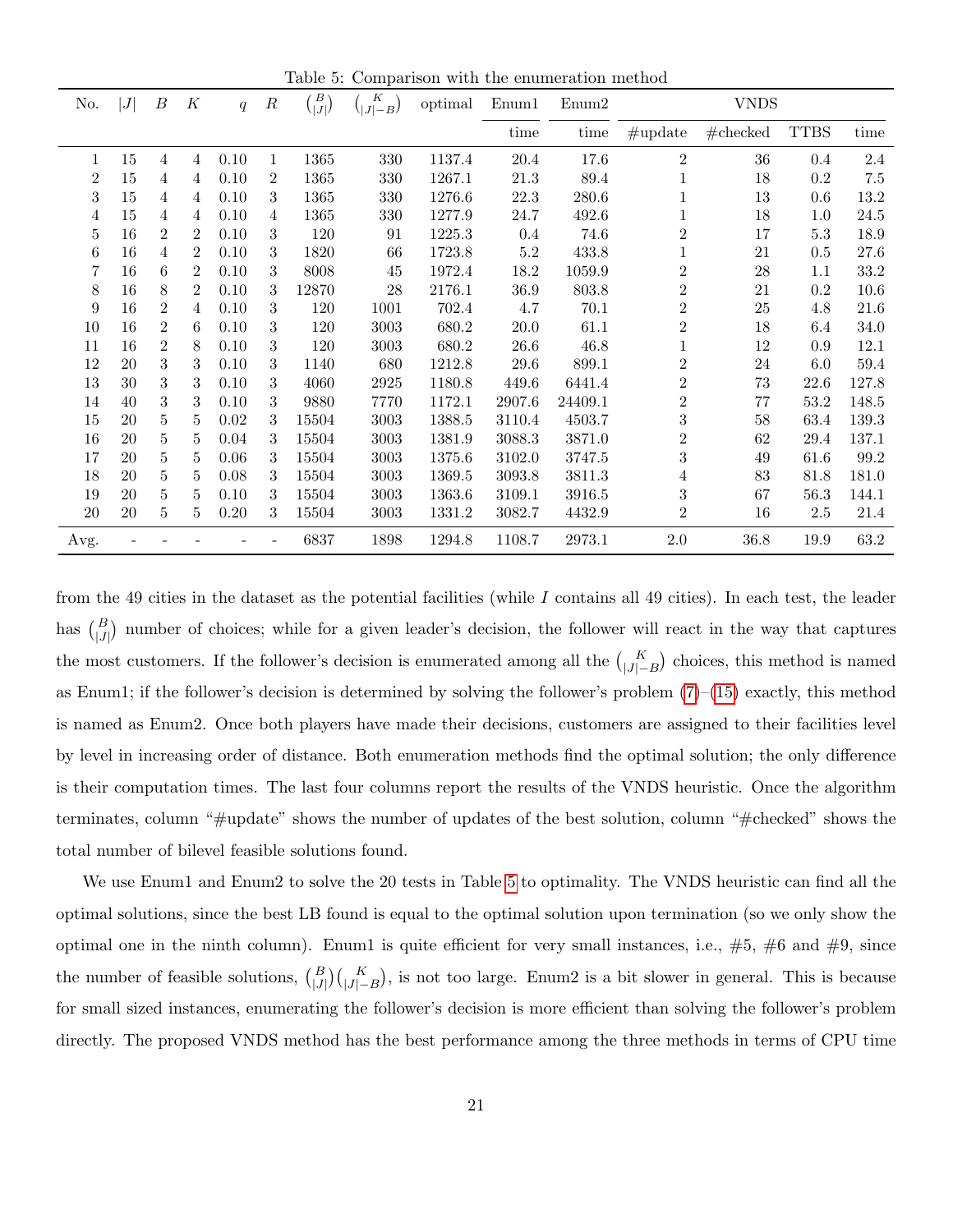(except for some very small instances). The best LB can be found even during the initialization process (Step [4](#page-11-2) of Algorithm [2\)](#page-11-0), which is shown in the column "#update". The total number of checked solutions is also very small, as shown in the column "#checked", indicating the intelligent direction guided by the local search mechanism.

Table [5](#page-20-0) shows that the proposed VNDS method performs well on the CFLPD. Next, we use it to solve larger instances. Tables [6](#page-21-0) and [7](#page-22-0) show the results for the 49-node dataset. In these two tables, the "LB" column means the best lower bound found; the "share" column represents the leader's market share (in %) in the best solution obtained; the last two columns, for each test, show the facilities that are opened by the leader and the follower, respectively. Furthermore, we select two parameters from  $B, K, q, R$  and  $|J|$ , while keeping the other parameters unchanged, then show how these two parameters will affect the leader's market share; these results are illustrated in Figures [1,](#page-23-1) [2](#page-23-2) and [3\(a\).](#page-24-1) The tests in Figure [3\(a\)](#page-24-1) and Figure [3\(b\)](#page-24-2) have the same parameter settings, except that Figure [3\(b\)](#page-24-2) shows the changes in the leader's objective value.

<span id="page-21-0"></span>Table 6: Computational results on the CFLPD (49-node case,  $|I| = 49, |J| = 20, 30, 40$ )

| No.            | $\vert J \vert$ | B              | К              | q    | $_{R}$         | LB      | share | <b>TTBS</b> | time   | Leader                  | Follower                   |
|----------------|-----------------|----------------|----------------|------|----------------|---------|-------|-------------|--------|-------------------------|----------------------------|
| 1              | 20              | 5              | 5              | 0.02 | 3              | 1388.49 | 56.20 | 63.36       | 139.31 | 1,2,7,11,15             | 3,4,5,6,18                 |
| $\overline{2}$ | 20              | 5              | $\overline{5}$ | 0.04 | 3              | 1381.87 | 55.94 | 29.37       | 137.05 | 1,2,7,11,15             | 3,4,5,6,18                 |
| 3              | 20              | 5              | 5              | 0.06 | 3              | 1375.57 | 55.69 | 61.55       | 99.24  | 1,2,7,11,15             | 3,4,5,6,18                 |
| 4              | 20              | 5              | 5              | 0.08 | 3              | 1369.52 | 55.46 | 81.75       | 180.97 | 1,2,7,11,15             | 3,4,5,6,18                 |
| 5              | 20              | 5              | 5              | 0.10 | 3              | 1363.64 | 55.25 | 56.34       | 144.10 | 1,2,7,11,15             | 3,4,5,6,18                 |
| 6              | 20              | 5              | 5              | 0.20 | 3              | 1331.24 | 54.32 | 2.51        | 21.42  | 1,2,7,11,15             | 3,4,6,14,19                |
|                | 30              | 10             | 10             | 0.10 | 1              | 1346.61 | 60.09 | 45.93       | 76.79  | 1,2,3,5,6,7,12,15,22,23 | 4,8,9,10,11,20,21,24,27,29 |
| 8              | 30              | 10             | 10             | 0.10 | $\overline{2}$ | 1472.47 | 60.20 | 94.74       | 159.79 | 1,2,3,5,6,7,12,15,22,23 | 4,8,9,10,11,18,21,26,27,30 |
| 9              | 30              | 10             | 10             | 0.10 | 3              | 1481.32 | 60.02 | 87.03       | 261.26 | 1,2,3,5,6,7,12,15,22,23 | 4,8,9,10,11,18,21,26,27,30 |
| 10             | 30              | 10             | 10             | 0.10 | 4              | 1482.76 | 60.02 | 27.47       | 207.48 | 1,2,3,5,6,7,12,15,22,23 | 4,8,9,10,11,21,26,27,29,30 |
| 11             | 30              | 10             | 10             | 0.10 | 5              | 1482.87 | 60.02 | 228.86      | 446.02 | 1,2,3,5,6,7,12,15,22,23 | 4,8,9,10,11,18,21,26,27,30 |
| 12             | 40              | $\overline{2}$ | $\overline{2}$ | 0.10 | 3              | 1123.14 | 45.51 | 81.49       | 251.86 | 34,36                   | 12,23                      |
| 13             | 40              | 4              | 4              | 0.10 | 3              | 1172.38 | 47.50 | 192.06      | 432.15 | 1,9,23,32               | 2,14,19,31                 |
| 14             | 40              | 6              | 6              | 0.10 | 3              | 1281.91 | 51.94 | 241.79      | 435.81 | 1,2,5,6,22,28           | 3,4,14,19,36,39            |
| 15             | 40              | 8              | 8              | 0.10 | 3              | 1387.93 | 56.24 | 218.77      | 451.10 | 1,2,3,5,6,7,12,22       | 4,9,10,20,23,27,33,39      |
| 16             | 40              | 10             | 10             | 0.10 | 3              | 1412.89 | 57.25 | 32.79       | 319.41 | 1,2,3,5,6,7,12,22,23,36 | 4,8,9,10,11,14,20,27,33,39 |
| Avg.           |                 |                |                |      |                | 1365.91 | 55.73 | 96.61       | 235.23 |                         |                            |

The proposed VNDS approach uses the heuristic described in Algorithm [2](#page-11-0) to find an initial solution to provide a lower bound of good quality. In fact, high-quality solutions can be found by VNDS after only a few rounds of fixing when driven by the local branching paradigm. Tables [6](#page-21-0) and [7](#page-22-0) show that good solutions can be found in an average of 4 minutes. As the value of  $\binom{K}{|J|-B}$  increases, the time to solve the follower's problem exactly increases, so the computational time increases significantly. Thus, for more difficult instances, it will be important to develop exact approaches to efficiently solve the follower's problem.

In what follows, we will explore the effects of the parameters  $B, K, q, R$  and  $|J|$  on the optimal facility locations, and study the market share.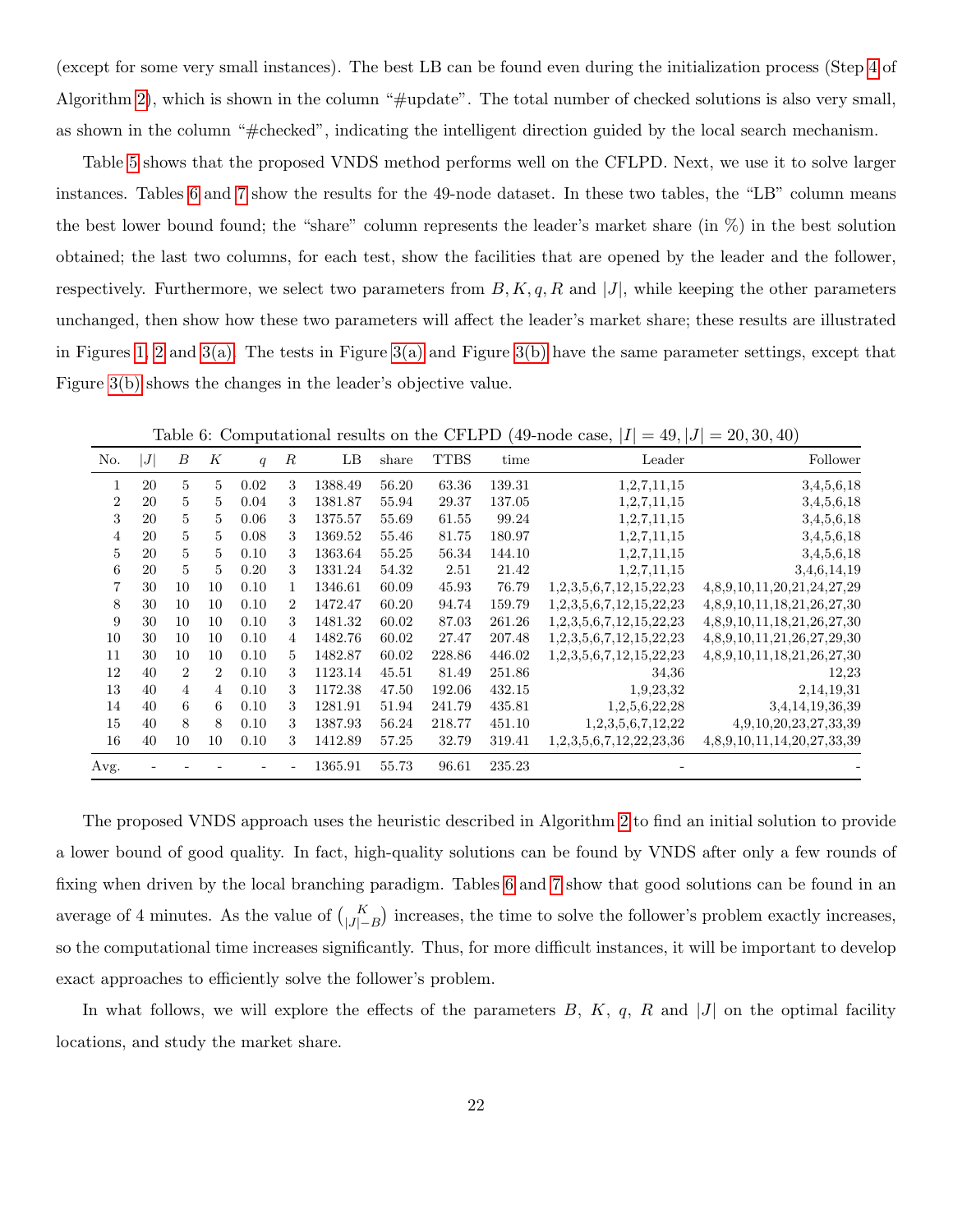<span id="page-22-0"></span>Table 7: Computational results on the CFLPD (49-node case,  $|I| = |J| = 49$ )

| No.            | $\vert J \vert$ | $\boldsymbol{B}$ | Κ              | q    | $\boldsymbol{R}$ | $_{\rm LB}$ | share | <b>TTBS</b> | time    | Leader           | Follower                  |
|----------------|-----------------|------------------|----------------|------|------------------|-------------|-------|-------------|---------|------------------|---------------------------|
| 1              | 49              | 5                | 3              | 0.10 | $\overline{2}$   | 1554.70     | 63.57 | 359.20      | 571.93  | 1,9,11,14,32     | 37,40,47                  |
| $\overline{2}$ | 49              | 5                | $\overline{4}$ | 0.10 | $\overline{2}$   | 1351.11     | 55.24 | 138.18      | 431.41  | 1,2,14,22,28     | 15,23,39,47               |
| 3              | 49              | 5                | 5              | 0.10 | $\overline{2}$   | 1207.16     | 49.36 | 84.47       | 401.85  | 1,2,14,22,28     | 4,7,15,39,47              |
| 4              | 49              | 5                | 6              | 0.10 | $\overline{2}$   | 1082.10     | 44.24 | 122.90      | 473.37  | 1,2,6,7,22       | 4, 15, 23, 27, 39, 47     |
| 5              | 49              | 5                | 7              | 0.10 | $\overline{2}$   | 1001.92     | 40.96 | 39.26       | 419.95  | 1,2,6,7,22       | 4, 14, 15, 19, 20, 27, 39 |
| 6              | 49              | 3                | 5              | 0.05 | $\overline{2}$   | 706.68      | 28.68 | 199.00      | 419.59  | 1,2,6            | 12, 15, 23, 27, 39        |
| 7              | 49              | 4                | 5              | 0.05 | $\overline{2}$   | 995.71      | 40.40 | 64.16       | 370.94  | 1,2,6,22         | 12, 15, 23, 27, 39        |
| 8              | 49              | 5                | 5              | 0.05 | $\overline{2}$   | 1216.88     | 49.38 | 57.87       | 356.43  | 1,2,14,22,28     | 4,7,15,27,39              |
| 9              | 49              | 6                | 5              | 0.05 | $\overline{2}$   | 1422.81     | 57.74 | 29.73       | 271.41  | 1,2,6,7,22,28    | 3,4,15,19,39              |
| 10             | 49              | 7                | $\overline{5}$ | 0.05 | $\overline{2}$   | 1593.97     | 64.68 | 3.98        | 195.88  | 1,2,6,7,19,22,28 | 3,4,5,15,39               |
| 11             | 49              | 4                | $\overline{4}$ | 0.02 | 3                | 1145.29     | 46.36 | 176.03      | 427.86  | 1,2,6,22         | 4,14,15,27                |
| 12             | 49              | $\overline{4}$   | $\overline{4}$ | 0.04 | 3                | 1147.13     | 46.44 | 1068.65     | 1180.38 | 1,2,6,22         | 4,14,15,27                |
| 13             | 49              | 4                | $\overline{4}$ | 0.06 | 3                | 1149.65     | 46.37 | 49.45       | 524.45  | 1,9,23,32        | 14,27,31,47               |
| 14             | 49              | $\overline{4}$   | $\overline{4}$ | 0.08 | 3                | 1161.32     | 47.03 | 374.67      | 887.55  | 1,9,23,32        | 14,27,31,47               |
| 15             | 49              | $\overline{4}$   | $\overline{4}$ | 0.10 | 3                | 1171.88     | 47.48 | 240.07      | 910.48  | 1,9,23,32        | 14,27,31,47               |
| 16             | 49              | 4                | $\overline{4}$ | 0.20 | 3                | 1199.89     | 48.96 | 2716.07     | 3550.06 | 1,9,23,32        | 11, 14, 27, 37            |
| 17             | 49              | 4                | $\overline{4}$ | 0.05 | 1                | 1085.94     | 46.27 | 12.62       | 261.07  | 1,2,6,22         | 4, 14, 15, 27             |
| 18             | 49              | 4                | $\overline{4}$ | 0.05 | $\overline{2}$   | 1144.80     | 46.45 | 42.42       | 424.91  | 1,5,14,31        | 6,9,23,33                 |
| 19             | 49              | 4                | $\overline{4}$ | 0.05 | 3                | 1146.46     | 46.41 | 552.16      | 839.40  | 1,2,23,28        | 14,17,39,47               |
| 20             | 49              | $\overline{4}$   | $\overline{4}$ | 0.05 | 4                | 1146.51     | 46.41 | 625.27      | 1069.01 | 1,2,23,28        | 5, 14, 17, 39             |
| 21             | 49              | 4                | $\overline{4}$ | 0.05 | 5                | 1146.51     | 46.39 | 171.75      | 747.84  | 1,2,23,28        | 5, 14, 17, 39             |
| Avg.           |                 |                  |                |      |                  | 1179.92     | 48.04 | 339.42      | 701.70  |                  |                           |

#### 5.2.2 Number of Located Facilities B and K

To investigate the influence of the parameters B and K, we first assume that  $B = K$ . In either Figure [1](#page-23-1) or Figure [3\(a\),](#page-24-1) the leader's market share increases when B and K grow. The leader obtains half of the market for  $B = K = 5$ . The case  $B = K = 4.4$  is a demarcation point: If larger than that, the leader will dominate the market; if smaller than that, the follower will dominate the market. Based on the assumption that two players cannot operate at the same site, a large B favors the leader because the leader can choose all the "good" locations first, and then dominates the market via these good locations. This is the first-mover advantage. This conclusion is also demonstrated in tests  $\#12-\#16$  from Table [6.](#page-21-0)

Then, we assume that  $B \neq K$  to study how the two players' decisions influence each other. From tests  $\#1-\#10$ in Table [7,](#page-22-0) we observe that the leader's market share decreases when K increases and vice versa. If the players open different numbers of facilities, then the one that opens more will attract more market share. In contrast, we assume that both players open the same number of facilities, and this number is a constant. For  $\#1-\#11$  in Table [6](#page-21-0) and  $\#11-\#21$  in Table [7,](#page-22-0) we observe that the facilities that the leader opens are basically the same, no matter how the other parameters change. However, for the same leader's solution, the follower may react with different responses (e.g.,  $\#7$  and  $\#8$  in Table [6\)](#page-21-0).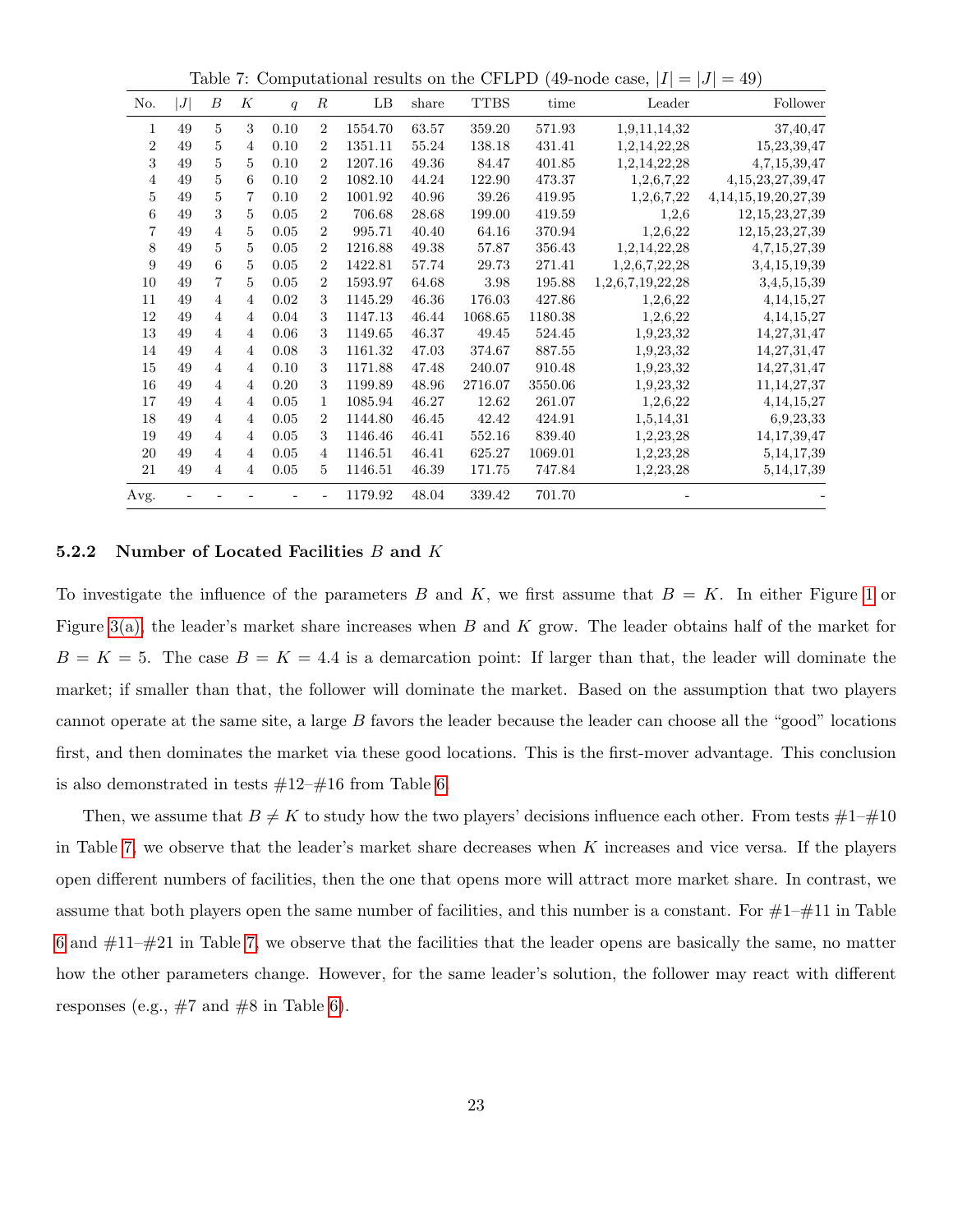

<span id="page-23-1"></span>Figure 1:  $|J| = 30, R = 3$ 

<span id="page-23-2"></span>Figure 2:  $B = K = 5, R = 3$ 

<span id="page-23-0"></span>

| No.            | J  | $\boldsymbol{B}$ | К              | q    | $\boldsymbol{R}$ | LB      | share | <b>TTBS</b> | time    | Leader                       | Follower                            |
|----------------|----|------------------|----------------|------|------------------|---------|-------|-------------|---------|------------------------------|-------------------------------------|
| 1              | 30 | 5                | 5              | 0.01 | 3                | 2664.73 | 59.43 | 17.31       | 170.23  | 1,2,3,18,27                  | 5,6,8,14,23                         |
| $\overline{2}$ | 30 | 5                | 5              | 0.02 | 3                | 2656.96 | 59.25 | 21.42       | 229.88  | 1,2,3,18,27                  | 5,6,8,14,23                         |
| 3              | 30 | $\overline{5}$   | 5              | 0.05 | 3                | 2631.33 | 58.69 | 203.38      | 413.05  | 1,2,3,18,27                  | 5,6,8,13,14                         |
| $\overline{4}$ | 30 | 5                | 5              | 0.10 | 3                | 2586.55 | 57.74 | 60.44       | 391.85  | 1,2,3,8,19                   | 5, 14, 18, 23, 28                   |
| $\overline{5}$ | 30 | 5                | 5              | 0.20 | 3                | 2480.72 | 55.77 | 58.73       | 439.41  | 1,2,3,8,19                   | 5, 14, 16, 18, 28                   |
| 6              | 40 | 10               | 10             | 0.05 | $\mathbf{1}$     | 2681.14 | 62.94 | 32.24       | 357.79  | 1,2,3,4,8,19,23,33,36,39     | 5,7,9,11,14,17,18,27,29,32          |
| $\overline{7}$ | 40 | 10               | 10             | 0.05 | $\overline{2}$   | 2757.74 | 61.66 | 38.64       | 371.98  | 1,2,3,4,8,19,23,36,38,39     | 5, 6, 7, 11, 13, 14, 17, 18, 27, 29 |
| 8              | 40 | 10               | 10             | 0.05 | 3                | 2763.51 | 61.64 | 87.07       | 439.60  | 1,2,3,4,8,19,23,33,36,39     | 5,7,9,11,14,17,18,27,29,32          |
| 9              | 40 | 10               | 10             | 0.05 | $\overline{4}$   | 2763.92 | 61.64 | 237.30      | 606.64  | 1,2,3,4,8,19,23,33,36,39     | 5,7,9,11,14,17,18,27,29,32          |
| 10             | 40 | 10               | 10             | 0.05 | 5                | 2763.93 | 61.64 | 306.52      | 740.60  | 1,2,3,4,8,19,23,33,36,39     | 5,7,9,11,14,17,18,27,29,32          |
| 11             | 50 | $\sqrt{2}$       | $\overline{2}$ | 0.02 | 3                | 2135.96 | 47.63 | 238.33      | 789.96  | 19,29                        | 12,26                               |
| 12             | 50 | 3                | 3              | 0.02 | 3                | 2329.09 | 51.94 | 347.82      | 880.05  | 1,2,3                        | 5,13,46                             |
| 13             | 50 | $\overline{4}$   | $\overline{4}$ | 0.02 | 3                | 2511.32 | 56.01 | 230.43      | 531.86  | 1,2,3,8                      | 4,5,44,46                           |
| 14             | 50 | 5                | 5              | 0.02 | 3                | 2541.31 | 56.67 | 124.42      | 603.75  | 1,2,3,18,27                  | 5,8,32,44,46                        |
| 15             | 50 | 6                | 6              | 0.02 | 3                | 2603.80 | 58.07 | 101.32      | 595.68  | 1,2,3,18,19,27               | 4,8,23,32,37,46                     |
| 16             | 40 | 3                | 3              | 0.05 | $\overline{2}$   | 2333.43 | 52.17 | 87.70       | 279.70  | 1,2,3                        | 5,13,32                             |
| 17             | 50 | $\boldsymbol{3}$ | 3              | 0.05 | $\overline{2}$   | 2313.95 | 51.73 | 125.79      | 459.06  | 1,2,3                        | 5,13,46                             |
| 18             | 60 | $\boldsymbol{3}$ | 3              | 0.05 | $\sqrt{2}$       | 2311.94 | 51.69 | 80.98       | 428.62  | 1,2,3                        | 5,44,57                             |
| 19             | 70 | 3                | 3              | 0.05 | $\overline{2}$   | 2311.94 | 51.69 | 202.98      | 614.34  | 1,2,3                        | 5,44,57                             |
| 20             | 80 | 3                | 3              | 0.05 | $\overline{2}$   | 2311.94 | 51.69 | 244.87      | 783.35  | 1,2,3                        | 5,44,57                             |
| 21             | 88 | 10               | 10             | 0.01 | 3                | 2702.37 | 60.27 | 288.11      | 711.40  | 1,2,3,7,9,27,39,50,59,82     | 4, 5, 8, 14, 23, 32, 36, 38, 58, 80 |
| 22             | 88 | 10               | 10             | 0.02 | 3                | 2693.75 | 60.07 | 922.28      | 1229.15 | 1,2,3,7,9,27,39,50,59,82     | 4,8,14,23,32,36,38,58,72,80         |
| 23             | 88 | 10               | 10             | 0.05 | 3                | 2669.22 | 59.53 | 1057.83     | 1692.84 | 1,2,3,7,9,27,39,50,59,82     | 4,8,14,23,32,36,38,58,72,80         |
| 24             | 88 | 10               | 10             | 0.10 | 3                | 2652.92 | 59.22 | 2760.29     | 3767.48 | 1,2,3,5,7,27,33,39,59,67     | 4,8,13,15,23,32,41,47,55,83         |
| 25             | 88 | 10               | 10             | 0.20 | 3                | 2595.24 | 58.34 | 3154.47     | 4704.79 | 1,2,3,5,6,7,27,36,39,50      | 4,8,9,12,14,32,58,72,80,84          |
| 26             | 88 | 8                | 8              | 0.05 | 3                | 2627.40 | 58.60 | 4041.99     | 5269.69 | 1,2,3,7,27,50,59,82          | 4,8,23,32,36,41,47,72               |
| 27             | 88 | 9                | 9              | 0.05 | 3                | 2672.84 | 59.62 | 1049.10     | 2638.15 | 1,2,3,7,27,39,50,59,82       | 4,5,14,23,32,36,38,58,80            |
| 28             | 88 | 10               | 10             | 0.05 | 3                | 2669.22 | 59.53 | 1082.72     | 2106.64 | 1,2,3,7,9,27,39,50,59,82     | 4,8,14,23,32,36,38,58,72,80         |
| 29             | 88 | 11               | 11             | 0.05 | 3                | 2676.55 | 59.70 | 702.98      | 2588.02 | 1,2,3,4,7,8,33,36,39,67,82   | 5,9,11,14,18,23,27,32,50,58,71      |
| 30             | 88 | 12               | 12             | 0.05 | 3                | 2726.64 | 60.81 | 1456.75     | 2798.57 | 1,2,3,4,5,7,8,38,39,44,67,71 | 6,11,13,14,23,27,36,50,57,66,70,83  |
| Avg.           |    |                  |                |      |                  | 2571.38 | 57.51 | 645.47      | 1254.47 |                              |                                     |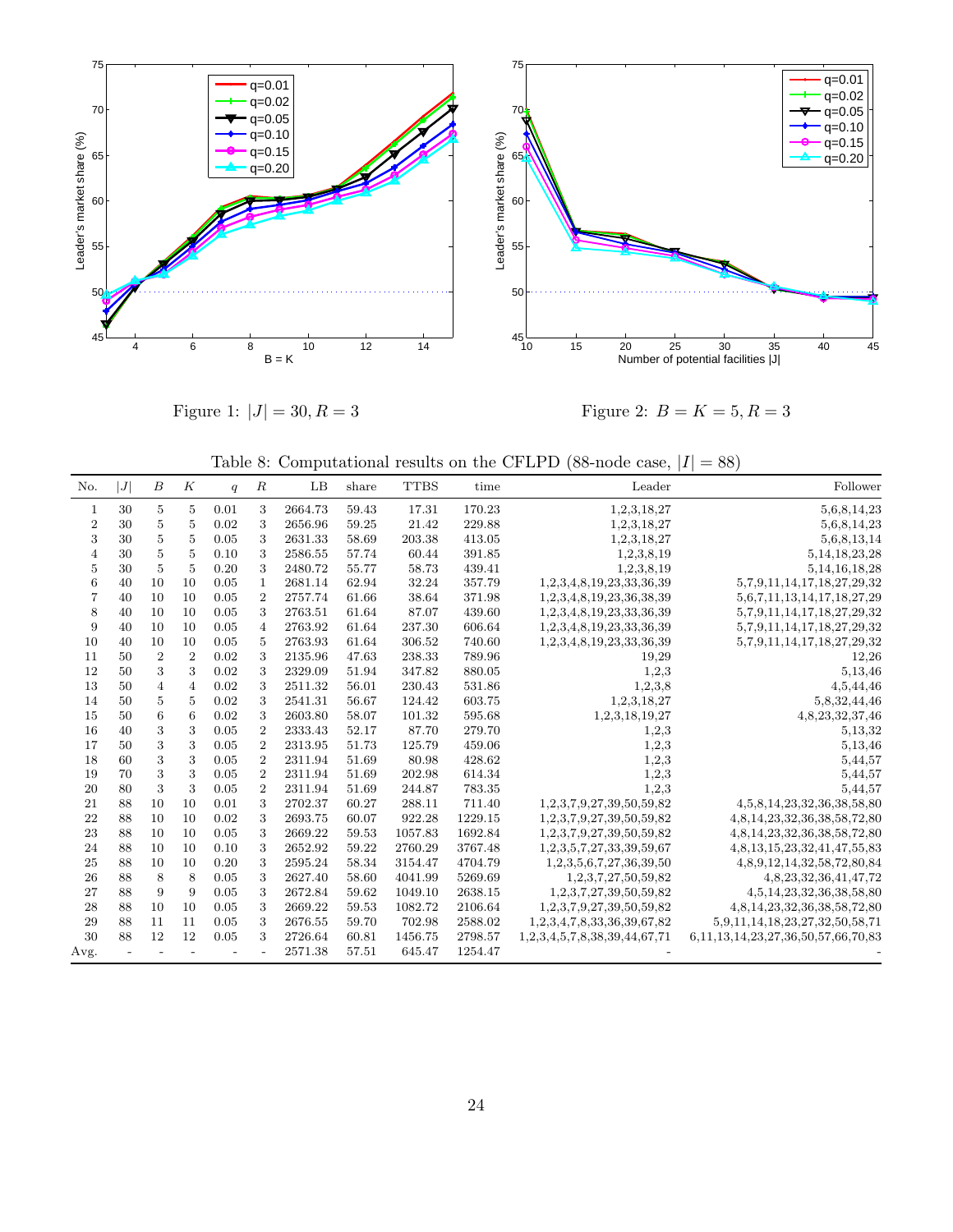<span id="page-24-1"></span>

<span id="page-24-2"></span><span id="page-24-0"></span>Figure 3:  $|J| = 30, q = 0.1$ 

#### 5.2.3 Failure Probability  $q$

We again assume that both players open the same number of facilities  $(B = K)$  and that this number is a constant. An interesting observation is that when they both open 5 facilities  $(B = K = 5, \#1-\#6$  in Table [6\)](#page-21-0), the leader's market share will decrease as the failure probability q increases, whereas when both of them open 4 facilities  $(B = K = 4, #11-\#16$  in Table [7\)](#page-22-0), the leader's market share will increase as q increases. This observation is further demonstrated in Figure [1,](#page-23-1) where all six curves intersect at the same point (approximately  $B = K = 4.4$ ). So if both players open a large number of facilities  $(B = K \ge 5)$ , the leader will benefit from small q; in contrast, if they open a small number of facilities  $(B = K \le 4)$ , the leader will benefit from large q. This is because, when  $q$  is large, the increased chance that customers will change their service location due to disruptions reduces the first-mover advantage in the leader's location selection. Therefore, the leader gains less benefit, even for large B.

#### 5.2.4 Maximum Assignment Level  $R$

The maximum assignment level R can be explained as the maximum number of facilities that the customer is willing to seek for service. If all  $R$  facilities that are closest to the customer are disrupted, the customer's demand is lost, so both players will lose that customer. In that sense, our model and solution algorithms can also suit the case in which each customer has a different *tolerated* number of facilities for service. Small R indicates that the customers are *conservative* and can tolerate few backup service locations due to occasional disruptions, while large R implies that the customers are *flexible* and can accept a large number of facilities for service.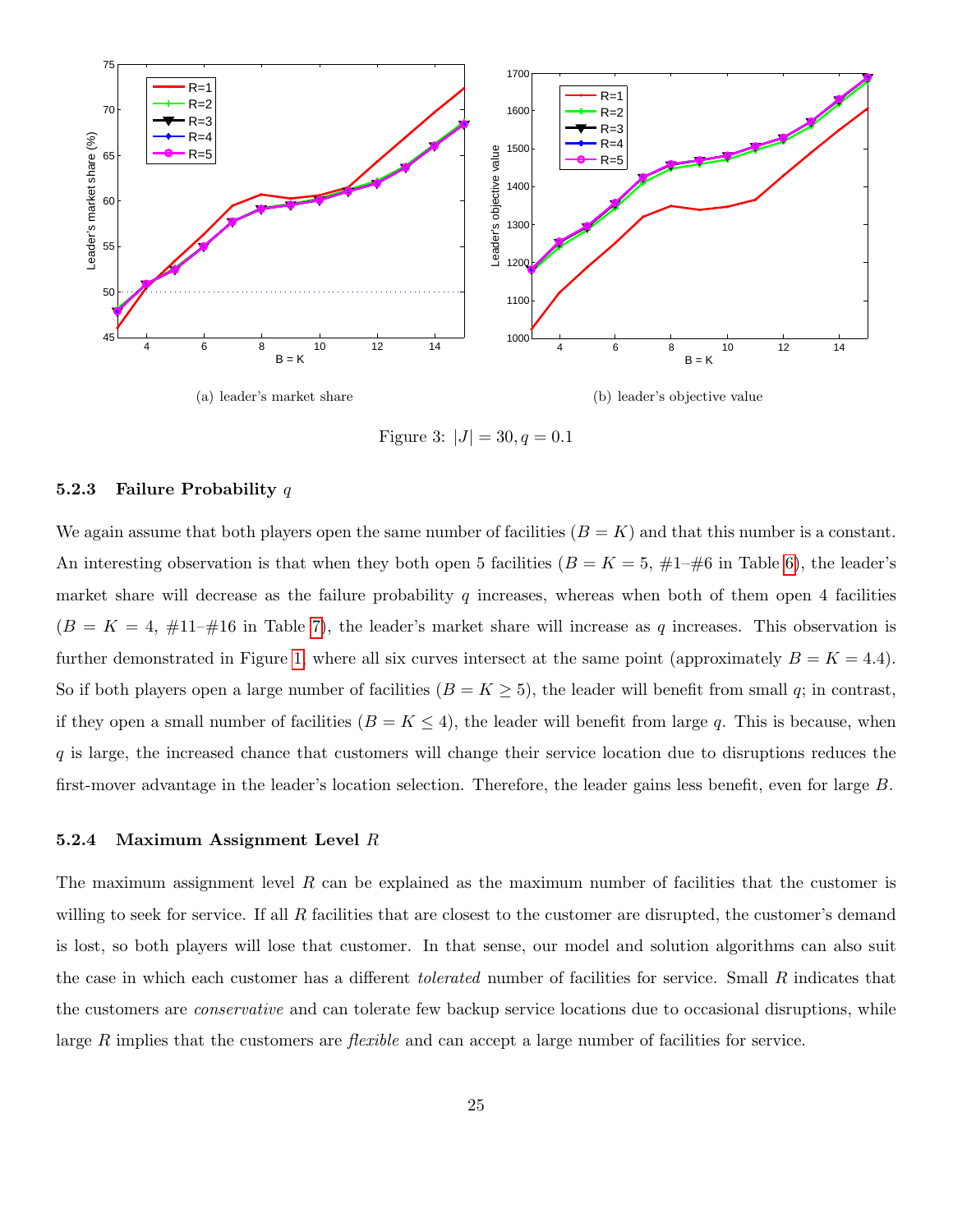As shown in Figure [3\(a\),](#page-24-1) if  $B = K \geq 5$ , the leader will benefit more from a market with conservative customers; while if  $B = K \leq 4$ , the leader will benefit from flexible customers. This conclusion is related to *consumer behavior* analysis. The same conclusions can be observed in  $\#7-\#11$  in Table [6](#page-21-0) and  $\#17-\#21$  in Table [7.](#page-22-0) This is because, when  $B$  is large, the leader is more likely to occupy all the good locations, better controlling the lower levels (especially the primary level,  $r = 1$ ); thus the leader favors conservative customers (R is small). Conversely, when B is small, the leader favors flexible customers  $(R$  is large), who will change the firm they patronize due to disruptions; thus the leader has more opportunity to serve them on the backup level  $(r \geq 2)$ . In addition, from Table [6,](#page-21-0) we observe that the difference is not that significant between larger R (e.g.,  $R = 4$  and  $R = 5$ ); this is because of the scaling in the objective function  $(4)$ , i.e., the demand captured decreases exponentially with r. The leader's objective value increases as the assignment level R increases (Figure [3\(b\)\)](#page-24-2); this is because customers will have more choice in case of disruptions and so less demand will be lost.

#### 5.2.5 Number of Potential Facilities |J|

From Figure [2,](#page-23-2) we observe that if the area that is available for the players to locate facilities in is limited  $(|J|)$ is small), the leader will benefit more from the smaller-failure-probability case. And the smaller  $|J|$  is, the more beneficial it will be for the leader to dominate the market. That is also because of the first-mover advantage: The fewer potential facilities there are, the more possibility the leader will have to control the best locations.

The numerical results for the 88-node dataset are summarized in Table [8.](#page-23-0) The results remain consistent with those from the 49-node dataset. Despite the increased problem sizes, the proposed solution approach can still solve most of these instances efficiently, within 10 minutes.

#### 5.3 Comparison of the Models: RPCP and CFLPD

We are also interested in comparing the solutions that result from considering disruptions (i.e., reliable solutions [\(Snyder and Daskin 2005\)](#page-31-0)) and from ignoring disruptions (i.e., non-reliable solutions), and the error that results if one were to ignore disruptions as a heuristic to solve a problem in which disruptions actually exist. To this end, we perform a series of numerical experiments and show the results in Table [9.](#page-27-1)

For each parameter setting in Table [7,](#page-22-0) we solve a RPCP  $(q = 0, R = 1)$ ; once the algorithm terminates, the leader's objective value is recorded in the "LB1" column; the leader's and the follower's decisions are shown in the "Leader" column and the "Follower1" column, respectively; then, for the given leader's decision, the follower's problem when considering disruptions is solved exactly, the associated follower's decision is reported in the "Follower" column, the leader's true objective value under disruptions is shown in the "LB" column, and the percentage difference compared with the reliable case is listed in the "error" column. As expected, if solving the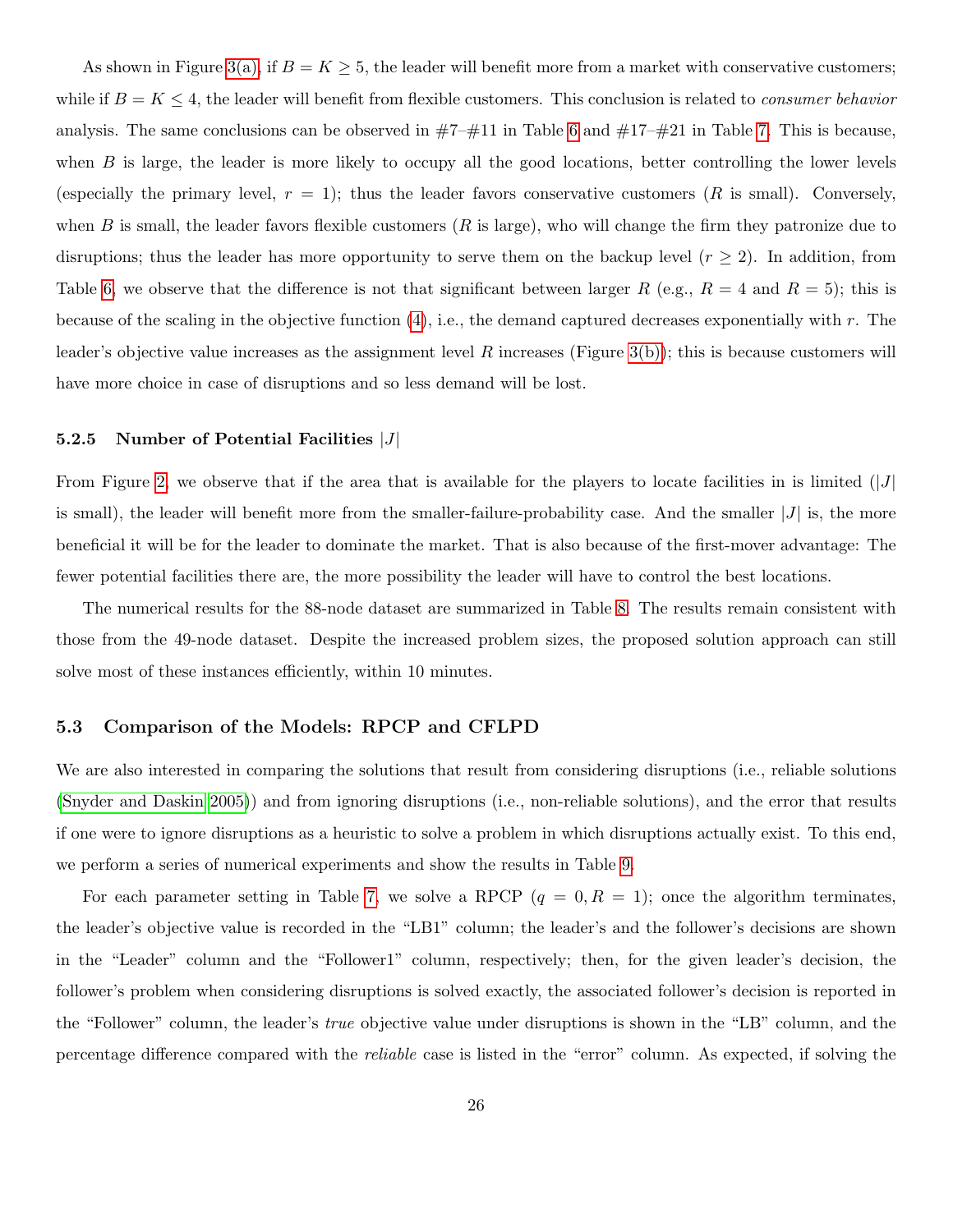<span id="page-26-1"></span>

(a) non-reliable: RPCP  $(q = 0)$ 



<span id="page-26-2"></span>(b) reliable:  $\#11$  ( $q = 0.02$ ),  $\#12$  ( $q = 0.04$ )



<span id="page-26-4"></span><span id="page-26-0"></span>(c) reliable: #13  $(q = 0.06)$ , #14  $(q = 0.08)$ , #15  $(q = 0.10)$ 

<span id="page-26-3"></span>(d) reliable: #16  $(q = 0.20)$ 

Figure 4: Comparison  $(|I| = |J| = 49, B = K = 4, R = 3$ ; black circles: customers; red rectangles: leader's facilities; blue triangles: follower's facilities)

1 1 RPCP happens to yield the same leader's solution, then the leader's objective value will be the same as the reliable case considering disruptions. Tests #11–#21 from Table [9](#page-27-1) show that an integer solution that is bilevel feasible in the RPCP model is not necessarily feasible in the CFLPD model, and if parameters change, for a given leader's solution, the follower may have different optimal responses. From Table [9,](#page-27-1) we observe that for certain parameter settings, the RPCP can be a good heuristic. However, this may not be a safe approach to use, in general, since the RPCP model ignores possible disruptions. That is, except for some special cases, the RPCP solutions will not be accurate for the CFLPD, and instead one should use the proposed methods to solve the general problem.

Figure [4](#page-26-0) shows the approximate facility deployments and the corresponding (level-1) customer assignments for different  $q$  ( $|I| = |J| = 49, B = K = 4, R = 3$ ). In detail, Figure [4\(a\)](#page-26-1) shows the RPCP solution, as reported in  $\#11-\#21$  from Table [9;](#page-27-1) Figures [4\(b\)–](#page-26-2)[4\(d\)](#page-26-3) show CFLPD solutions for various q as reported in  $\#11-\#16$  from Table [7.](#page-22-0) In the numerical analysis in §[5.1,](#page-16-1) we find that several different deployments may yield the same leader's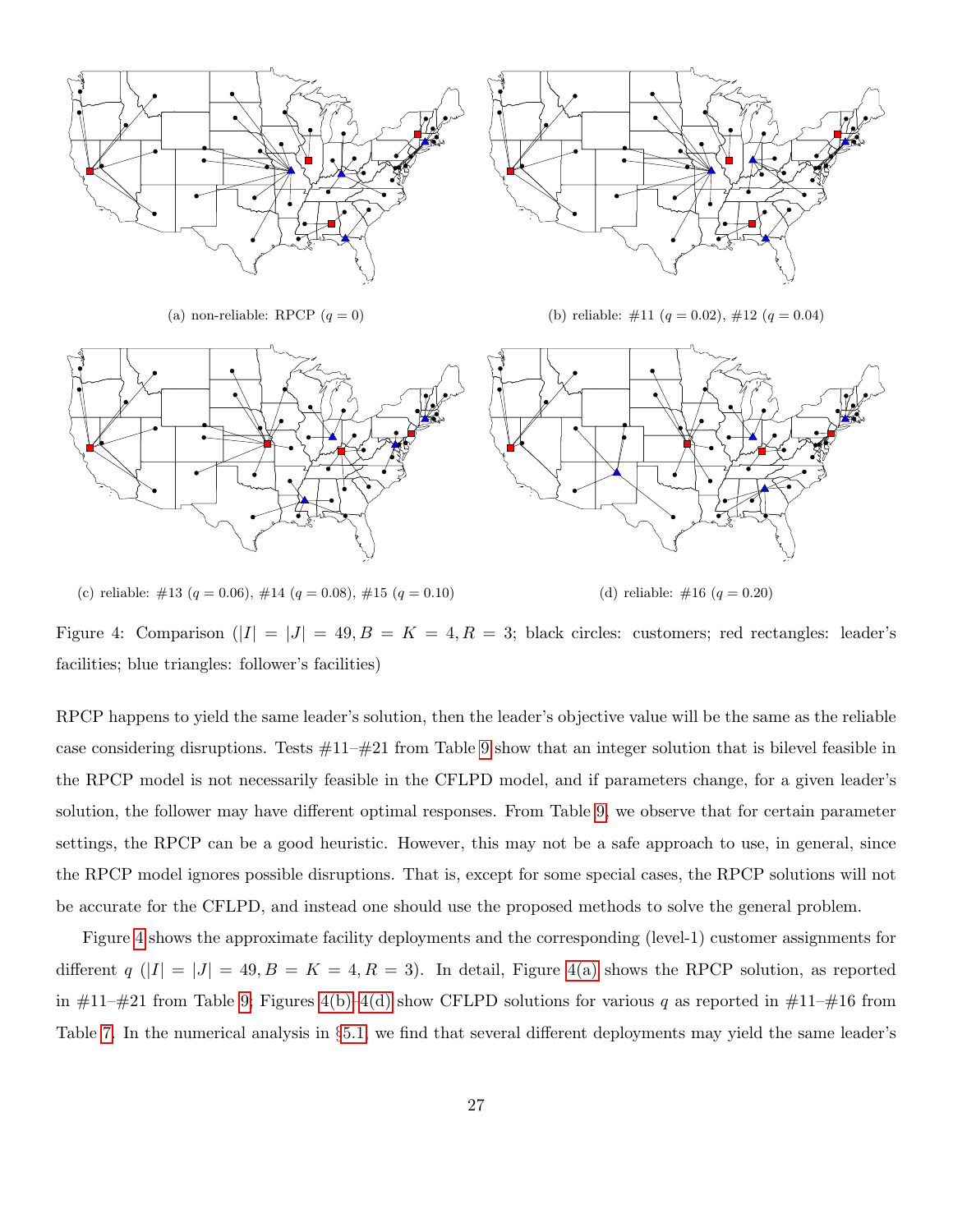<span id="page-27-1"></span>Table 9: Evaluation of RPCP solutions on CFLPD models  $(|I| = |J| = 49)$ 

| No.  | $\boldsymbol{B}$ | К | q    | $\boldsymbol{R}$ | Reliable |         |       |                  | Non-reliable          |                       |         |       |
|------|------------------|---|------|------------------|----------|---------|-------|------------------|-----------------------|-----------------------|---------|-------|
|      |                  |   |      |                  | LB       | LB1     | time  | Leader           | Follower1             | Follower              | LB      | error |
| 1    | $\overline{5}$   | 3 | 0.10 | $\overline{2}$   | 1554.70  | 1574.64 | 35.12 | 1,7,9,11,32      | 19,37,42              | 19,23,37              | 1549.71 | 0.32  |
| 2    | 5                | 4 | 0.10 | $\overline{2}$   | 1351.11  | 1383.53 | 50.21 | 1,2,6,22,28      | 3,4,14,27             | 3,5,14,36             | 1338.34 | 0.95  |
| 3    | 5                | 5 | 0.10 | $\overline{2}$   | 1207.16  | 1220.62 | 52.32 | 1,2,6,22,28      | 3,4,14,27,36          | 3, 12, 14, 27, 36     | 1196.66 | 0.87  |
| 4    | 5                | 6 | 0.10 | 2                | 1082.10  | 1082.59 | 50.82 | 1,2,6,7,22       | 4, 14, 15, 19, 39, 42 | 4, 15, 23, 27, 39, 47 | 1082.10 | 0.00  |
| 5    | 5                | 7 | 0.10 | $\overline{2}$   | 1001.92  | 989.63  | 60.23 | 1,2,6,7,22       | 4,8,14,15,19,39,42    | 4,5,15,20,23,27,39    | 1001.92 | 0.00  |
| 6    | 3                | 5 | 0.05 | $\overline{2}$   | 706.68   | 690.11  | 42.37 | 1,2,6            | 14, 15, 39, 42, 45    | 12, 15, 23, 27, 39    | 706.68  | 0.00  |
|      | $\overline{4}$   | 5 | 0.05 | 2                | 995.71   | 982.04  | 41.49 | 1,2,6,22         | 4, 15, 23, 27, 39     | 12,15,23,27,39        | 995.71  | 0.00  |
| 8    | 5                | 5 | 0.05 | $\overline{2}$   | 1216.88  | 1220.62 | 67.34 | 1,2,6,22,28      | 3,4,14,27,36          | 3, 12, 23, 27, 36     | 1216.39 | 0.04  |
| 9    | 6                | 5 | 0.05 | 2                | 1422.81  | 1427.63 | 64.29 | 1,2,6,7,22,28    | 3,4,5,36,39           | 3,4,15,19,39          | 1422.81 | 0.00  |
| 10   |                  | 5 | 0.05 | $\overline{2}$   | 1593.97  | 1616.33 | 75.97 | 1,2,6,7,19,22,28 | 3,4,5,36,39           | 3,4,5,15,39           | 1593.97 | 0.00  |
| 11   | 4                | 4 | 0.02 | 3                | 1145.29  | 1143.09 | 54.95 | 1,2,6,22         | 4, 15, 23, 27         | 4, 14, 15, 27         | 1145.29 | 0.00  |
| 12   | $\overline{4}$   | 4 | 0.04 | 3                | 1147.13  | 1143.09 | 54.95 | 1,2,6,22         | 4, 15, 23, 27         | 4, 15, 23, 27         | 1147.13 | 0.00  |
| 13   | 4                | 4 | 0.06 | 3                | 1149.65  | 1143.09 | 54.95 | 1,2,6,22         | 4, 15, 23, 27         | 12, 15, 23, 27        | 1144.66 | 0.43  |
| 14   | 4                | 4 | 0.08 | 3                | 1161.32  | 1143.09 | 54.95 | 1,2,6,22         | 4, 15, 23, 27         | 12, 15, 23, 27        | 1141.57 | 1.70  |
| 15   | 4                | 4 | 0.10 | 3                | 1171.88  | 1143.09 | 54.95 | 1,2,6,22         | 4, 15, 23, 27         | 12, 15, 23, 27        | 1138.35 | 2.86  |
| 16   | 4                | 4 | 0.20 | 3                | 1199.89  | 1143.09 | 54.95 | 1,2,6,22         | 4, 15, 23, 27         | 15,23,39,47           | 1117.36 | 6.88  |
| 17   | 4                | 4 | 0.05 |                  | 1085.94  | 1143.09 | 54.95 | 1,2,6,22         | 4, 15, 23, 27         | 4, 14, 15, 27         | 1085.94 | 0.00  |
| 18   | 4                | 4 | 0.05 | $\overline{2}$   | 1144.80  | 1143.09 | 54.95 | 1,2,6,22         | 4, 15, 23, 27         | 12, 14, 15, 27        | 1143.55 | 0.11  |
| 19   | $\overline{4}$   | 4 | 0.05 | 3                | 1146.46  | 1143.09 | 54.95 | 1,2,6,22         | 4, 15, 23, 27         | 12, 15, 23, 27        | 1146.17 | 0.03  |
| 20   | $\overline{4}$   | 4 | 0.05 | 4                | 1146.51  | 1143.09 | 54.95 | 1,2,6,22         | 4, 15, 23, 27         | 12, 15, 23, 27        | 1146.25 | 0.02  |
| 21   | 4                | 4 | 0.05 | 5                | 1146.51  | 1143.09 | 54.95 | 1,2,6,22         | 4, 15, 23, 27         | 12, 15, 23, 27        | 1146.26 | 0.02  |
| Avg. |                  |   |      |                  | 1179.92  | 1179.13 | 54.51 |                  |                       |                       | 1171.75 | 0.68  |

objective value. However, we can always choose one that is more reliable. This is demonstrated in the comparison of Figure [4\(a\)](#page-26-1) and [4\(b\).](#page-26-2) One of the follower's facilities, Frankfort, KY, in Figure [4\(a\)](#page-26-1) is replaced by another facility, Indianapolis, IN, in Figure  $4(b)$ . The solutions in Figures  $4(a)$  and  $4(b)$  have the same leader' objective value, if evaluated under the RPCP model. But the solution in Figure [4\(b\)](#page-26-2) is more beneficial for the leader, since she will serve more customers at the backup level, gaining a larger market share if disruptions occur. Next, we observe that none of the customers are closest to the leader's facility in Trenton, NJ, in Figure [4\(c\).](#page-26-4) But it is still optimal for the leader to select this facility, since many customers are assigned to Trenton at level 2, if the follower's facilities in Hartford, CT and Washington, DC fail. Furthermore, we see that the optimal facilities tend to be more dispersed as the failure probability q increases, as highlighted in the four figures in Figure [4](#page-26-0) (as q varies from 0 to 0.2). Intuitively, more dispersed facilities can provide better backups to each other in a competitive environment.

## <span id="page-27-0"></span>6 Conclusions and Future Research

In this paper we investigate a new discrete competitive facility location problem by taking into account the sequential game between two players and by considering facility disruption risks. The players successively place their facilities to capture customers, in order to maximize their profit. Customers seek the nearest functional facility for service. We formulate this problem as a binary bilevel linear optimization problem (BBLP) to determine the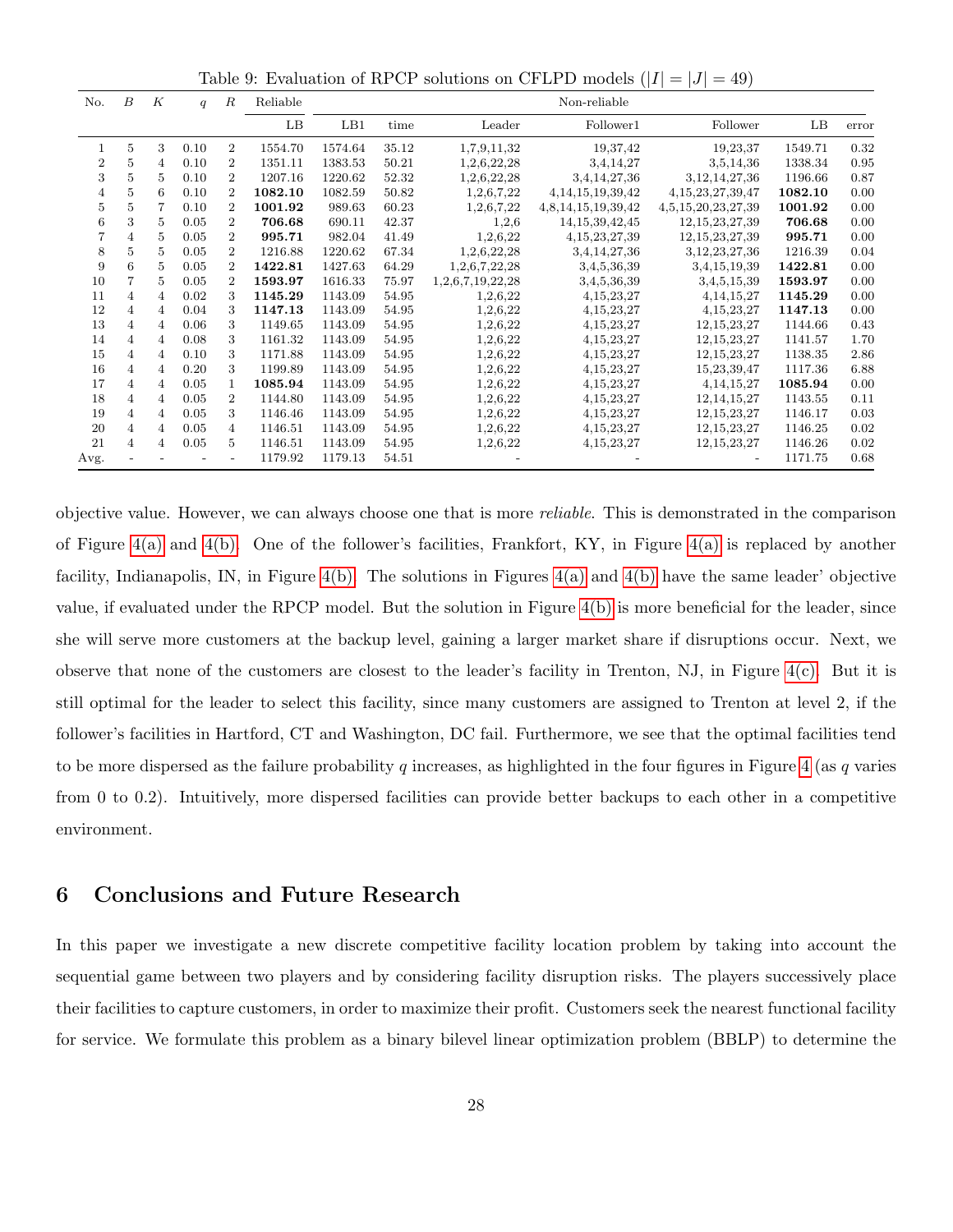locations for the leader to maximize her market share, under the strongest possible response by the follower.

We then discuss the challenges associated with solving this problem. To solve it, we design a VNDS heuristic. The VNDS method combines, in a nested schema, hard variable fixing, soft variable fixing and linear constraints. Numerical studies are conducted first on a special case of our problem, the RPCP. The results demonstrate that the proposed VNDS method is very promising compared with the state-of-the-art heuristics and exact approaches from the literature. Then, we test the algorithm on CFLPD instances. Managerial insights are obtained through sensitivity analysis of the model and through several illustrative examples. For example, the player who locates more facilities will control most of the market. In the case in which the follower will react by locating the same number of facilities, the leader tends to dominate the market for large values of  $B$  and  $K$ . In addition, if  $B$  and  $K$ are large  $(B = K \ge 5)$ , the leader will benefit from facilities that are more reliable (q is small) and conservative customers who tolerate few backup locations (R is small); if B and K are small  $(B = K \le 4)$ , the leader will benefit from vulnerable facilities  $(q \text{ is large})$  and flexible customers that can accept a large number of facilities for service  $(R$  is large). And the fewer the available potential locations are, the more beneficial it will be for the leader to dominate the market.

We believe that the proposed mathematical model is an important generalization of the classical facility location problem in terms of applications. This model has great potential for application where the decision on the placement of facilities is taken by two or more parties, and the facilities may fail from time to time. The VNDS matheuristic we design can be seen as a generalization of the familiar algorithm used for the solution of standard MIPs. The primary advantage of this approach is the ability to exploit the vast array of existing technology for solving MIPs techniques. All the usual rules of fathoming and branching are preserved. Our computational analysis shows that it is possible, in principle, to generalize the MIP matheuristics to solve BBLPs, a very challenging computational setting.

In the proposed CFLPD, we assume that the leader knows the exact number of facilities opened by the follower. In reality, the number of facilities could be flexible and it mainly depends on capital constraints. One future research topic is to develop stochastic or robust models to maximize the leader's market share under a range of scenarios specifying the number of follower's facilities. In addition, from a practical perspective, it is also important to generalize the assumption of uncapacitated facilities and identical failure probabilities. Furthermore, future research can be focused on the development of improved bound to achieve global optimality, and the development of more efficient computational methods.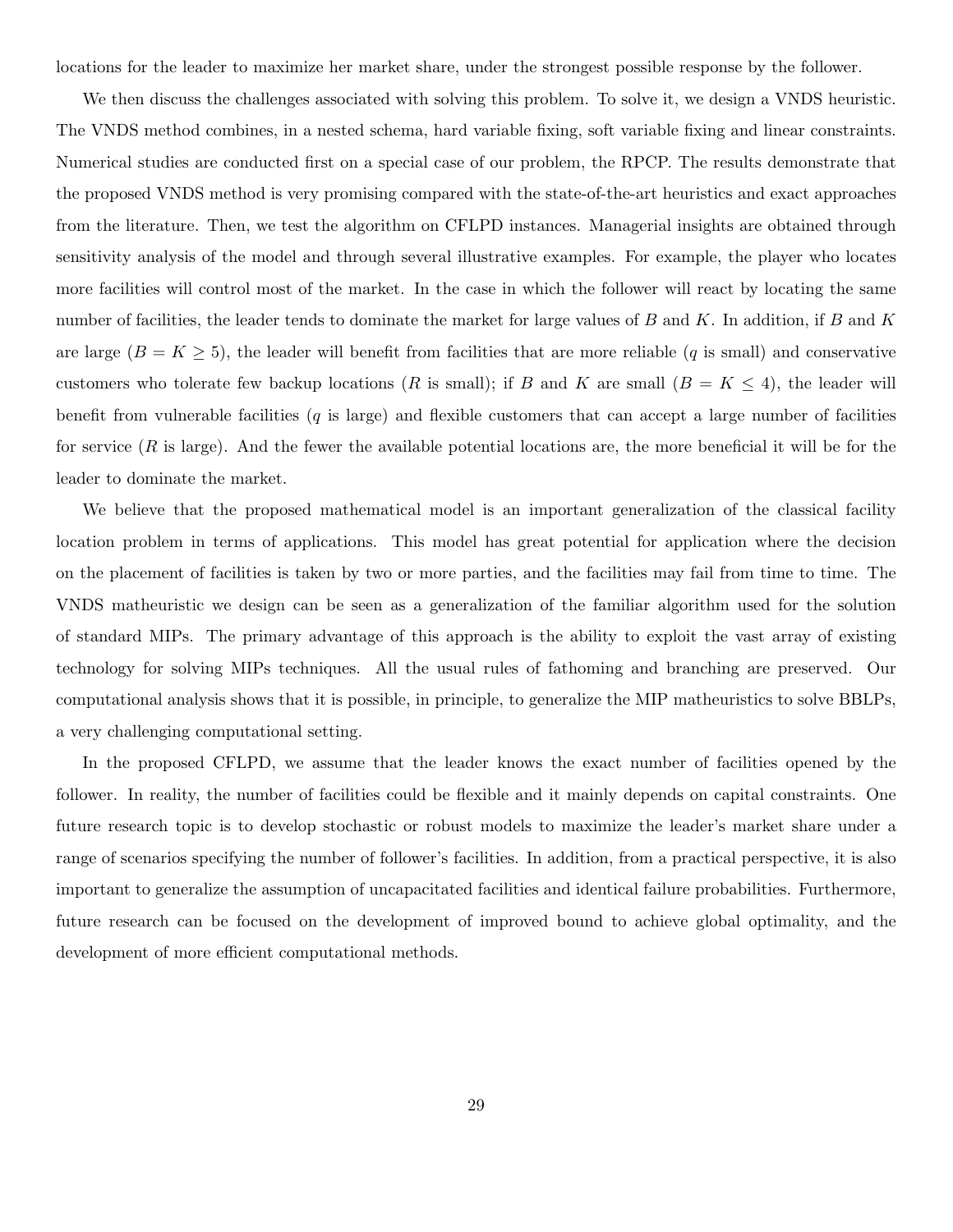# Acknowledgments

This work was supported by the National Natural Science Foundation of China (71502112), and partly sponsored by the State Scholarship Fund of China Scholarship Council. In addition, this research was supported in part by NSF grant #CMMI-1541177 and will contribute to the PRAISys platform (<www.praisys.org>). This support is gratefully acknowledged. We also wish to thank the anonymous referees for their helpful suggestions, which led to improved clarity of the paper and improved computational performance of the algorithms.

## References

- <span id="page-29-6"></span>Aboolian, Robert, Tingting Cui, Zuo-Jun Max Shen. 2012. An efficient approach for solving reliable facility location models. INFORMS Journal on Computing 25(4) 720–729.
- <span id="page-29-7"></span>Aksen, Deniz, Sema Sengül Akca, Necati Aras. 2014. A bilevel partial interdiction problem with capacitated facilities and demand outsourcing. Computers & Operations Research 41 346–358.
- <span id="page-29-2"></span>Alekseeva, E, N Kochetova, Yu Kochetov, A Plyasunov. 2009. A hybrid memetic algorithm for the competitive p-median problem. Preprints of the 13th IFAC Symposium on Information Control Problems in Manufacturing, Moscow. 1516– 1520.
- <span id="page-29-1"></span>Alekseeva, Ekaterina, Yury Kochetov. 2013. Matheuristics and exact methods for the discrete  $(r|p)$ -centroid problem. Metaheuristics for Bi-Level Optimization. Springer, 189–219.
- <span id="page-29-0"></span>Alekseeva, Ekaterina, Nina Kochetova, Yury Kochetov, Alexandr Plyasunov. 2010. Heuristic and exact methods for the discrete  $(r|p)$ -centroid problem. Evolutionary Computation in Combinatorial Optimization. Springer, 11–22.
- <span id="page-29-8"></span>Ashtiani, Milad Gorji, Ahmad Makui, Reza Ramezanian. 2013. Applied Mathematical Modelling 37 62 – 71. doi:http://dx.doi. org/10.1016/j.apm.2011.12.013. URL <http://www.sciencedirect.com/science/article/pii/S0307904X11007992>.
- <span id="page-29-10"></span>Audet, Charles, Gilles Savard, Walid Zghal. 2007. New branch-and-cut algorithm for bilevel linear programming. Journal of Optimization Theory and Applications 134(2) 353–370.
- <span id="page-29-5"></span>Berman, Oded, Dmitry Krass, Mozart BC Menezes. 2007. Facility reliability issues in network p-median problems: strategic centralization and co-location effects. Operations Research 55(2) 332–350.
- <span id="page-29-9"></span><span id="page-29-3"></span>Bialas, Wayne F, Mark H Karwan. 1984. Two-level linear programming. Management Science 30(8) 1004–1020.
- Biesinger, Benjamin, Bin Hu, Günther Raidl. 2015. A hybrid genetic algorithm with solution archive for the discrete  $(r|p)$ centroid problem. Journal of Heuristics 21(3) 391–431.
- <span id="page-29-11"></span>Bixby, E Robert, Mary Fenelon, Zonghao Gu, Ed Rothberg, Roland Wunderling. 2000. System Modelling and Optimization. Springer, 19–49.
- <span id="page-29-4"></span>Church, Richard, Charles R Velle. 1974. The maximal covering location problem. Papers in Regional Science 32(1) 101–118.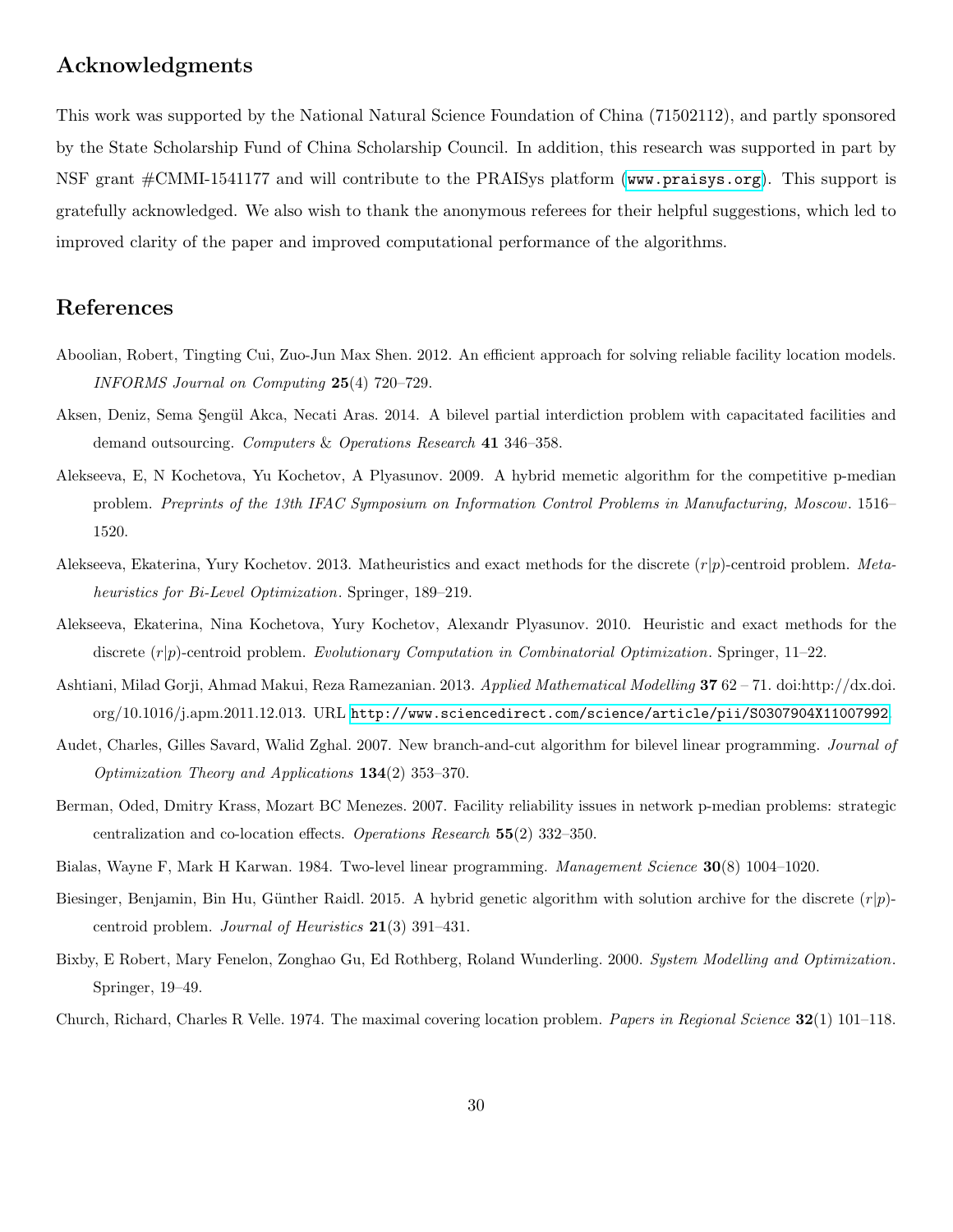- <span id="page-30-7"></span>Cui, Tingting, Yanfeng Ouyang, Zuo-Jun Max Shen. 2010. Reliable facility location design under the risk of disruptions. Operations Research 58(4-part-1) 998–1011.
- <span id="page-30-11"></span>Danna, Emilie, Edward Rothberg, Claude Le Pape. 2005. Exploring relaxation induced neighborhoods to improve mip solutions. *Mathematical Programming* **102**(1) 71–90.
- <span id="page-30-1"></span>Daskin, Mark S. 2013. Network and Discrete Location: Models, Algorithms, and Applications. 2nd ed. Wiley, New York.
- <span id="page-30-5"></span>Davydov, Ivan Aleksandrovich. 2012. Local tabu search for the discrete (r|p)-centroid problem. Diskret. Anal. Issled. Oper. 19(2) 19–40.
- <span id="page-30-6"></span>Davydov, Ivan Aleksandrovich, Yu A Kochetov, Nenad Mladenovic, D Urosevic. 2014. Fast metaheuristics for the discrete  $(r|p)$ -centroid problem. Automation and Remote Control 75(4) 677–687.
- <span id="page-30-9"></span><span id="page-30-0"></span>Dempe, Stephan. 2002. Foundations of bilevel programming. Springer Science & Business Media.
- DeNegre, ST, Ted K Ralphs. 2009. A branch-and-cut algorithm for integer bilevel linear programs. Operations Research and Cyber-Infrastructure. Springer, 65–78.
- <span id="page-30-3"></span>Eiselt, Horst A, Gilbert Laporte. 1997. Sequential location problems. European Journal of Operational Research 96(2) 217–231.
- <span id="page-30-2"></span>Eiselt, Horst A, Gilbert Laporte, Jacques-Francois Thisse. 1993. Competitive location models: A framework and bibliography. Transportation Science  $27(1)$  44–54.
- <span id="page-30-4"></span>Farahani, Reza Zanjirani, Shabnam Rezapour, Tammy Drezner, Samira Fallah. 2014. Competitive supply chain network design: An overview of classifications, models, solution techniques and applications. Omega 45 92–118.
- <span id="page-30-10"></span><span id="page-30-8"></span>Fischetti, Matteo, Andrea Lodi. 2003. Local branching. Mathematical Programming 98(1-3) 23–47.
- Gedik, Ridvan, Hugh Medal, Chase Rainwater, Ed A Pohl, Scott J Mason. 2014. Vulnerability assessment and re-routing of freight trains under disruptions: A coal supply chain network application. Transportation Research Part E: Logistics and Transportation Review 71 45–57.
- <span id="page-30-13"></span>Hanafi, Saïd, Jasmina Lazić, Nenad Mladenović, Christophe Wilbaut, Igor Crévits. 2014. New variable neighbourhood search based 0-1 mip heuristics. Yugoslav Journal of Operations Research (00) 14–14.
- <span id="page-30-16"></span>Hansen, Pierre, Nenad Mladenović. 2001. Variable neighborhood search: Principles and applications. European Journal of Operational Research  $130(3)$  449-467.
- <span id="page-30-14"></span>Hansen, Pierre, Nenad Mladenović, José A Moreno Pérez. 2010. Variable neighbourhood search: methods and applications. Annals of Operations Research 175(1) 367–407.
- <span id="page-30-15"></span>Hansen, Pierre, Nenad Mladenović, Dionisio Perez-Britos. 2001. Variable neighborhood decomposition search. Journal of Heuristics 7(4) 335–350.
- <span id="page-30-12"></span>Hansen, Pierre, Nenad Mladenović, Dragan Urošević. 2006. Variable neighborhood search and local branching. Computers & Operations Research 33(10) 3034–3045.
- <span id="page-30-17"></span>Kochetov, Yury, Nina Kochetova, Alexandr Plyasunov. 2013. A matheuristic for the leader-follower facility location and design problem. Proceedings of the 10th Metaheuristics International Conference (MIC 2013). 32.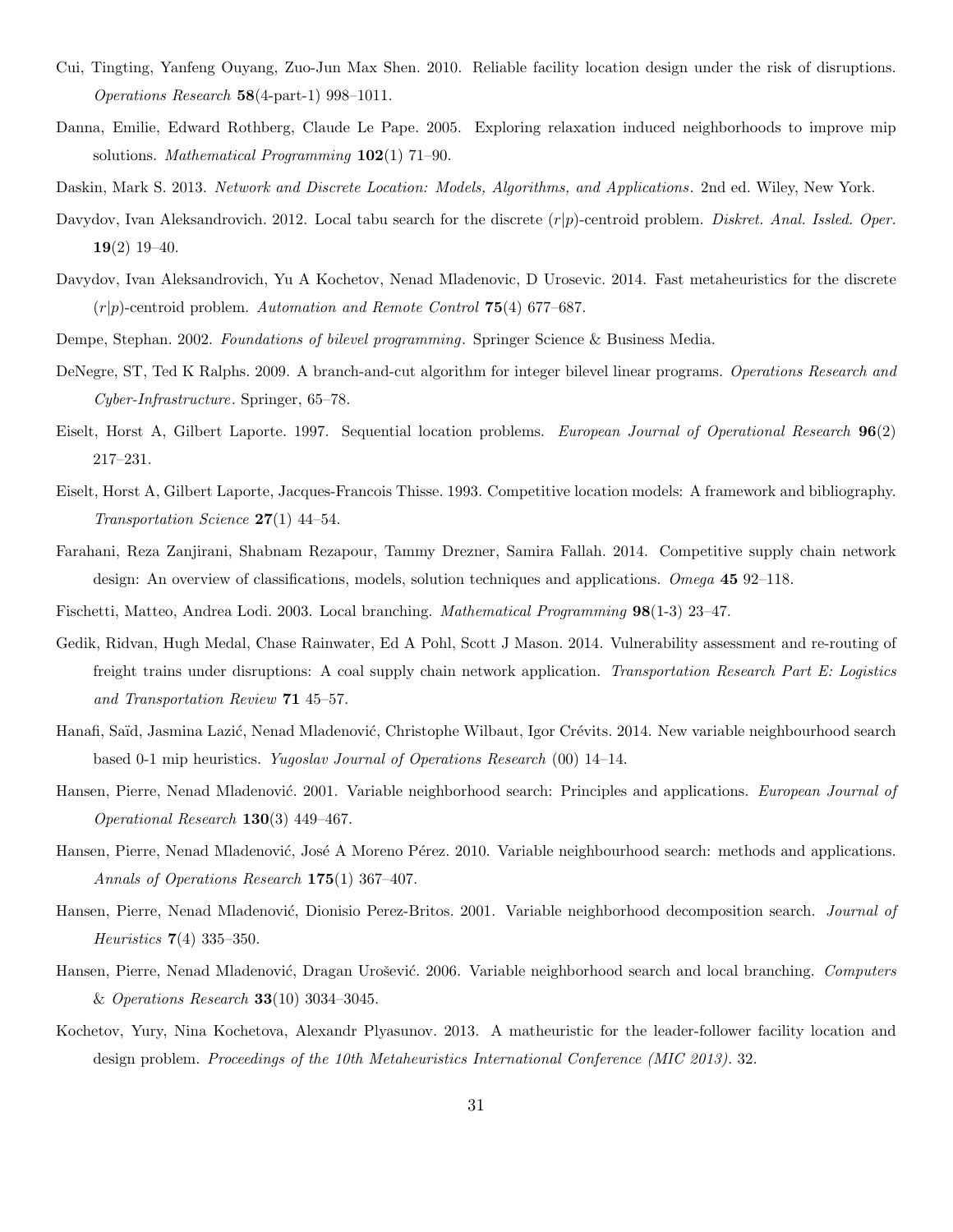- <span id="page-31-6"></span>Kress, Dominik, Erwin Pesch. 2012. Sequential competitive location on networks. European Journal of Operational Research 217(3) 483–499.
- <span id="page-31-16"></span>Lazić, Jasmina, Saïd Hanafi, Nenad Mladenović, Dragan Urošević. 2010. Variable neighbourhood decomposition search for 0–1 mixed integer programs. Computers & Operations Research 37(6) 1055–1067.
- <span id="page-31-12"></span>Liberatore, Federico, Maria P Scaparra, Mark S Daskin. 2011. Analysis of facility protection strategies against an uncertain number of attacks: the stochastic r-interdiction median problem with fortification. Computers & Operations Research **38**(1) 357–366.
- <span id="page-31-13"></span>Losada, Chaya, M Paola Scaparra, Jesse R O' Hanley. 2012. Optimizing system resilience: a facility protection model with recovery time. European Journal of Operational Research 217(3) 519–530.
- <span id="page-31-15"></span>Moore, James T, Jonathan F Bard. 1990. The mixed integer linear bilevel programming problem. *Operations Research* 38(5) 911–921.
- <span id="page-31-3"></span>Noltemeier, Hartmut, Joachim Spoerhase, H-C Wirth. 2007. Multiple voting location and single voting location on trees. European Journal of Operational Research 181(2) 654–667.
- <span id="page-31-11"></span>O' Hanley, Jesse R, Richard L Church. 2011. Designing robust coverage networks to hedge against worst-case facility losses. European Journal of Operational Research 209(1) 23–36.
- <span id="page-31-8"></span>Plastria, Frank, Lieselot Vanhaverbeke. 2008. Discrete models for competitive location with foresight. Computers & Operations Research 35(3) 683–700.
- <span id="page-31-7"></span>Roboredo, Marcos Costa, Artur Alves Pessoa. 2013. A branch-and-cut algorithm for the discrete  $(r|p)$ -centroid problem. European Journal of Operational Research 224(1) 101–109.
- <span id="page-31-1"></span>Serra, Daniel, Charles ReVelle. 1994. Market capture by two competitors: The preemptive location problem. Journal of Regional Science  $34(4)$  549-561.
- <span id="page-31-5"></span><span id="page-31-2"></span>Serra, Daniel, Charles ReVelle, et al. 1994. Competitive location in discrete space. Universitat Pompeu Fabra.
- Seyhan, Tolga H., Lawrence V. Snyder, Ying Zhang. 2015. A new heuristic formulation for a competitive maximal covering location problem .
- <span id="page-31-9"></span>Shen, Zuo-Jun Max, Roger Lezhou Zhan, Jiawei Zhang. 2011. The reliable facility location problem: Formulations, heuristics, and approximation algorithms. INFORMS Journal on Computing 23(3) 470–482.
- <span id="page-31-4"></span>Snyder, Lawrence V. 2010. Introduction to facility location. Wiley Encyclopedia of Operations Research and Management Science .
- <span id="page-31-10"></span>Snyder, Lawrence V, Zümbül Atan, Peng Peng, Ying Rong, Amanda J Schmitt, Burcu Sinsoysal. 2015. Or/ms models for supply chain disruptions: A review. IIE Transactions 1-21.
- <span id="page-31-0"></span>Snyder, Lawrence V, Mark S Daskin. 2005. Reliability models for facility location: the expected failure cost case. Transportation Science 39(3) 400–416.
- <span id="page-31-14"></span>Wang, Xin, Yanfeng Ouyang. 2013. A continuum approximation approach to competitive facility location design under facility disruption risks. Transportation Research Part B: Methodological 50 90–103.